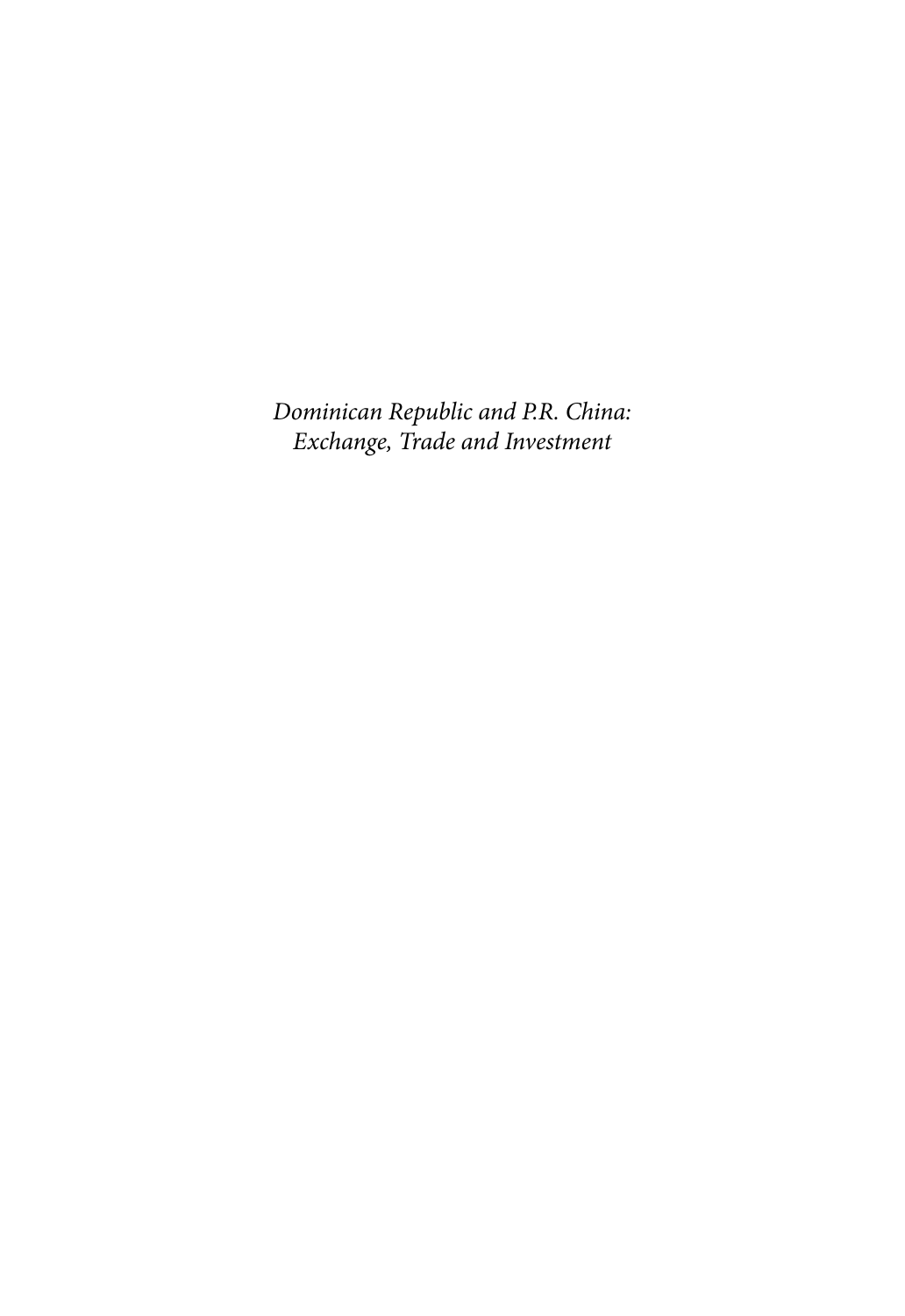#### Other books in the Research and Ideas Series:

*Distance Education and Challenges* by Heitor Gurgulino de Souza

*El Metro and the Impacts of Transportation System Integration in Santo Domingo, Dominican Republic* by Carl Allen

*The Presence of Africa in the Caribbean, the Antilles and the United States* by Celsa Albert Bautista et al.

*Empowerment of Women in Democracies of Developing Countries: The Experience of the Dominican Republic* by Rosa Rita Álvarez

*Perspective of Mental Health Development in the Dominican Republic* by Yosmayra E. Reyes

*Local capacity to benefit from globalization and increasing employment: the case of the Dominican Republic* by Jose G. Caraballo

*The Dominican tax reform of 2012 in the historical and regional context* by James E. Hahon Jr.

> *Treating Parkinson's Disease Psychosis with Cognitive Behavioral Therapy* by Henry A. Montero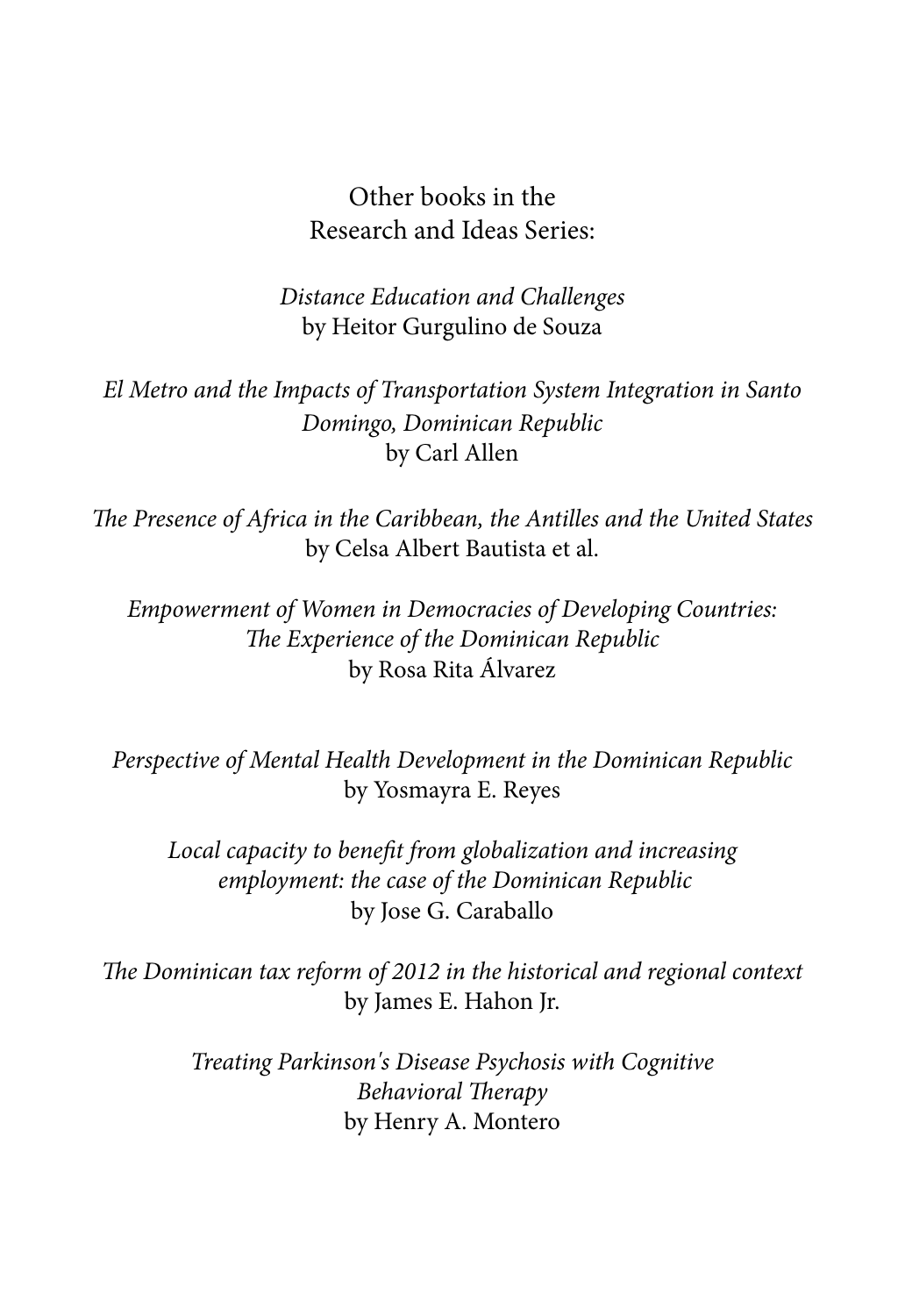*Dominican Republic and P.R. China: Exchange, Trade and Investment*

Yuan Li

This publication is the result of the author's participation in the GFDD/Funglode Fellows Program from September through December 2013.

> RESEARCH AND IDEAS SERIES Economy

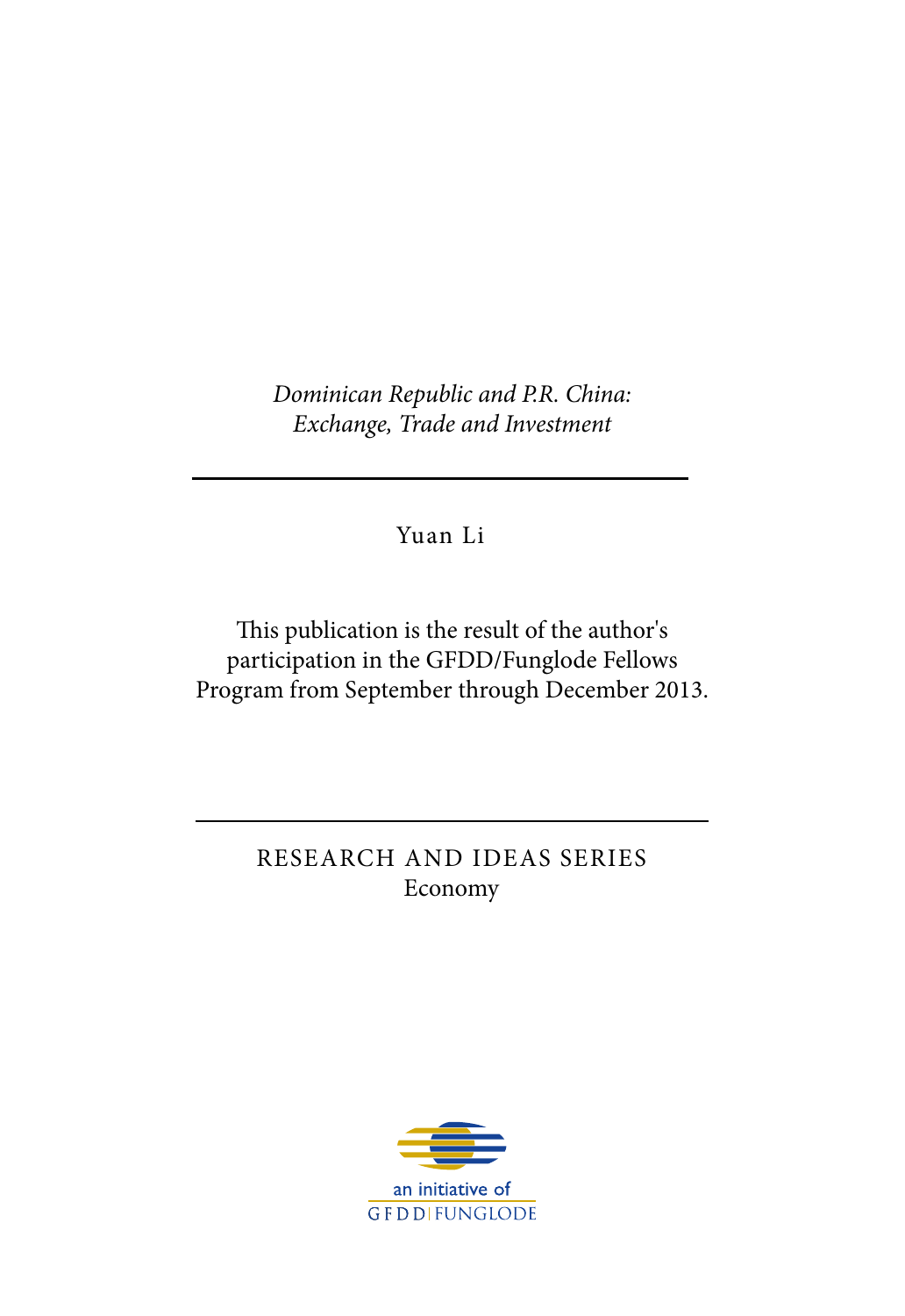This is a publication of GFDD and FUNGLODE Global Foundation for Democracy and Development www.globalfoundationdd.org Fundación Global Democracia y Desarrollo www.funglode.org

#### *Dominican Republic and P.R. China: Exchange, Trade and Investment*

Copyright<sup>®</sup> 2015 by GFDD-Funglode All rights reserved, including the right of reproduction in whole or in part in any form.

ISBN: 978-9945-590-22-7

**Editor in chief** Natasha Despotovic

**Supervising Editor** Semiramis de Miranda

**Copy Editor** Jasna Shannon **Graphic Design** Maria Montas

**Collaboration** Yamile Eusebio Mandy Sciacchitano Reyna Rodríguez Loriel Sánchez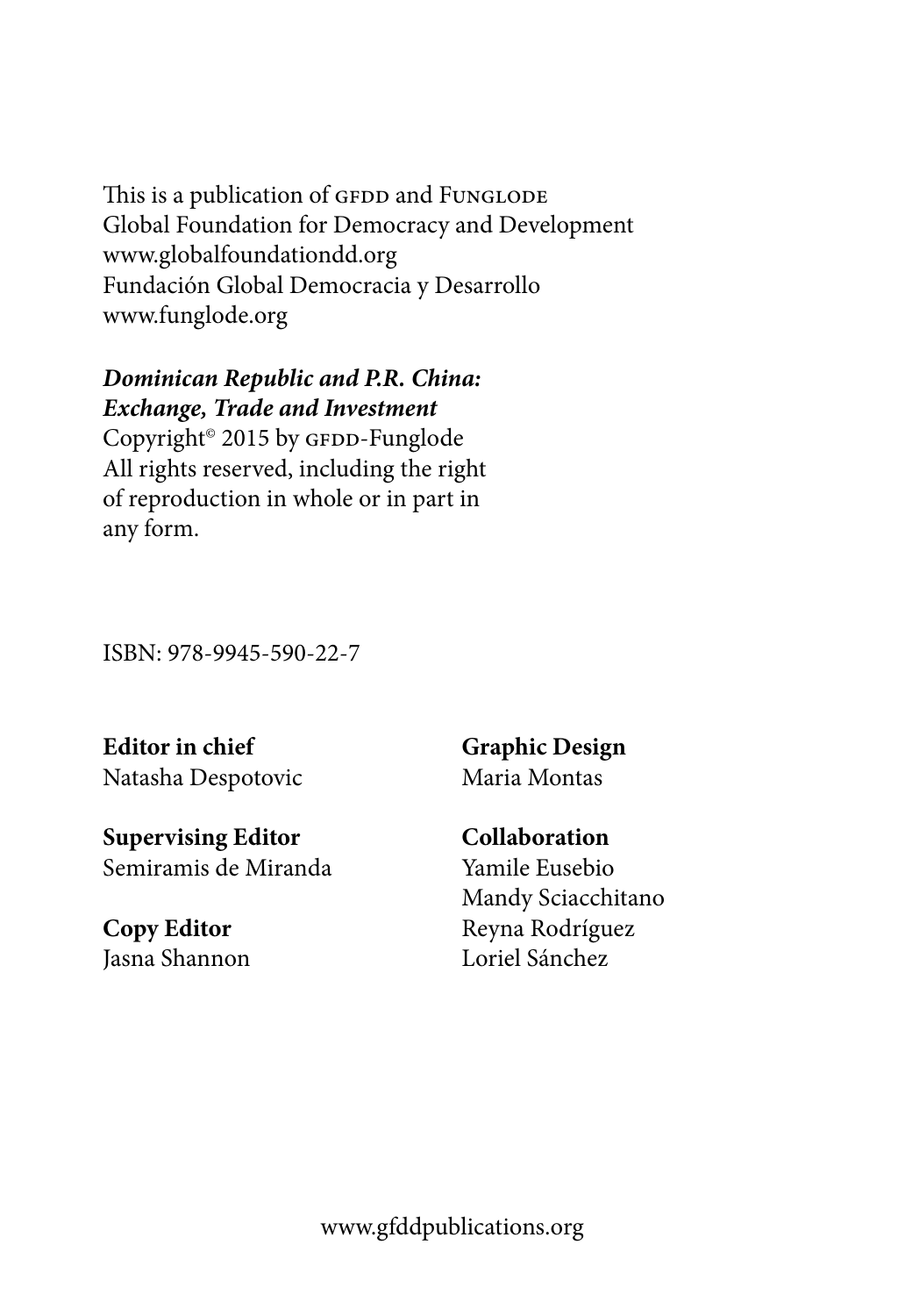# **Table of Contents**

| 2.1 Bilateral Trade: Facts, Challenges, and Outlooks  10<br>2.2 Dominican Tourism for China: A Happy Story yet to |  |
|-------------------------------------------------------------------------------------------------------------------|--|
| 3. Chinese Financing the Dominican Republic from                                                                  |  |
| 4. Chinese in Dominican Economy: the Good, the Bad,                                                               |  |
|                                                                                                                   |  |
|                                                                                                                   |  |
|                                                                                                                   |  |
|                                                                                                                   |  |
|                                                                                                                   |  |
|                                                                                                                   |  |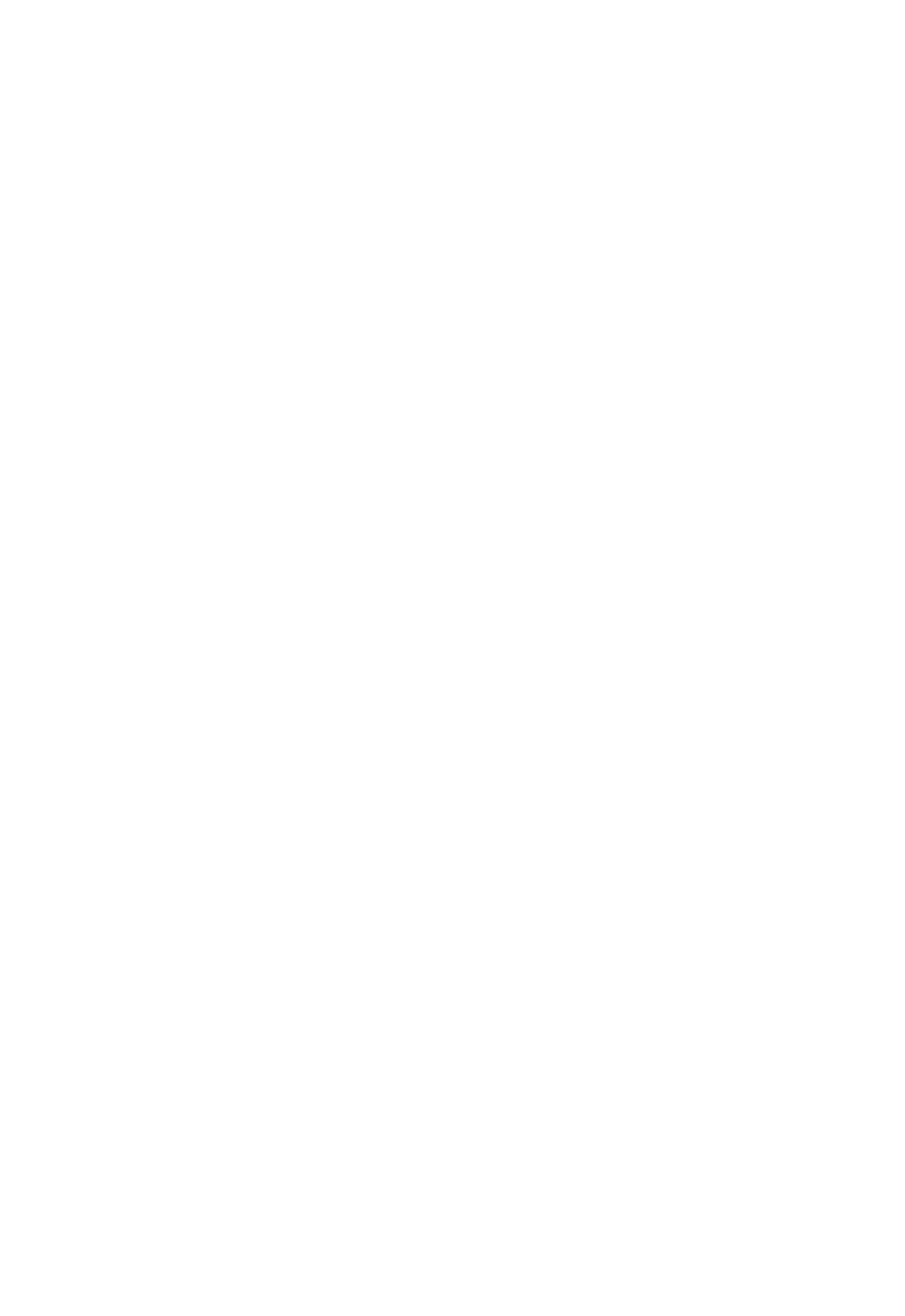## **Foreword**

The Global Foundation for Democracy and Development (GFDD) in the United States of America and the Fundación Global Democracia and Desarrollo (Funglode), headquartered in Santo Domingo, Dominican Republic, are dedicated to promoting research and awareness in areas crucial to the democratic, social and economic, sustainable development of the Dominican Republic and the world. The two think tanks organize meetings and educational programs as well as generate studies and publications that contribute to the development of new perspectives, searching for innovative solutions and creating transformative initiatives.

GFDD and Funglode are honored to present the publication series Research and Ideas. The series includes research papers, articles, speeches, and keynote addresses that discuss critical issues of the contemporary world from national, regional, and global points of view.

The series features this time the book *Chinese Influence on Dominican Economic Development: An Analysis of Trade and Investment between Dominican Republic and P.R. China*, in which researcher Yuan Li demonstrates through data and analysis the extent of Chinese economic influence in the Dominican Republic, including trade relationships, economic activity of the Chinese diaspora in the country, foreign direct investment, and policy recommendations to maximize the benefits of these relationships.

These selected works present scrupulous analysis, introduce innovative ideas, and transmit inspiration. We hope they will contribute to a better understanding of the world, empowering readers to act in more informed, efficient, and harmonious ways.

**Natasha Despotovic** Executive Director **GFDD** 

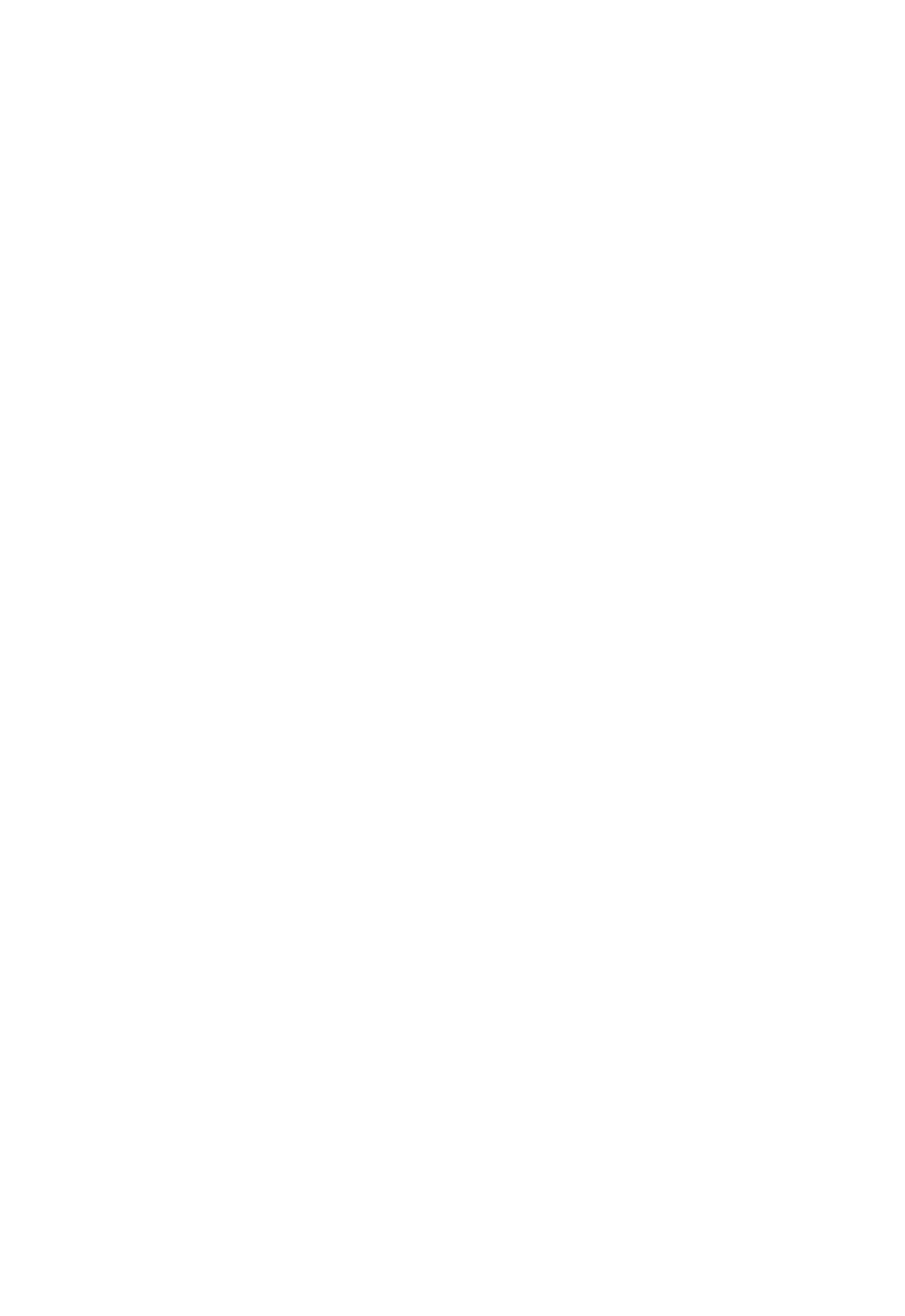#### **Preface**

Evidence of Chinese influence in the Dominican Republic is quite prevalent, visible not only in the popular Chinatown section of the capital city of Santo Domingo but also in the adoption of the "pica pollo" culinary tradition, one in which classical Dominican food items such as plantains and rice are prepared using Chinese techniques and deemed "creole." Many tourists are also often surprised at the number of Chinese descendants living in the country and the prevalence of Chinese-owned businesses. This study performed by Yuan Li as part of her Master's research at Johns Hopkins School of Advanced International Studies helps fill an important information gap in the area of Chinese influence in the Caribbean. In recent years as China has catapulted to international economic prominence, very little research has been done on its influence and impact in lesser developed countries, particularly in the Caribbean. In this way, this research makes an important contribution to the Global Foundation for Democracy and Development's (GFDD) vision to bring new perspectives and innovative research topics that reflect contemporary realities in the Dominican Republic and the Americas.

It is for this reason that GFDD established the Fellows Program in 2009. The initiative provides opportunities for Master's and doctoral candidates, professors and other scholars to conduct high-level research in the Dominican Republic on issues related to development and democracy. For the duration of their studies, researchers work in close coordination with GFDD officials and national academic advisors to guide their search for information and data. In this study, Ms. Li worked closely with two experts in Dominican-Chinese relations: Ms. Rosa Ng, the representative of the Commercial Development Office of the Dominican Republic in Beijing; and Dr. Miguel Sang Ben, economist and professor at the Pontificia Universidad Madre y Maestra (pucmm) in Santo Domingo. Other contacts from the Chinese-Dominican Chamber of Commerce and Investment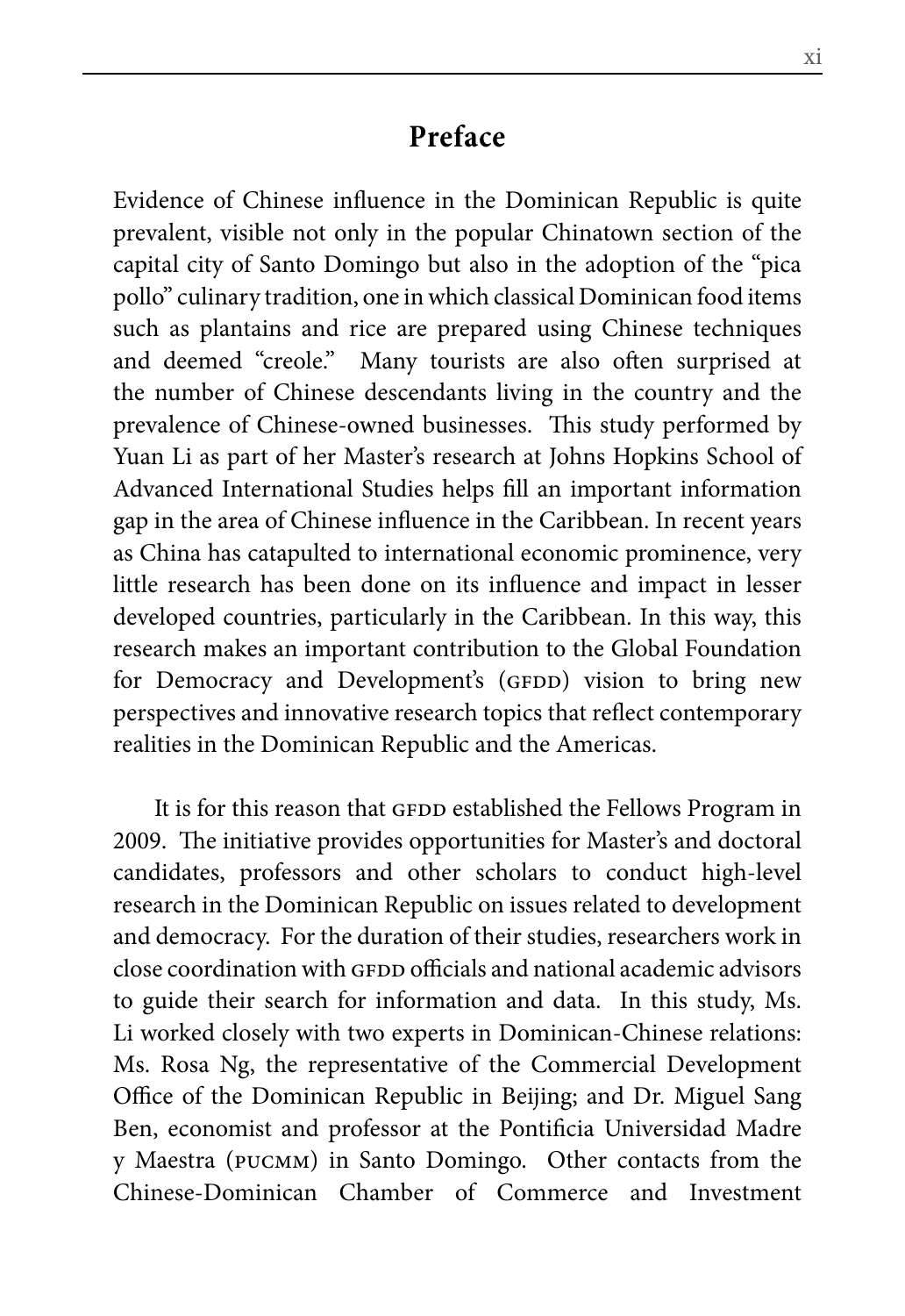(сниромснам) and the Center of Exports and Investments of the Dominican Republic (CEI-RD) also played a large role in this project.

Ms. Li's research was conducted during a 3-month span between September and December 2013. Dr. Sang Ben and Ms. Ng immediately facilitated both written resources, as well as important contacts in the trade, tourism and economic development branches of the Dominican government. Ms. Li attended dozens of meetings with academics, small business owners, government officials, and Chinese community representatives collecting data and other information. She also participated in cultural excursions and activities to learn more about the history and culture of the Dominican Republic in order to better understand its relationships with foreigners. In addition, Ms. Li took an intense schedule of Spanish courses to improve both her conversational and research capacity in the language.

A critical part of the mission of GFDD and its sister organization in the Dominican Republic, la Fundación Global Democracia y Desarrollo, is to produce research and implement initiatives which contribute to sustainable social, democratic, economic, and cultural development in the Dominican Republic and the Western Hemisphere. Ms. Li's innovative study sheds light on a relationship that is not often discussed or researched, but which will have a large impact on the development of the country and the region as a whole. It is our hope that this study will be widely read and distributed throughout the Dominican Republic and Latin America so that measures can be taken to enhance and regulate the relationship with this economic superpower to contribute to economic and cultural development throughout the region.

#### **Mandy Sciacchitano**

Programs Manager InteRDom, Fellows and GDAE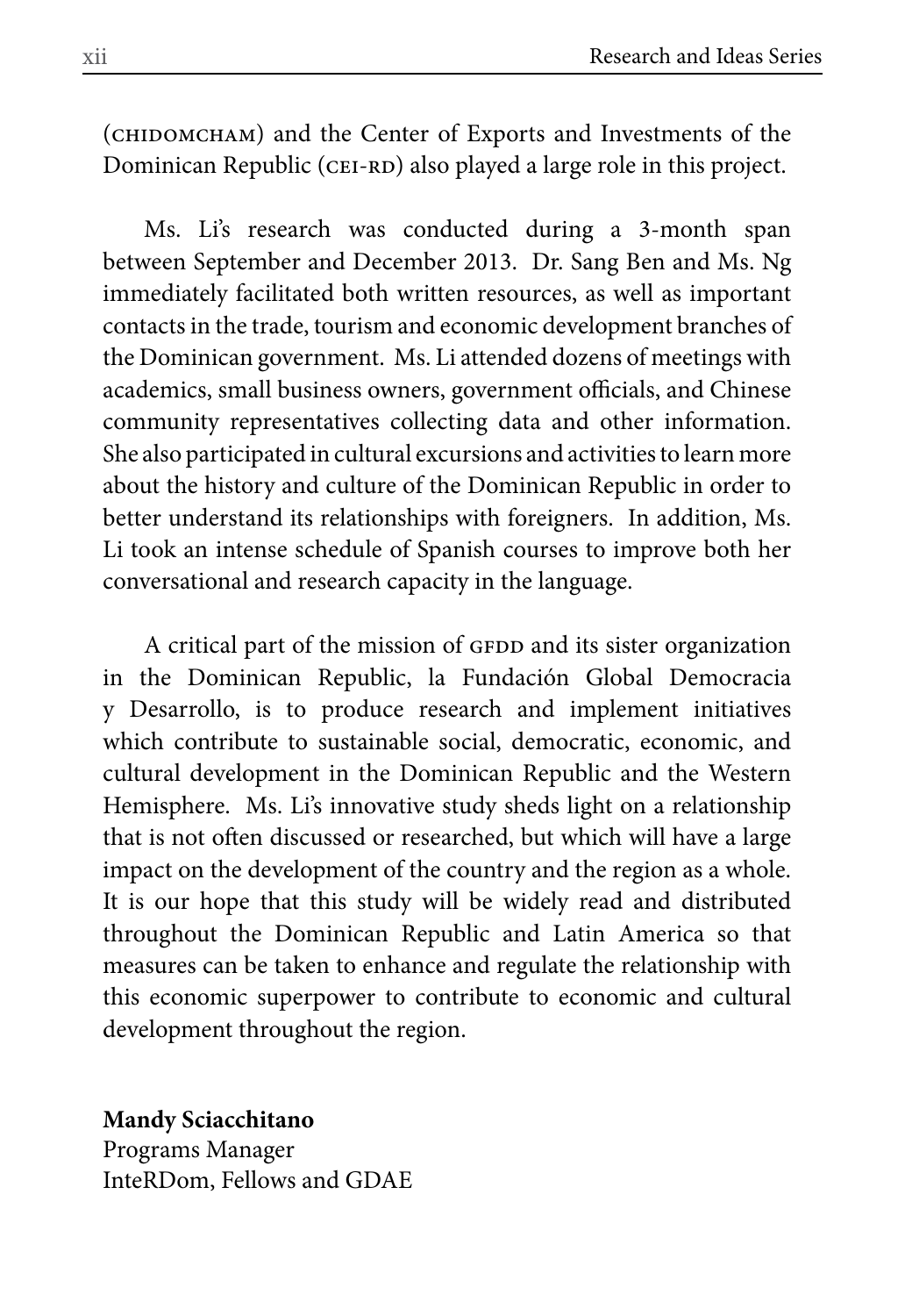*Dominican Republic and P.R. China: Exchange, Trade and Investment*

Yuan Li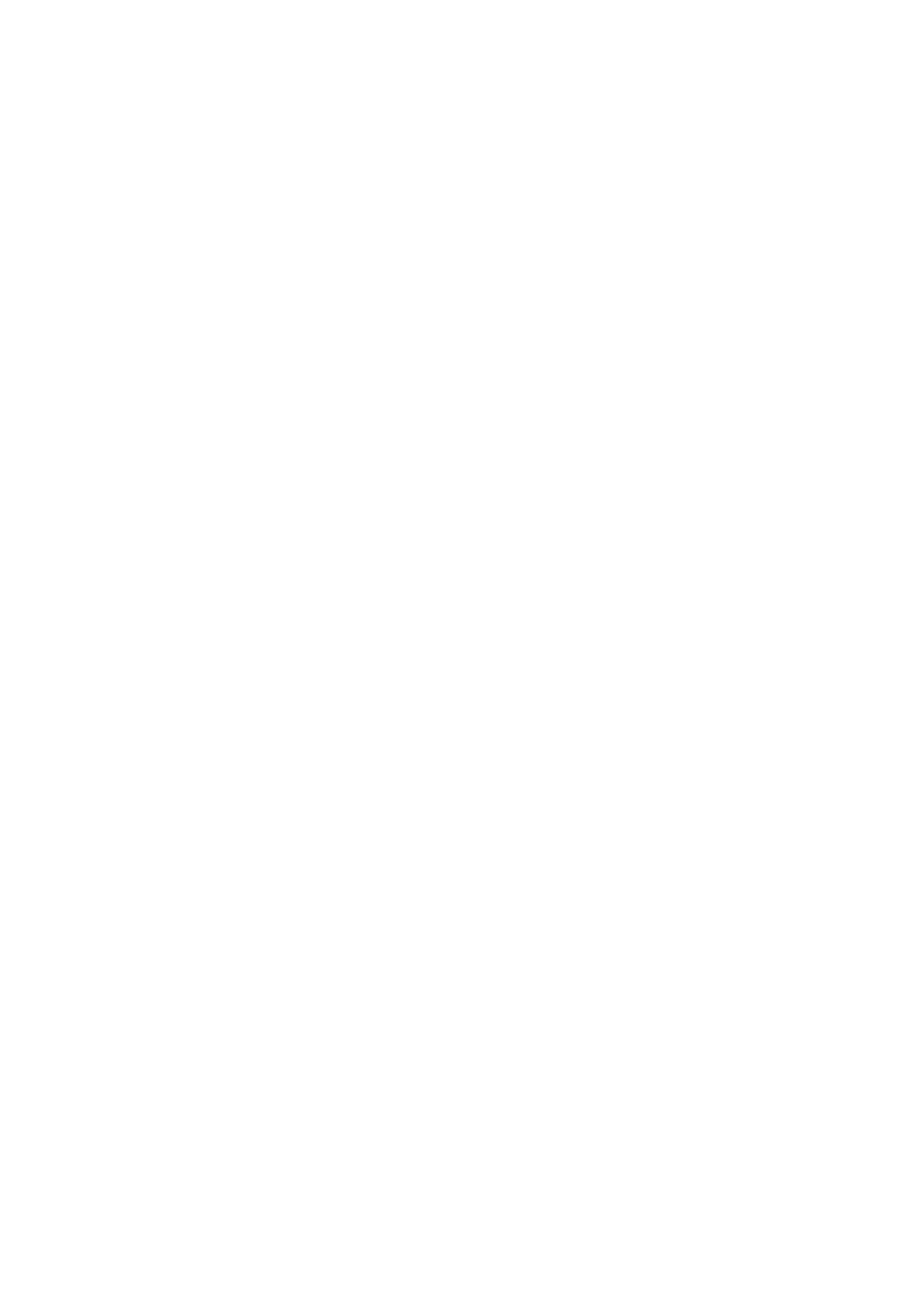#### **1. Dominican Economic Performance**

The Dominican Republic is the second largest country in the Caribbean region behind Cuba, both in population and in size of territory. Since Christopher Columbus's first expedition to the island of Hispaniola, the island nation endured colonization, foreign occupation, dictatorship and autocracy. After the dictatorship of Rafael Trujillo, the country started experiencing economic consolidation and democratization. However, instability in political institutions obstructed capital development, leaving the economy dependent on agriculture before more sophisticated industrial policies were implemented.

In the early 1990s, President Balaguer introduced the "New Economic Program": a set of economic reforms aimed at stabilization and growth generation. The program restructured the tax system and initiated various public financial management reforms. It also introduced reforms designed to create a more open economy. In response, the economy grew rapidly, inflation was curbed, and the country became one of the fastest growing economies in the world.<sup>1</sup>

President Leonel Fernandez (1996 to 2000, and 2004 to 2012) continued further reforms to privatize industries previously dominated by state-owned enterprises, such as electricity, sugar, infrastructure, and tobacco. The result of the reforms was encouraging: from 1996 to 2000 the average annual GDP growth rate of the country was 7.6%.The establishment of the Dominican Republic-Central America Free Trade Agreement (Dominican Republic-CAFTA) in 2005, and the signing of the CARIFORUM-EU Economic Partnership Agreement (epa) in 2008, granted the Dominican Republic preferential access to the markets in the United States and the European Union.

 The economy of the Dominican Republic in the new millennium has undergone some fluctuations due to domestic and inter-

<sup>1</sup> World Bank. Dominican Republic Country Assistance Evaluation. 2003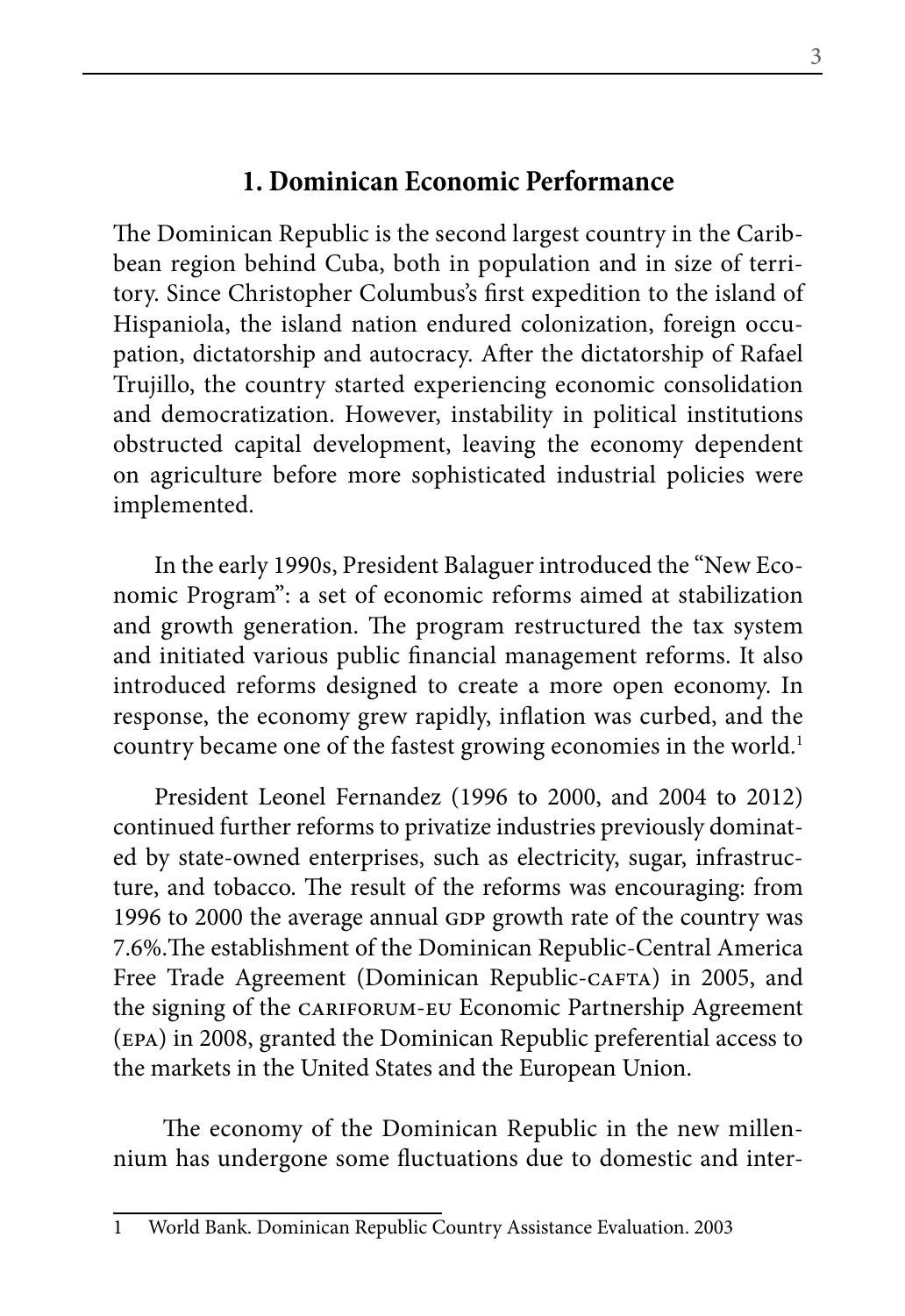national crises. Under the leadership of President Mejia from 2000 to 2004, the economy had a major crack down. The government suffered from excessive borrowing worsened by a domestic banking crisis. One of the most important commercial banks, Banco Intercontinental (Baninter), collapsed after a fraud incident. The failure of Baninter triggered further economic disruption and higher public debt, causing the GDP to contract to -0.3% in 2003.<sup>2</sup>

The Dominican economy recovered quickly after the recession. It signed a standby agreement with the International Monetary Fund (imf) and negotiated debt with the Paris Club and London Club donors. With external financial assistance, growth picked up. From 2004 to 2012 the annual average GDP growth rate was 6.06%. Trade and foreign direct investment both surged, tourism flourished, and remittance continues to be a pillar for the economy. The country's free zones (*zonas francas*) were an effective industrial policy that helped generate production and employment. In 2012, the total export volume from all the free zones accounted for 54.9% of the country's yearly total export. The number of companies operating in the free zones was 578, which generated 134,226 jobs.<sup>3</sup>

The global financial crisis in 2007 hit the Dominican economy, mainly because of the recession of its primary economic partners such as the us and eu. The us has long been the most important commercial partner for the Dominican Republic, whose import of Dominican goods made up 56.04% of all Dominican exports, and whose exports to the Dominican Republic accounted for 38.57% of all Dominican imports.4

Today the Dominican Republic is a country with stable economic policies and economic performance. By 2013, the country had a population of 10.4 million, and possessed a GDP of US\$61.16 billion, with a per capita GNI of US\$5,770 (compared with that of

<sup>2</sup> Michigan State University. Dominican Republic: Economy. Global EDGE.

<sup>3</sup> Informe Estadístico Sector Zonas Francas 2012

<sup>4</sup> Data Source: US Department of Commerce, Consejo Nacional de Zonas Francas de Exportación, calculated based on 2012 data.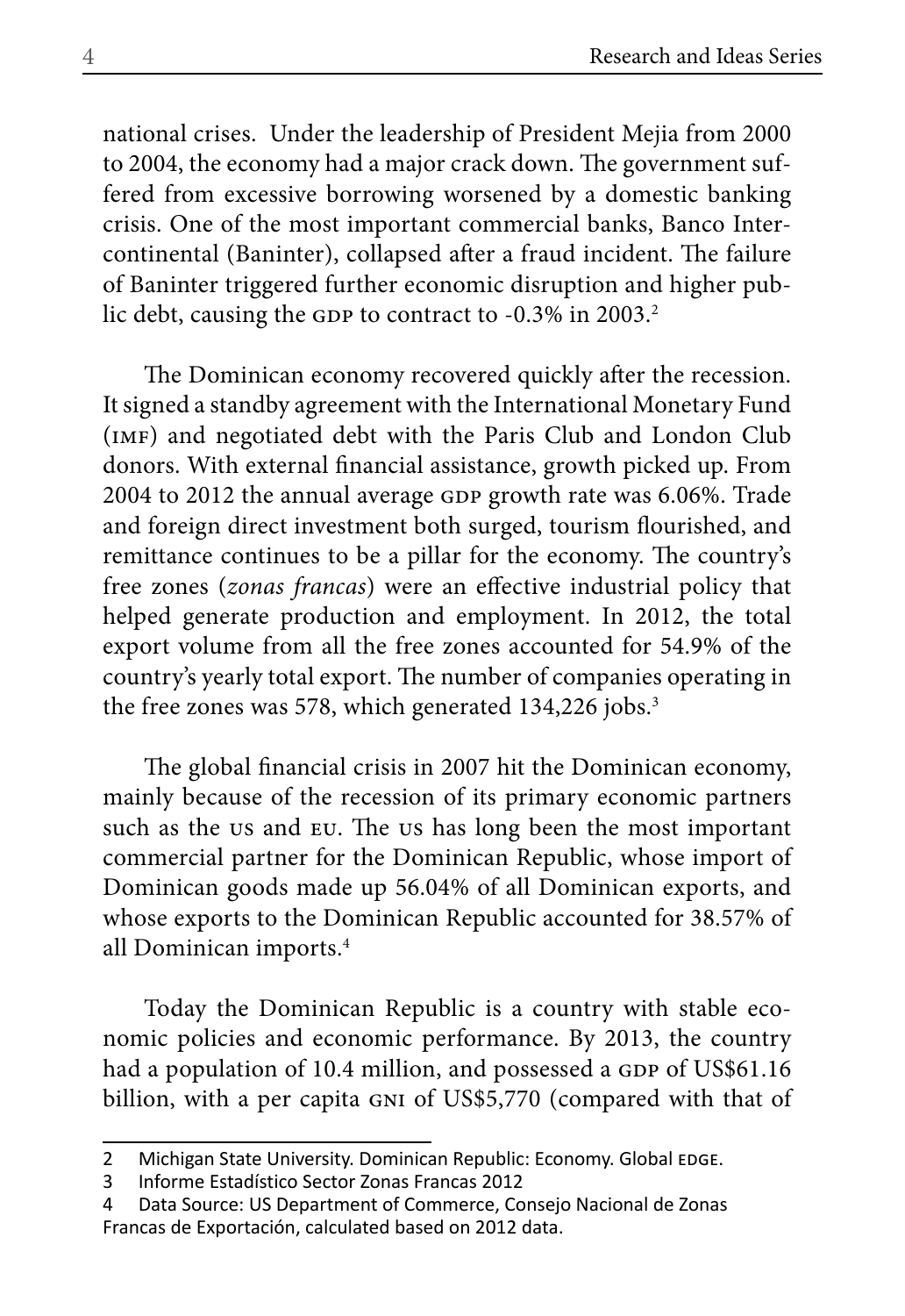the lac region at US\$9,536). It was classified as an upper-middle class income country by the World Bank criteria, and yet 41.1% of its people still live below the national poverty line.<sup>5</sup> The economy is a fairly open marketplace in the sense that the country has free trade agreements with the majority of its main trading partners (the Dominican Republic-cafta with the us, the epa with eu, the Dominican Republic-caricom with the Caribbean Community, the Dominican Republic-Central America, and the Dominican Republic-Panama FTAs), excluding China. The country had a trade deficit of us\$4.20 billion in 2013, and its main exports products are ferronickel, sugar, gold, silver, coffee, cocoa, tobacco, meats, and consumer goods, while the main import products are foodstuff, petroleum, cotton and fabrics, chemicals, and pharmaceuticals.<sup>6</sup> The total FDI in stock by 2012 is us\$24.89 billion, with an annual flow of us\$3.61 billion.

## **Figure 1** Dominican Republic Annual GDP Growth Rate 1998-2013





**Source**: World Bank

6 CIA the world factbook: https://www.cia.gov/library/publications/the-worldfactbook/geos/dr.html Banco Central, Dominican Republic.

<sup>5</sup> World Bank data as of 2013: http://data.worldbank.org/country/dominicanrepublic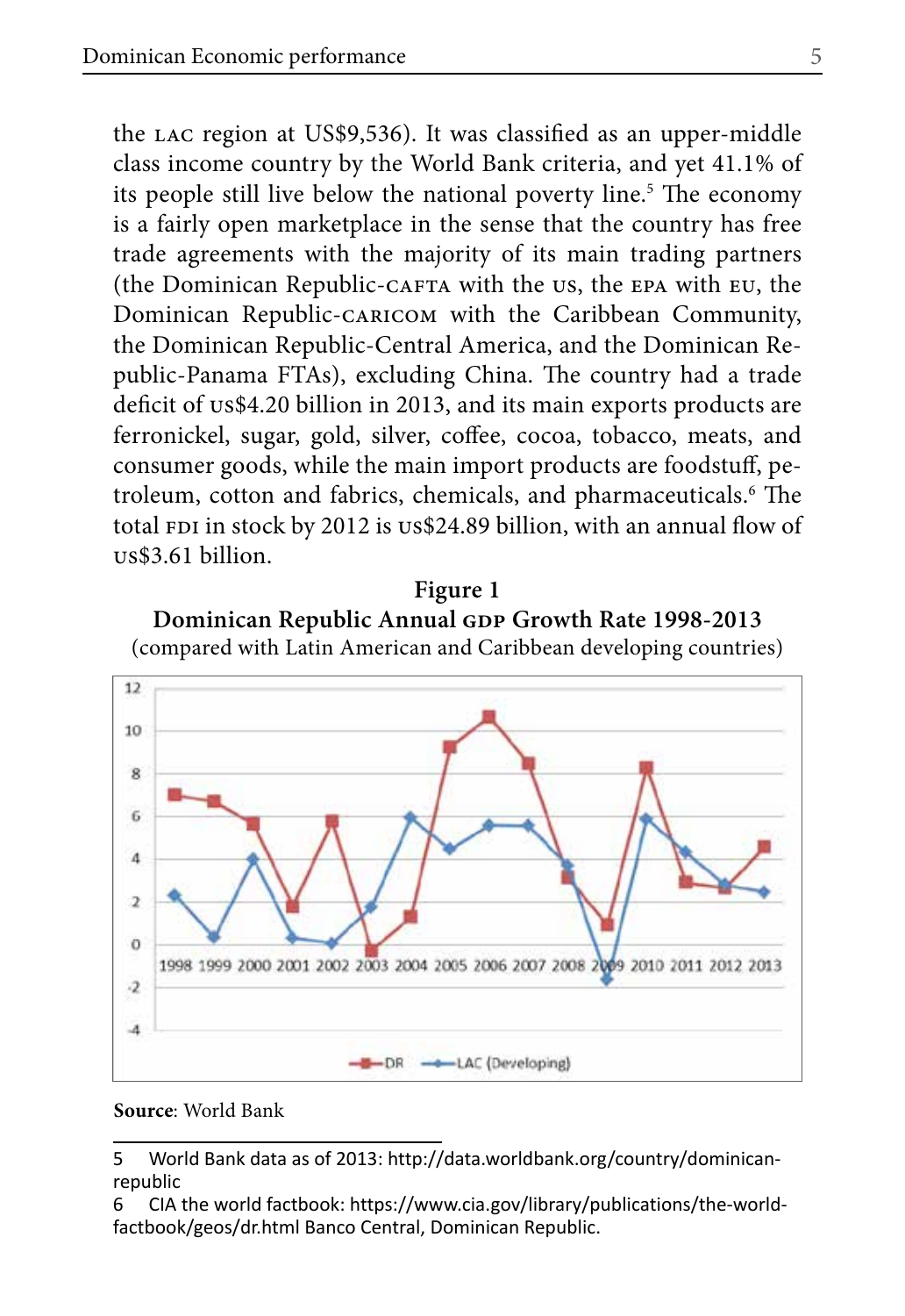

**Figure 2 Dominican Republic Inward FDI Flow**   $(2000 - 2013)$ 

**Source**: Central Bank of Dominican Republic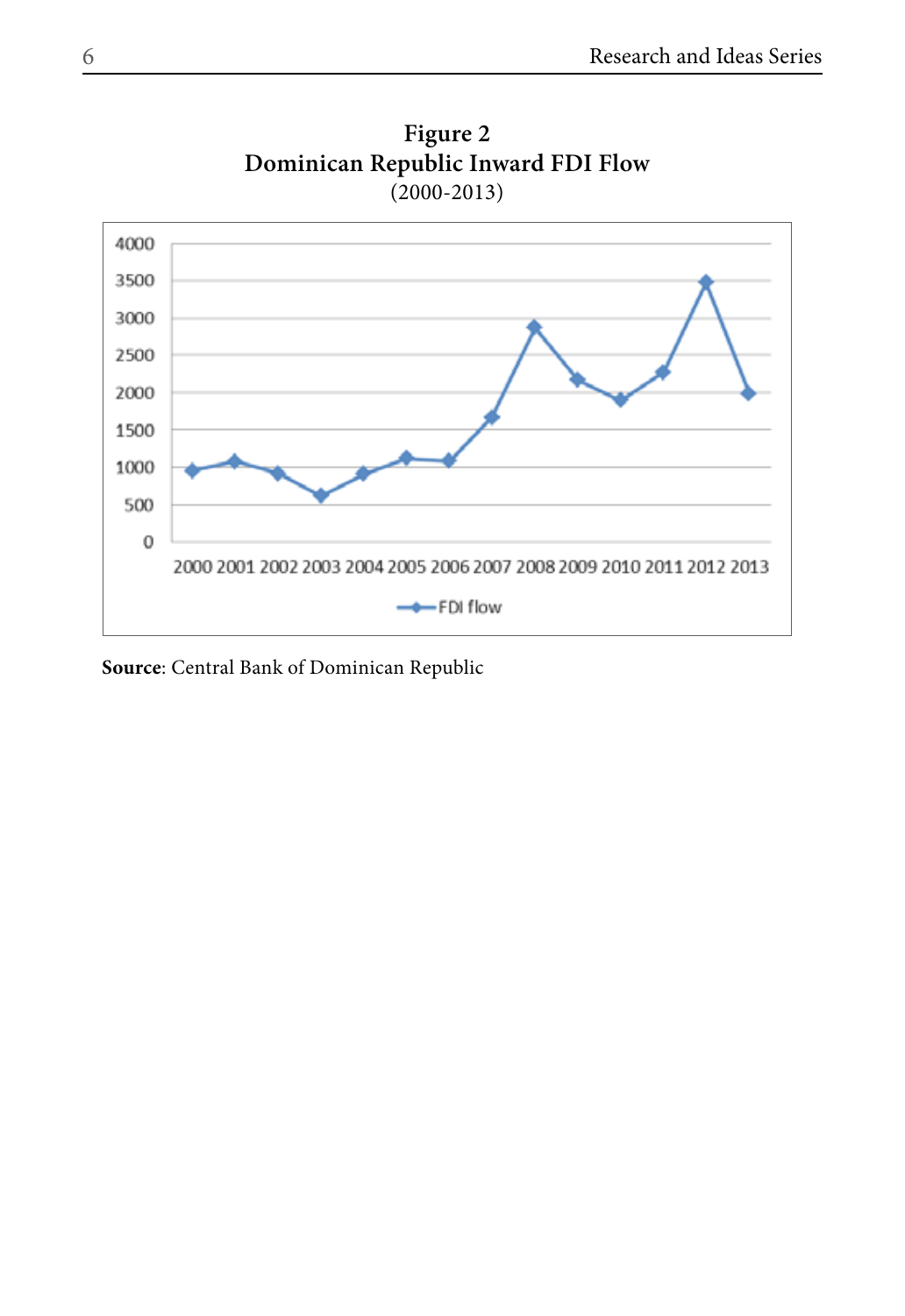# **2. Chinese Presence in the Dominican Economy**

China's emergence as a global economic power has linked the country with every corner of the world—products labeled, "made in China", are seen in almost every town and every family regardless of the location. Although the Dominican Republic and China have not established diplomatic ties, Chinese manufactured goods, from clothes to vehicles, have already penetrated people's daily lives in the Dominican Republic. In fact, China is one of the major trade partners for the Dominican Republic. In 2012, China was the second largest source of import (US\$1.93 billion, accounting for 10.04% of total import), and the third largest destination of export (US\$356 million, accounting for 5.4% of total export) for the Dominican Republic.7 Trade with China accounted for 65.8% of the total trade between the Dominican Republic and Asia. The main products that the Dominican Republic imports from China are motorcycles, vehicles, electronic devices, footwear, textiles, machinery, and equipment, while the main products that the Dominican Republic exports to China are minerals (ferronickel, raw copper, bauxite, shellfish, brass scrap, waste from iron and steel, etc.), waste paper and cardboard, and animal skin.

At the same time, the increase of trade between the two countries has made remarkable record. Trade with China kept growing despite the global economic crisis. On the other hand, similar to the general reality of Dominican trade, its commercial exchange with China is largely in favor of the Chinese. Despite that Dominican export to China in 2011 sharply increased more than three-fold from the previous year, the country still holds a trade deficit with China for about US\$1.4 billion.

In addition to trade, investment from China has also left its footprint in the Dominican Republic, despite the lack of diplomatic relations. Two of the largest Chinese telecommunication companies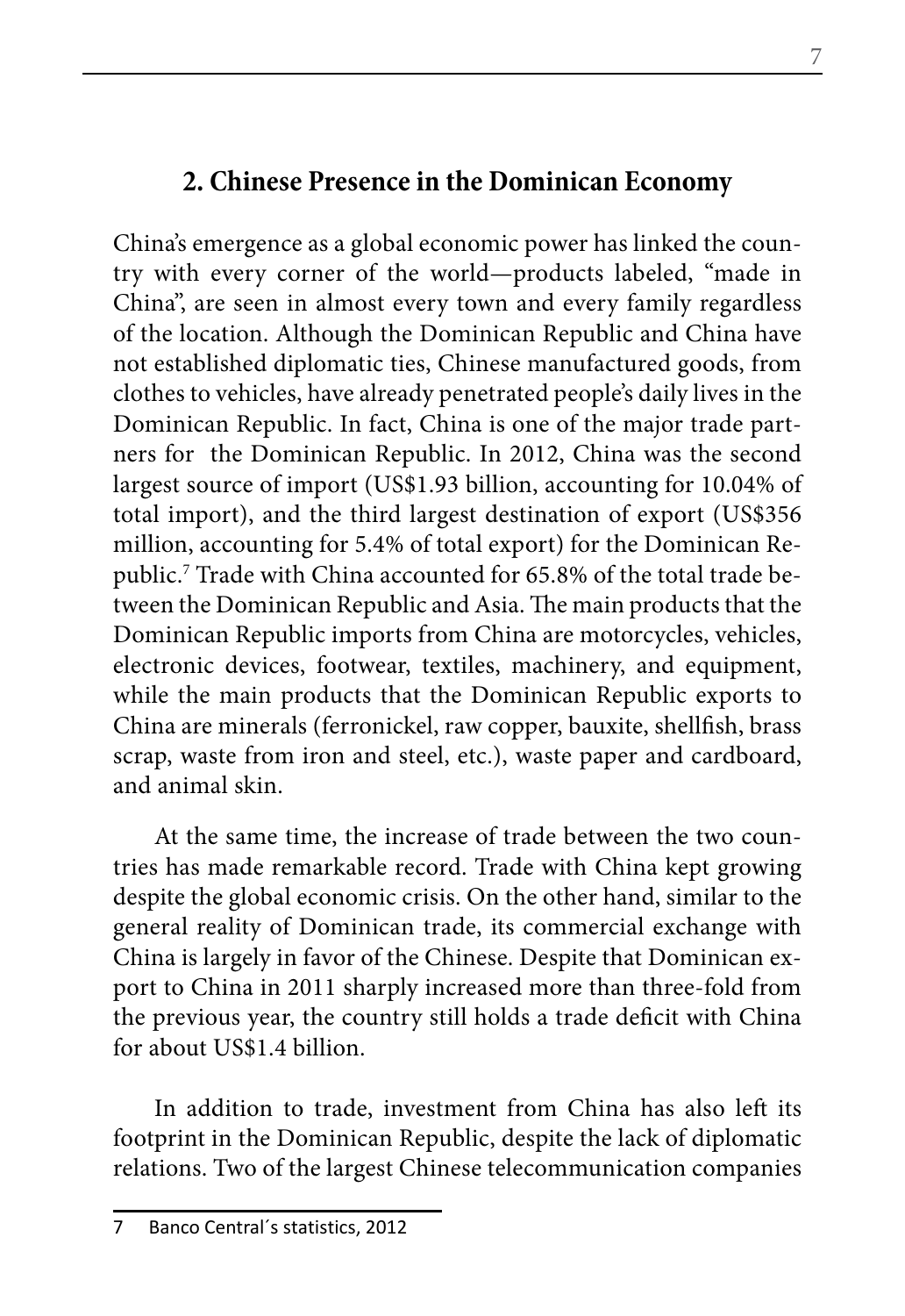in the world, Huawei and zTE, have opened their offices in the Dominican Republic and have been enjoying satisfying performance and growth. A few Chinese vehicle producers have also established Dominican representative offices in the country to help facilitate the growing business. Some Chinese trading companies have entered the Dominican Republic in recent years, in hope of expanding their operations in the Caribbean. With China's global ambition in acquiring assets in resources and minerals, the Dominican Republic has also received some investment from China in the mining sector. Interestingly enough, China's strong hand in foreign investment in infrastructure has not yet found its way to the Dominican Republic. There have been cases where Chinese construction companies were involved in construction projects in the Dominican Republic; however, their role was of contractors by other foreign investors, as opposed to direct investment activities from China.





**Source**: Chinese Ministry of Commerce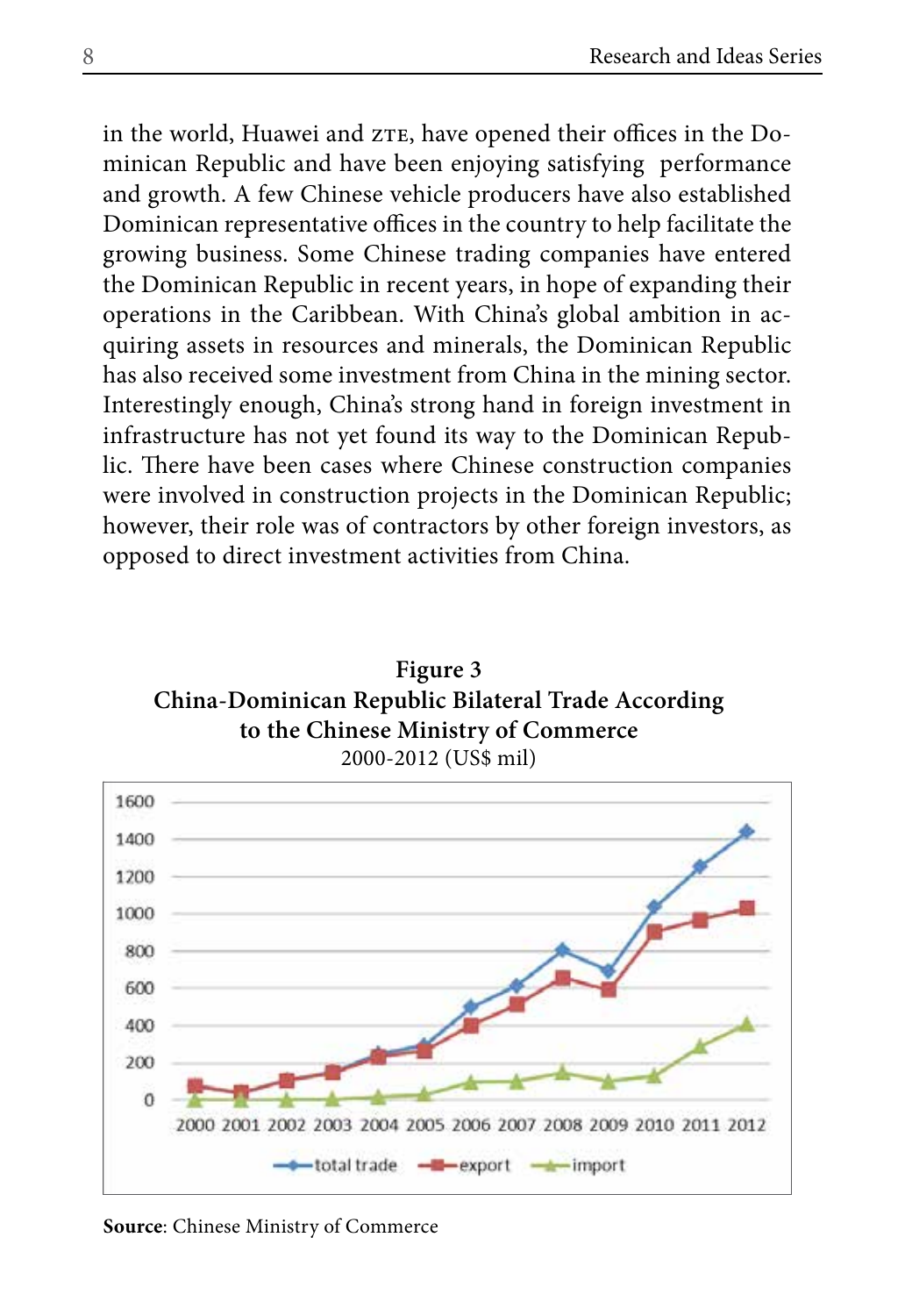

**Source**: Exporta Dominicana

Although the official interactions between the two countries are not on the same level as China has had with other Latin American partners, the civilian connection of the Dominican Republic with China is quite intensive. According to la Fundacion de Flor para Todos, there are more than 30,000 Chinese immigrants in the Dominican Republic. While some of them already have second or even third generation descendants, the majority of them came to the country in the last five to ten years. Many of them are small business owners in the country, and their entrepreneurial specialties are so concentrated that the Chinese business already made its name among local Dominicans. In the downtown area of the capital city Santo Domingo, a Chinatown was built with contributions from both Mainland China and Taiwan, and was inaugurated by the then-president Leonel Fernández. It became a hub of Chinese businesses, consisting of various restaurants, bakeries, supermarkets, travel agencies, clothing shops, and daily consumer goods, etc. Upon observation, the commercial activities in Chinatown of Santo Domingo are very vibrant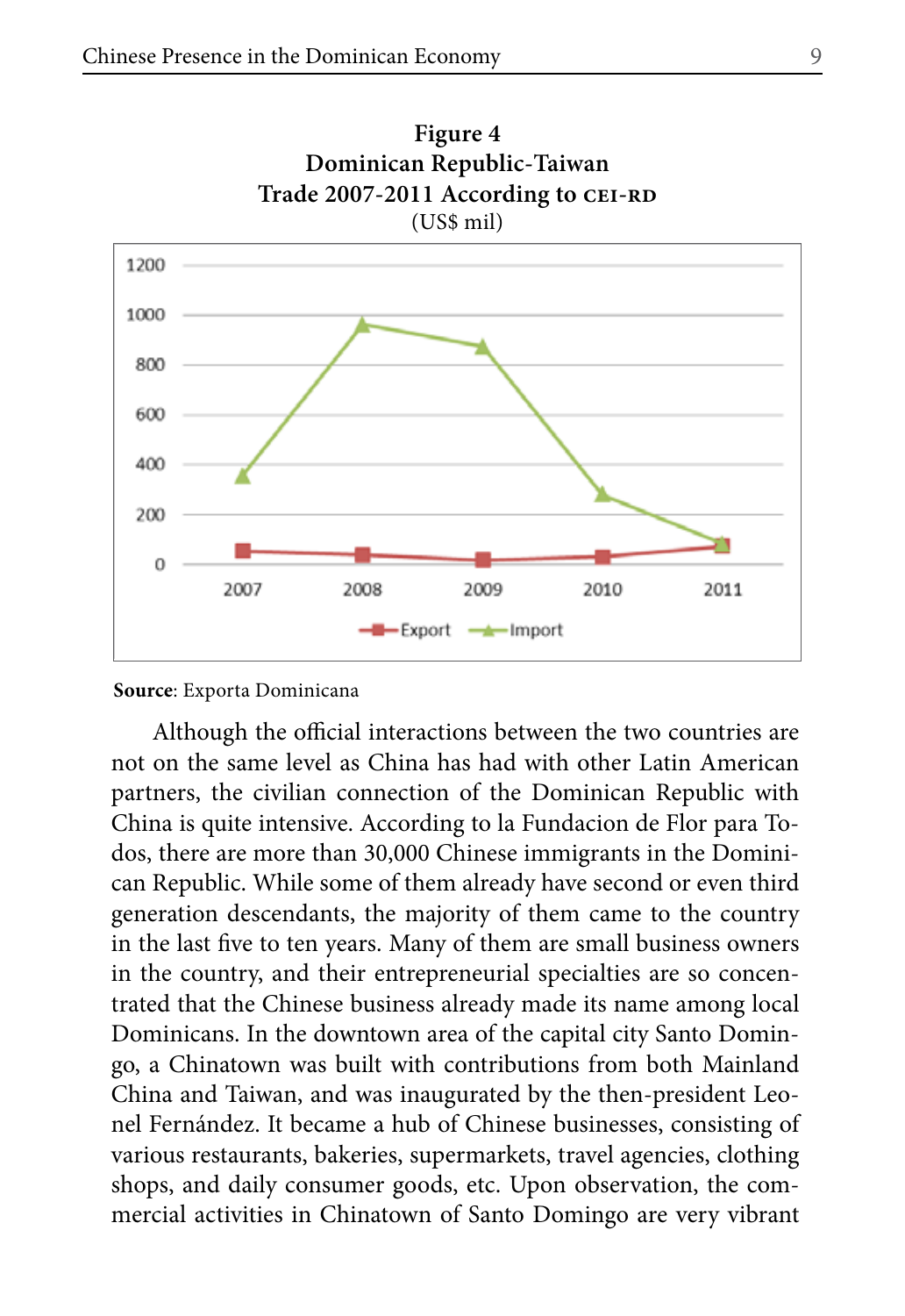and well integrated with the local market: restaurants and shopping malls are filled with local customers, and stores in general have relatively high turnover rates.

#### **2.1 Bilateral Trade: Facts, Challenges, and Outlooks**

Trade growth between China and Latin America has been headline news for the past decade, and economists have asserted that the steady demand from China played a significant role in Latin America's recovery from the recent global financial crisis. In this context, trade between China and the Dominican Republic also represented a fastgrowing scenario. According to statistics, Dominican trade with China has increased in both quantity and diversification. For China, the Dominican Republic is now the third largest trading partner in the Caribbean region (surpassed by Cuba and Puerto Rico), and ranks 14th of all Latin countries/territories.<sup>8</sup> By 2012, bilateral trade volume had grown thirty-seven times from the beginning of the 2000s, while Dominican import from China grew twenty-six times and its export to China grew over 1800 times. Both sides have also been active in exploring more trading opportunities. In 2013, the Dominican Republic hosted its 5th Commercial Exposition of People's Republic of China in Santo Domingo, during which a record-high of twenty-six Chinese companies participated, ranging from automobile, electronic, to construction, medical, and consumer goods.

Nevertheless, compared to other Latin American countries, the Dominican Republic is still a small player in trade relations with China. With the world's largest population and a growing consumer capacity, China is becoming Latin America's new favorite as the export destination for food and commodities. A handful of South American countries have been considerably successful in exploring the potential of the Chinese market. Some widely known examples are Venezuela, as one of the most important oil suppliers for China; Brazil and Argentina, as the biggest soybean suppliers for China; Chile, as the largest copper source for China; Peru and Colombia, continuing to rise in the share of mineral exportation to China; and most recently, the breakthrough of fruit sales from a few Latin American countries to China. Traditionally, the eating habits of Chinese consumers have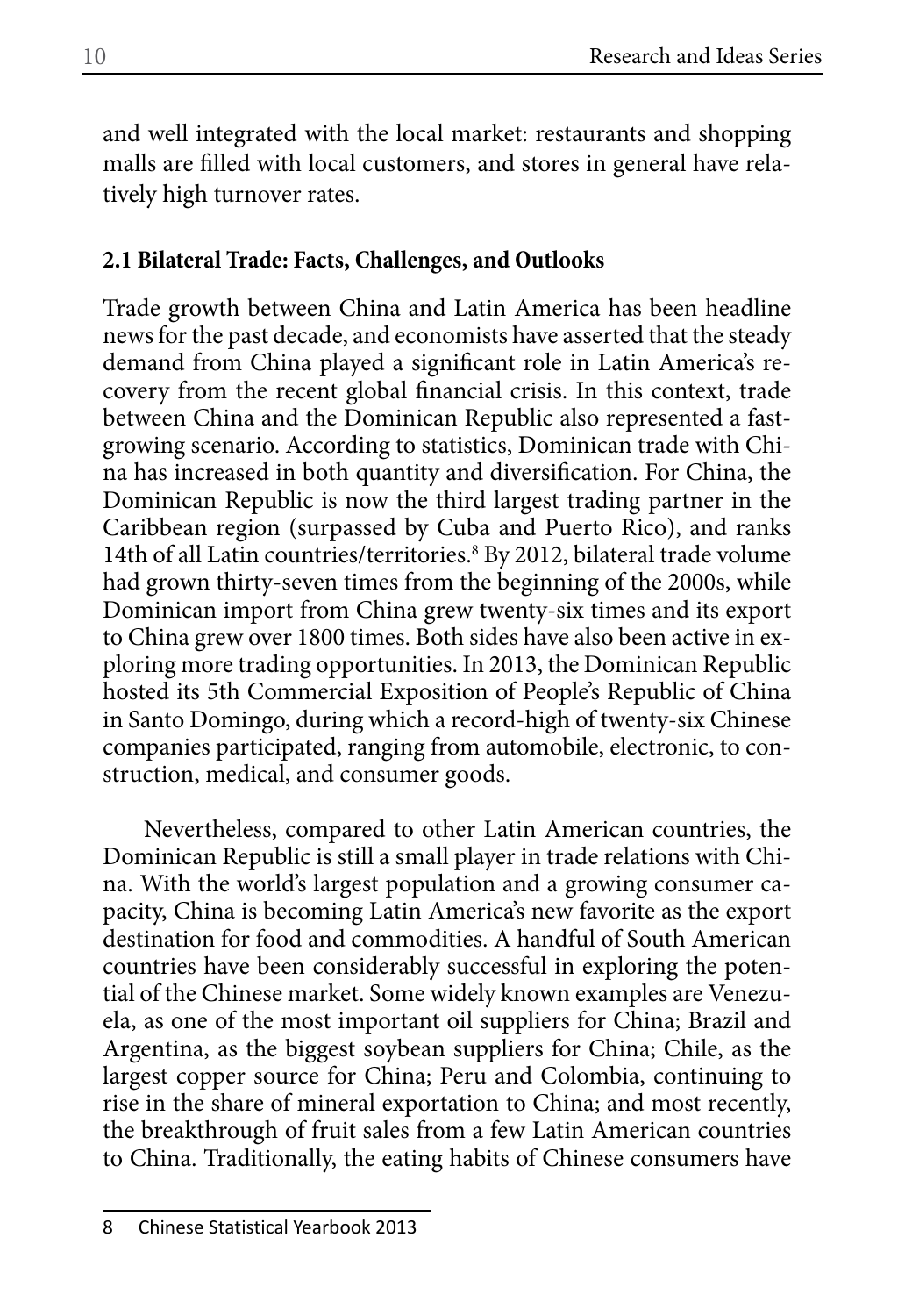not been ideal for Caribbean agricultural products. Most special agricultural products from the Caribbean, for instance plantains, yuccas, avocados, and beans, are rarely seen in the Chinese diet. As for commodities, the Dominican Republic is itself an importer of many raw materials. Although Dominican mineral export such as ferronickel, gold, and silver has a considerable portion in the Dominican total export (14.8%), the relative small amount that the country could offer makes it hard to be the most economical source of import for China, considering the shipping cost and other extra costs. As a result, the Dominican Republic does not seem to have much to offer to China given the general trade patterns and commercial reality between China and the Latin American region. In contrast, many manufactured products from China have found their niche in the Dominican Republic. For a long time, Chinese products were competitive in terms of price and quality that comes with the price paid. In fact, Chinese factories are now able to produce the same product on a wide range of standards, and thereby satisfying multiple market needs. From clothing to toys, from electronics to vehicles, Chinese products already saturate the Dominican market.

However, this is not to say there is no space for Dominican products in the Chinese market. While the lack of complementarity in specialization and the lack of formal diplomatic relations have impeded the exchanges and the mutual understanding between the Dominican Republic and China, what lies behind the rapid growth in net volume of trade is indeed the growing knowledge of each other as business partners.

Although the regular consumer market in China is not particularly interested in Dominican agricultural and basic goods, the fine cigars of the Dominican Republic have high potential for establishing a reputation among the high-end Chinese elite consumers. China is a heavy smoking country, whose smoking population is about 400 million people. Some statistics have shown that from 2005 to 2012 in just seven years, sales of cigars in China increased more than eight fold. Specifically, the fast growth is believed to have actually played a key role in the reversal of Cuban cigar industry. Officials from Cuba claimed that thanks to the increasing sales in China, the industry was able to stop sliding and turn around with an increase in 2010.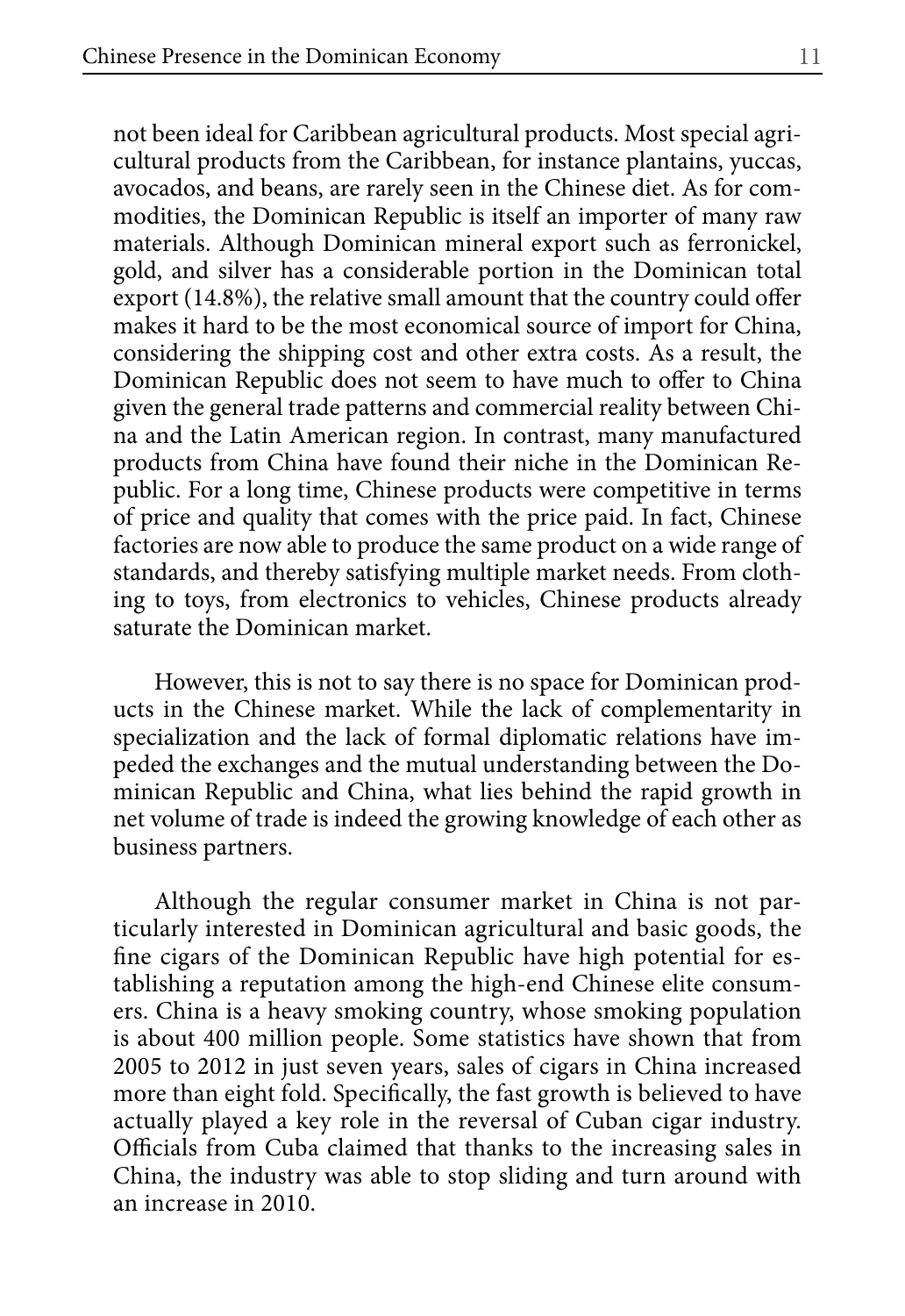The tobacco market in China also welcomes new varieties of cigar. For a long time, the market was dominated by Cuban cigars, which accounted for about 99% of the entire cigar sales in China. In 2012, the percentage dropped to 79%, indicating that the cigar market in China is getting more and more mature, and the knowledge and diversity of various products began to emerge.9 The other positive factor is that the quota control for cigar import in China has been loosened in recent years.10 After all, cigars are considered luxury spending and a symbol of social status for the Chinese consumers. This suggests that with proper marketing and management, cigars from the Dominican Republic may turn into very lucrative business. In particular, Dominican cigars are in high demand in the us and Europe, which gives them global recognition and high prestige in the market. In 2014, the State Tobacco Monopoly Administration and the Quarantine Bureau of China visited the Dominican Republic to explore the possibility in granting permission for Dominican cigars to enter China.

The same logic may also apply to Dominican rum and precious stones like the blue amber. Market research in China has shown many positive transitions in the consumption of foreign liquor. The consumer base is growing rapidly from business and corporate procurement to individual purchases among the middle and upper class; the retailers that sell foreign liquors have also expanded from inclusive and private clubs to more public entertainment places. Moreover, the marketplace has also expanded to the many interior cities, and the advertising and public relation professionals have developed broad-based marketing channels to promote foreign liquor to the general public.<sup>11</sup> Once systematic sales channels with well-planned marketing strategies are implemented, China will open up much more space for Dominican products.

But trade does not always look that good. The Dominican Republic runs a trade deficit of US\$1.4 billion with China. The current export to China is only 18.5% of the value of its import from the

10 Before 2012, the Chinese authority only allowed for an annual quota of 800 thousand units of cigar import. In 2013, the limit was extended to 1.3 million units. Xinhua: http://news.xinhuanet.com/cankao/2014-03/02/c\_133153839.htm 11 Market research by Dr. Tian Li, Challenges for Foreign Liquor in China. 2007. http://www.emkt.com.cn/article/336/33671.html

<sup>9</sup> Source: 2012 Market Report for Cigars in China.

http://www.cigarambassador.com/cn/?p=7338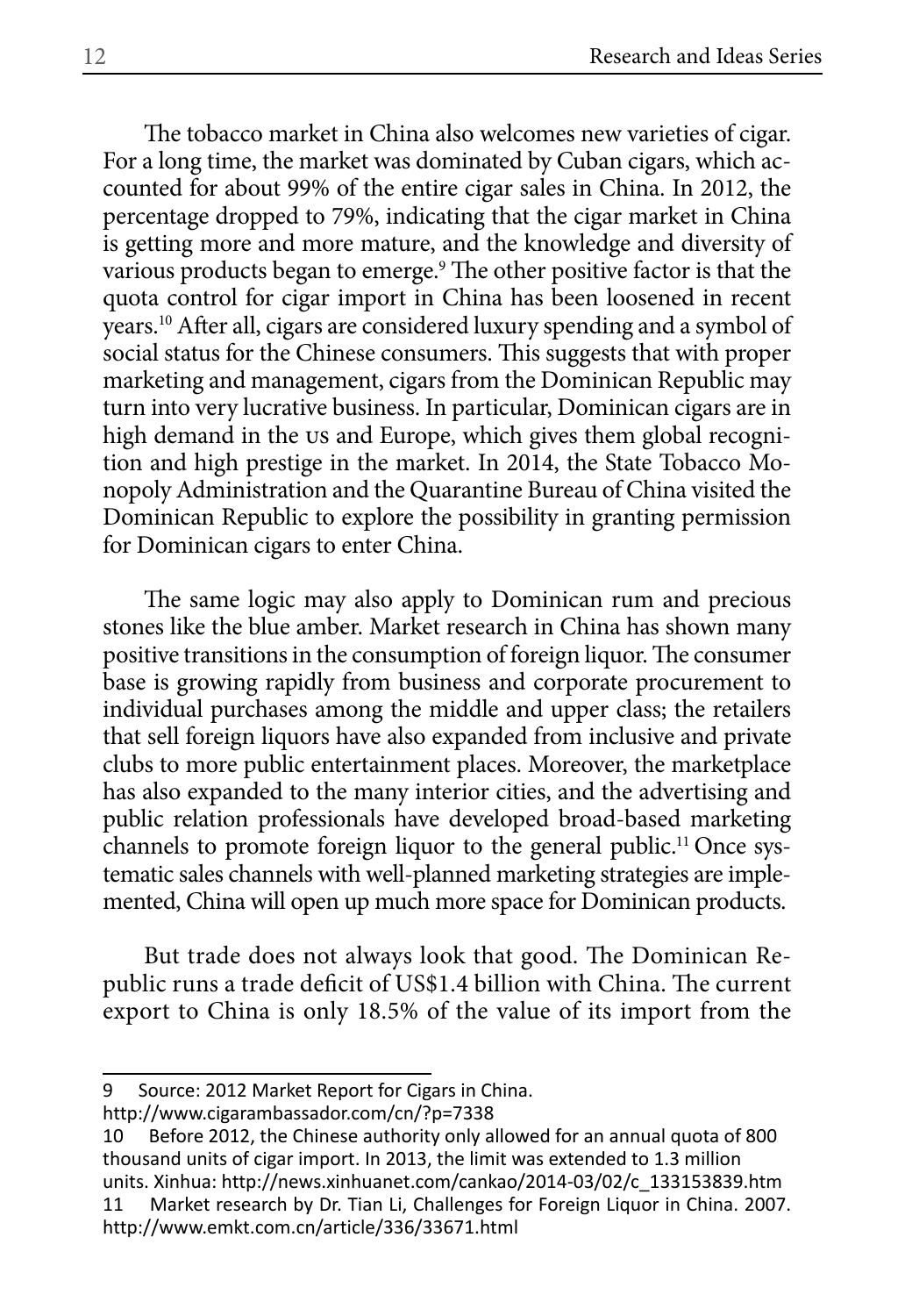Asian power. Similar to many other developing countries around the world, the Dominican Republic imports from China mainly manufactured goods, which could be harmful for domestic producers in the same industries. Competition and sometimes conflict occasionally broke out because of the Chinese competitors in trading business.

In July 2013, a protest against Chinese business involving hundreds of local vendors burst out on one of the main roads in the capital city Santo Domingo. The claim was that the Chinese imported textile products from China without paying the proper tax and tariff, and they deployed cheap labor from Haiti in order to sell at an unfairly low price that squeezed out local vendors. No one knows for certain if the accusations were legitimate, but what is clear is that the Chinese merchants managed to import out-of-season inventory backlogs from Chinese garment factories in large quantities at a very low cost, and then sold them in the Dominican Republic at competitive prices. To resolve the anger of the local businesses, the Dominican government committed to tighten up inspections towards Chinese products at customs. On top of that, the government also imposed higher tariffs (up to seven to eight times more than the tariffs prior to the protest against Chinese imports), especially on textiles.<sup>12</sup>

In addition to the direct impact on the domestic consumer market, Chinese manufactured goods have also competed with and harmed Dominican export to other countries. One of the most serious shocks happened to Dominican Free Zones (*zonas francas*) where the main industry is textile manufacturing. In spite of the Dominican Republic-CAFTA in place, the rising labor costs, lack of economy of scale, and sometimes twisted policies towards the factories in the free zones all led to a decreasing advantage of the Dominican Republic in the presence of Chinese and other Asian manufacturers.13 Statistically, the number of textile companies decreased from 269 to 111 between the year 2003 and 2012. The volume of export shrank to almost half of the size of textile export when comparing 2003 and 2012.

<sup>12</sup> According to a Chinese business MegaStar's manager Mr. Hou Xiongwen in Santo Domingo

<sup>13</sup> According to Professor Miguel Sang Ben, the government did "unnecessary" tax reform and imposed tax on firms inside of the free zones, which led to even higher cost for the companies.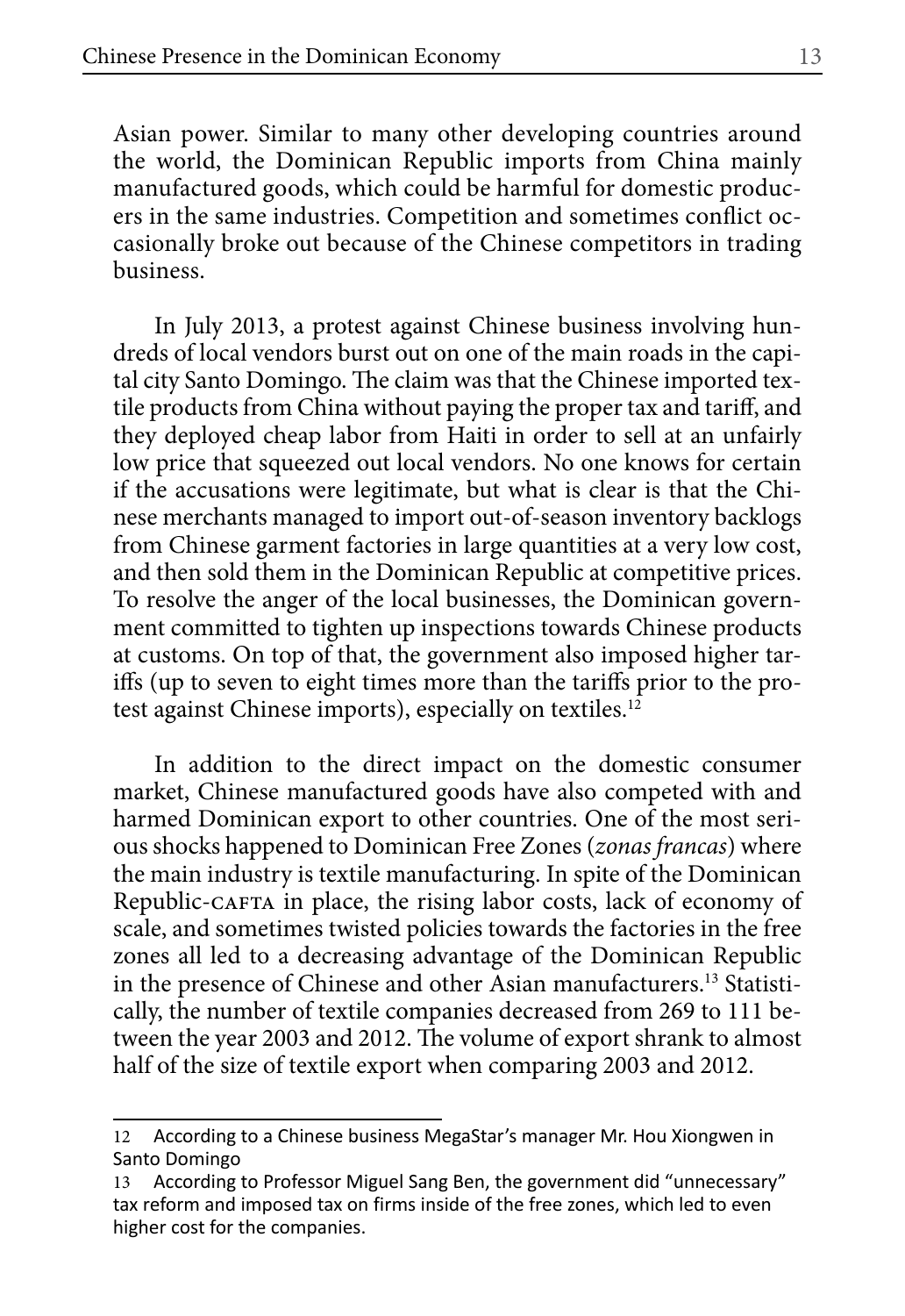

**Figure 5 Free Zone Production as Percentage of GDP**  2003-2012

**Source**: Consejo Nacional de Zonas Francas de Exportación





**Source**: Consejo Nacional de Zonas Francas de Exportación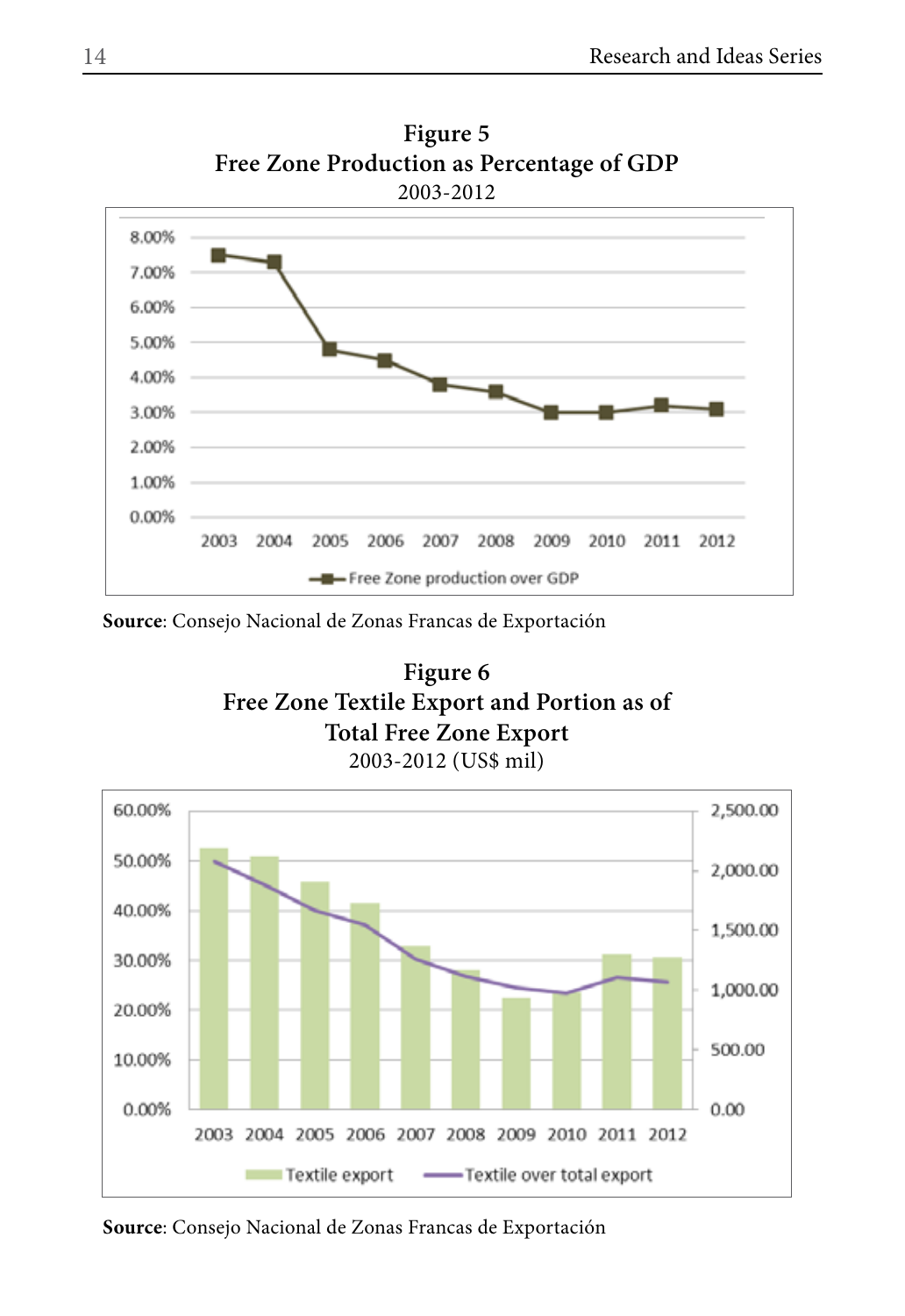Due to the relatively small amount of goods being shipped between the Dominican Republic and China, there is absence of direct shipment. Cargo ships and flights either transit through Panama or Miami, which makes shipping longer and more costly for business. If bilateral trade continues to grow at the current pace, the Dominican Republic will soon become China's No.1 trading partner in the Caribbean. At that time it will be valuable and feasible to establish a regional center for goods and services, and improve shipping routes and methods.

#### **2.2 Dominican Tourism for China: A Happy Story yet to Come**

Chinese outbound tourism is an opportunity that no country wants to neglect. In 2013, there were 97 million cross-border trips made by Chinese international tourists; 14 million more than in 2012. This number surpassed 100 million for the year 2014. More notably, the expenditure made by Chinese tourists outside of China is more than anyone else in the world. In 2012 they spent US\$102 billion overseas, which had a 40% increase from the previous year. The numbers are only going to get bigger.

But how much is the Dominican Republic getting from the giant cake? During 2012, only 963 Chinese visited the Dominican Republic. As a reference, the country received over 3.7 million international tourists during the same year. It is obvious that Dominican tourism is extremely underdeveloped for Chinese customers.

There are a few reasons that may explain this huge gap. First of all, the distance is quite large, and there are substitutive destinations around China. Given that there are no direct flights between the two countries, visitors from China need to fly first to somewhere in the United States or Europe and then to the Dominican Republic. Therefore, two entire days are required just for traveling to and back from the Dominican Republic, in addition to actually spending time in the Dominican Republic. It is not very common for the working class in China to take long vacations. The time when many Chinese people travel abroad is the National Day holiday in October and the Chinese New Year in January or February. Both holidays have a duration of 7 days--not sufficient to cross oceans to go to the Dominican Republic.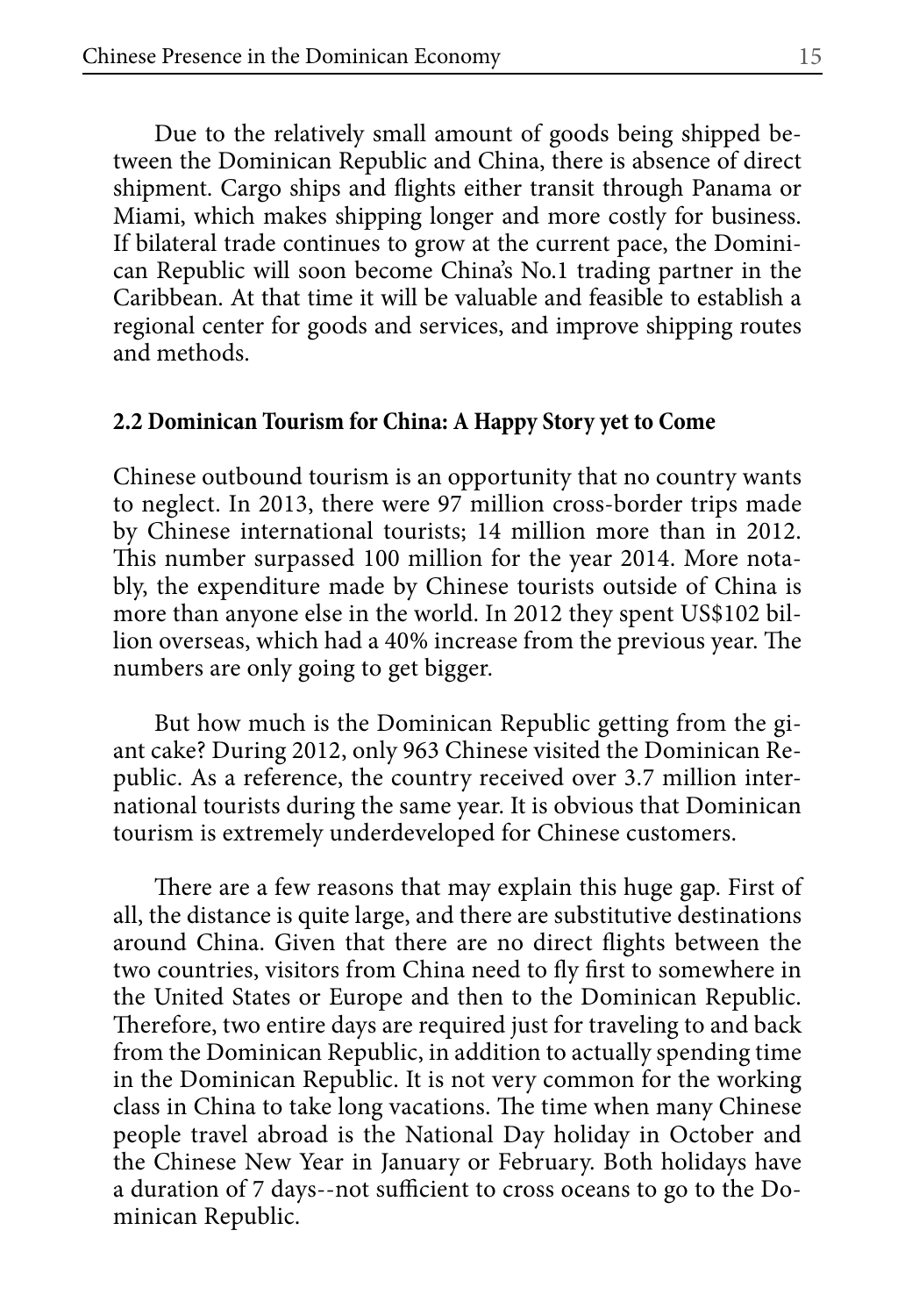Not only is the distance an obstacle, but the similarity in tourism resources in other regions much closer to China makes it even harder to compete. For average Chinese tourists, sometimes the islands and beaches nearby have more to offer: food that is more appealing to their taste, exotic performances, and well-designed leisure enjoyment and services tailored to the Chinese interest, etc. To offer a comparison, in 2012, 2.7 million Chinese visited Thailand to enjoy the tropical beaches, whose primary destination was Phuket Island.14 In the same year, 618 thousand Chinese visited Indonesia, 52% of which traveled specifically to Bali Island.15





#### **Source**: Central Bank of Dominican Republic

<sup>14</sup> According to Thai tourism authorities. http://www.sh51766.com/view/ view\_15447.htm

<sup>15</sup> Chinese Embassy in Indonesia. http://id.china-embassy.org/chn/qdfq/ t1113505.htm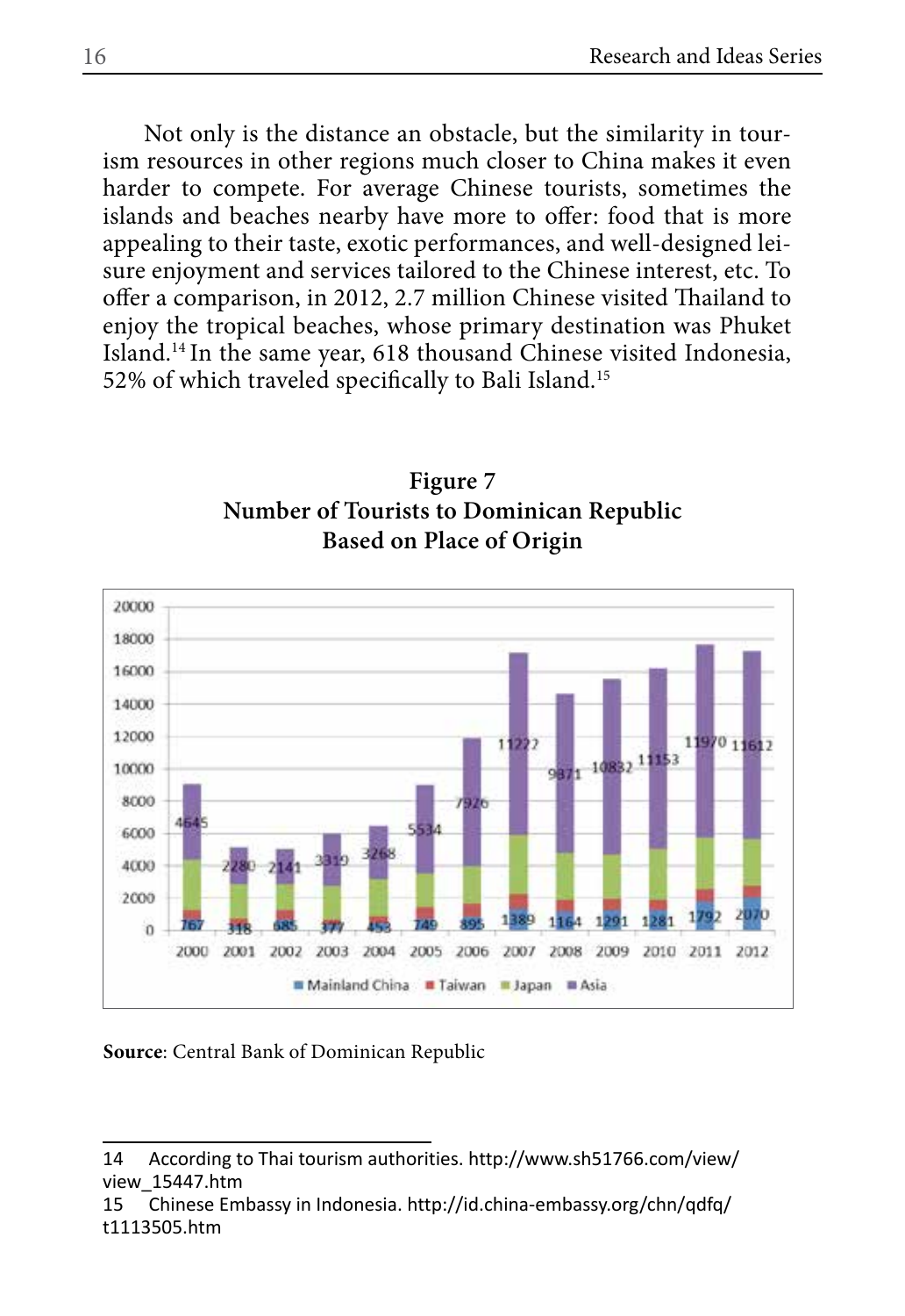Compared to the Caribbean, these destinations nearby are more affordable and more convenient for average Chinese tourists. The growing number of Chinese tourists has also incentivized the tourism industries in those countries to accommodate the needs of the Chinese people--including offerings of language assistance to make them feel as comfortable as possible. The Dominican Republic has not developed the services as well as its competitors in Southeast Asia or the Pacific in this regard.

The complication of visa issue adds more uncertainty to Chinese travelers. Because the two countries have not established diplomatic relations, visas become vital and often constrain free movement. Nevertheless, it is worth pointing out that under the current and ongoing effort of the Business Development Office of the Dominican Republic in China (the official representative office of the Dominican Republic in Beijing) to simplify the visa process and the Dominican Ministry of Tourism to promote the country, getting a pass to visit the Dominican Republic has become much easier now.

It is not necessary to be too pessimistic about the prospects of Dominican tourism for Chinese clients, as long as effective measures are taken to tackle the limitations. For the Chinese general public, the Dominican Republic is a foreign and exotic place. Most people cannot even locate the country on the map, not to mention having knowledge about what the Dominican Republic can offer.

So who should be targeted? Top tier Chinese travelers are a good start. They tend to seek more than just leisure. Those people want to explore the unknown and have unique experiences. There are many people in China that could be potentially attracted to the Dominican Republic for its distinctive collection of natural beauty and rich cultural heritage—for instance, the high quality beaches without too much commercialization, the highest peak in the Caribbean, the lowest salt lake across borders, the many caves and waterfalls, the first settlements in the Americas, the fusion and influence of the African roots, and the music of bachata and merengue, etc. A well-packaged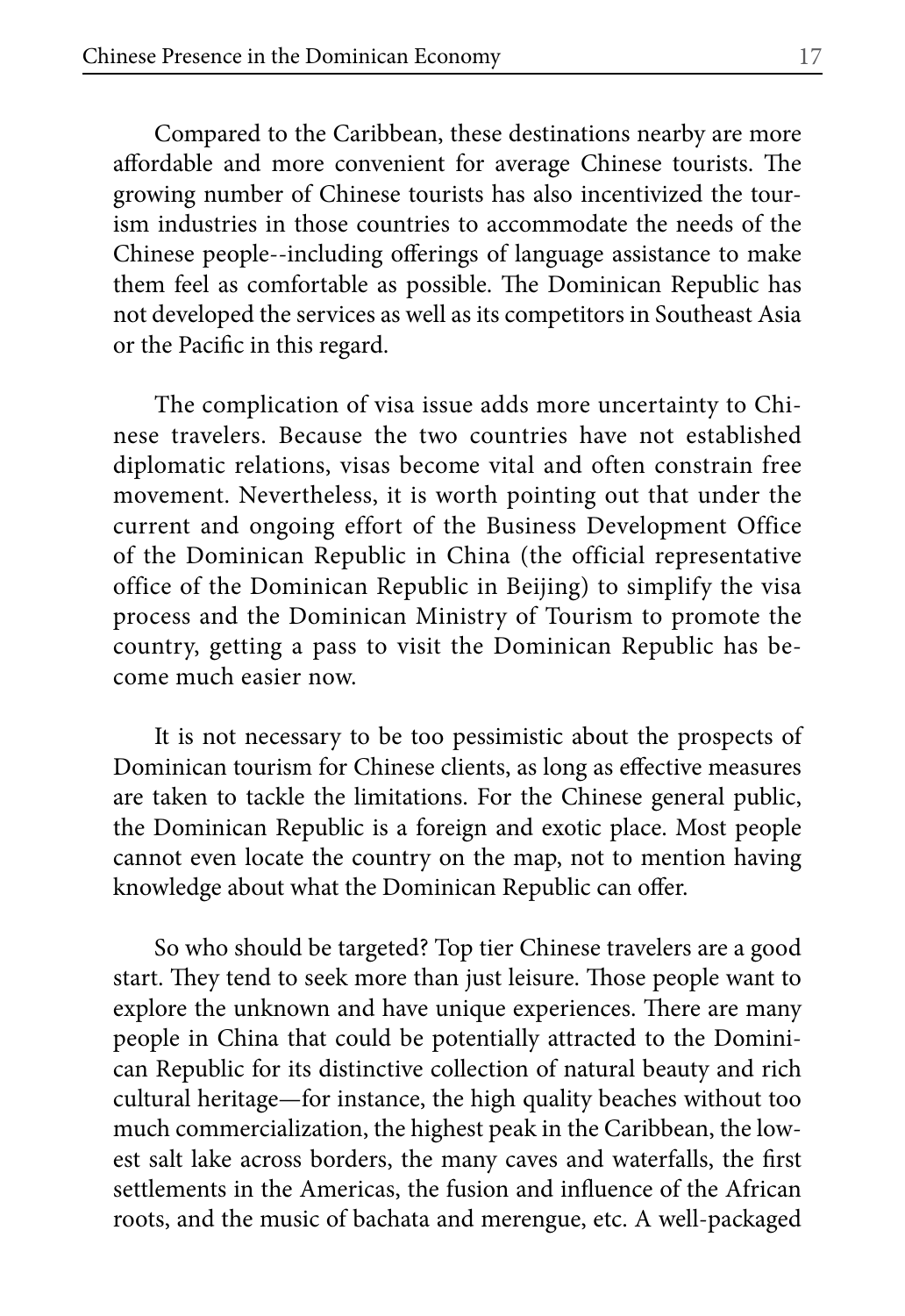travel offer and highly-diversified tourism activities that are unique only in the Dominican Republic will generate much more interest and a flow of tourists from China.

With proper promotion and advertising, the Dominican Republic could also leverage a niche market among the increasing number of Chinese expats in the United States and Canada. They generally have higher economic discretion. Furthermore, geographically it is also much easier to arrive in the Caribbean from North America. In fact, based on the current visa policy that the Dominican Republic has towards Chinese tourists, they will not need to get a tourist visa to enter the country if they are already us, Canada, uk, and Schengen visa holders.

Other than the right target market, improvement should be addressed for the technical side of tourism development regarding the facilitation for preparations and receptions for Chinese tourists. Compared to the overload of information one can find easily in China about the many tropical islands, introductions or advertisement about the Dominican Republic is far from abundance. The ease of getting information about the attractions, sites, and activities is very critical, yet it is exactly what is missing for the Dominican Republic. Fortunately, the Dominican government has realized the importance of access to information as part of the promotion strategy, and has offered a Chinese version of the website for Ministry of Tourism and a travel portal called "Access."16

However, there is still a lot of space for better transmission of information. While there can be many ways through which publicity of the Dominican Republic can be amplified, the key is to work with local agencies and travel portals in China that understand the needs and the preferences of the Chinese tourists. Specifically for the Dominican Republic, having to overcome the absence of diplomatic relation gives everything extra challenges, including tourism. Because

<sup>16</sup> These two websites were recently launched in Chinese and offer a variety of tourism information including basic information about the country, resorts, attractions, food, etc.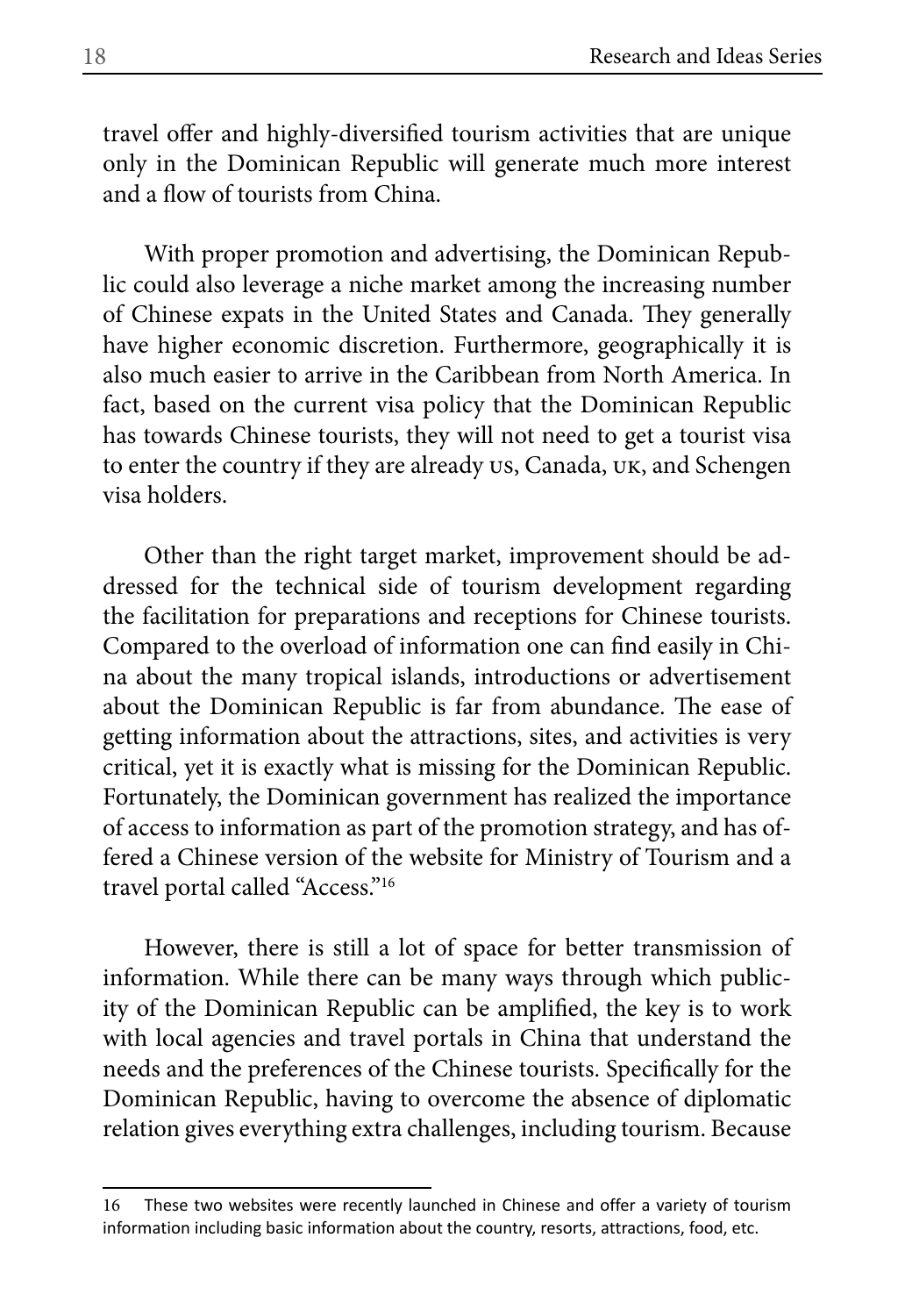of the lack of formal ties, Chinese travel agencies are not authorized to publicly promote the Dominican Republic in the travel package.

Positively speaking, the Dominican government has already started working on such improvements. For the first time, the country participated in China's annual International Tourism Expo in Beijing in 2013. The Ministry of Tourism also actively participates in other regional tourism events across Asia. In addition, the Ministry is also organizing training sessions for local tour agencies to learn Chinese and to get to know more about Chinese tourists. The next step is to conduct comprehensive market research and generate a development plan. Better cooperation and public relations with local tourism promotion organizations in China are also on the agenda. After all, the Caribbean is still very new to the Chinese tourism market, the competition within the region is low, and the timing is ripe for the Dominican Republic.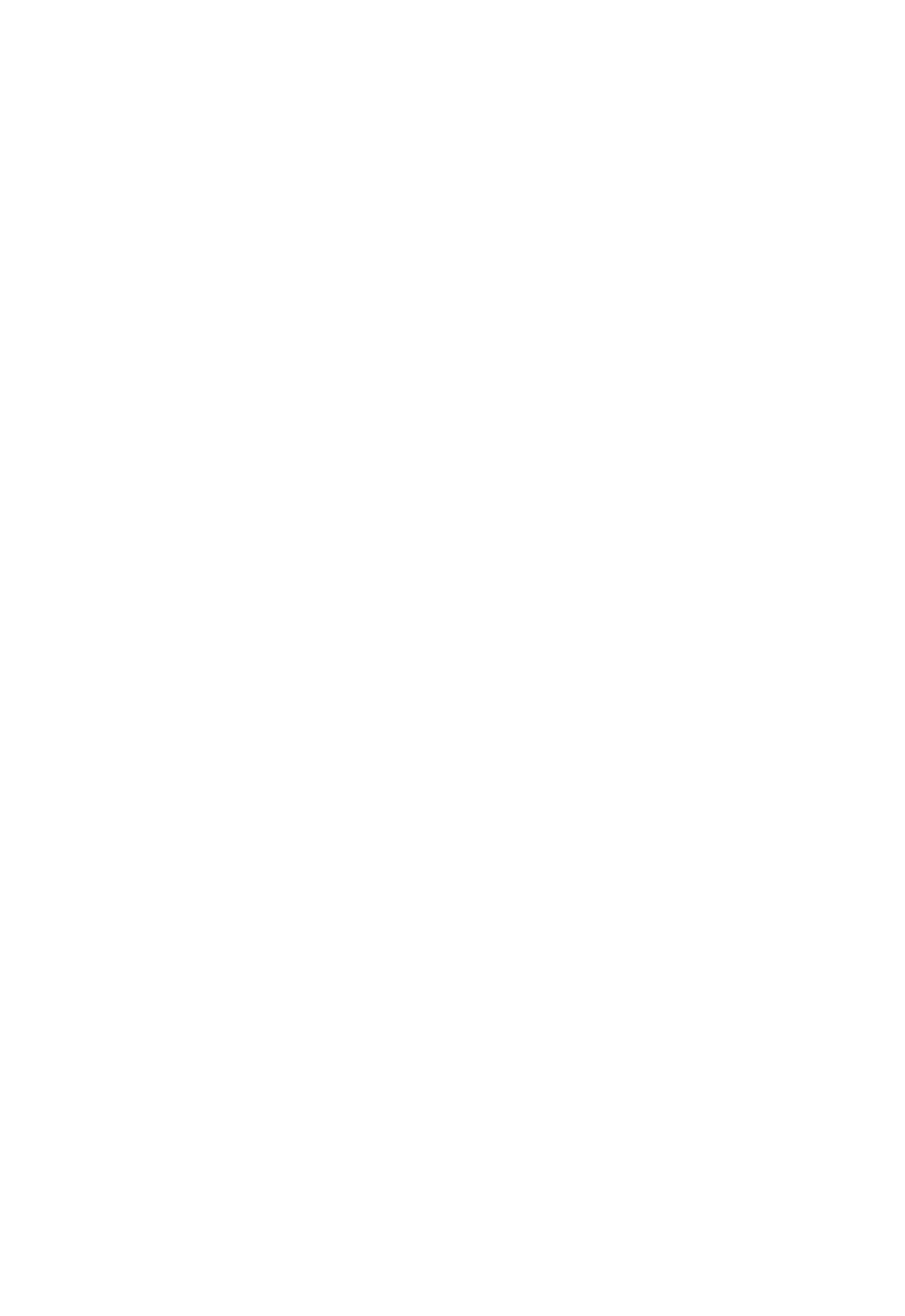## **3. Chinese Financing to the Dominican Republic from Taiwan and the Mainland**

Chinese investment around the world is not a new story. Chinese financing for Latin America and the Caribbean exceeds that of multilateral development banks operating in the region. In 2013 the total Chinese finance to the region closed at US\$20.1 billion; 6 billion more than the Inter-American Development Bank's loans and grants combined, and US\$15 billion more than World Bank projects in Latin America and the Caribbean.17 Large deals are often state-led, with financing provided by Chinese state-run banks. But, they come with an unavoidable political orientation. Investments are often driven by China's hunger for resources and commodities, while the execution is often undermined by the lack of risk management and adaptation to local situations.

A unique feature of Chinese investment in the Caribbean is that it has been offered as a reward from the Chinese government for diplomatic compliance. China and Taiwan have long been in dispute regarding Taiwan's international recognition. Worldwide, twenty-three countries recognize Taiwan's independence from Mainland China. Of these twenty-three countries, eleven are in the Central America/ Caribbean area. The China-Taiwan issue is the most sensitive political issue between China and the countries in this region. In the past decade, several countries from the Caribbean and Central America have switched their diplomatic recognition from Taiwan to support Mainland China's position, and immediately received significant amounts of financial aid and investment from the Chinese government. When the Dominican Republic recognized China's sovereignty over Taiwan in 2004, the country received a promise of grants amounting to over US\$100 million, more or less one third of the country's total GDP. A

<sup>17</sup> Chinese financing figure source: Inter-American Dialogue http://thedialogue. org/page.cfm?pageID=32&pubID=3563

Inter-American Development Bank, annual report 2013: http://publications.iadb. org/bitstream/handle/11319/6422/IDB%20Annual%20Report%202013.%20%20 The%20Year%20in%20Review.pdf?sequence=1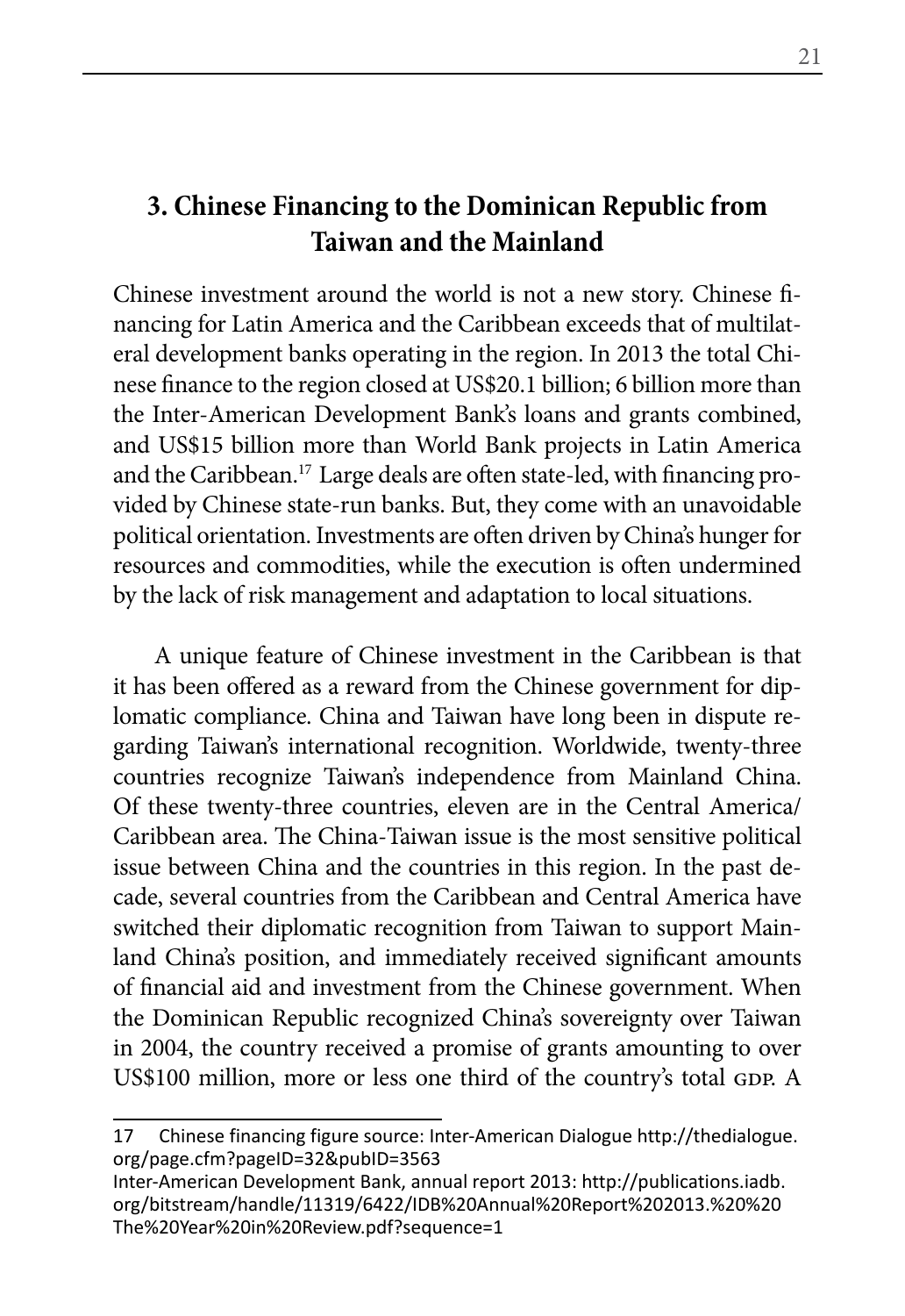year later, Grenada sided with China, receiving a US\$55 million cricket stadium as reward. Chinese investment in the country went from none to US\$14.54 million by 2011.

#### **3.1 The Dominican Republic and Taiwan**

The Dominican Republic, nonetheless, maintains diplomatic ties with Taiwan. Its economic viability and political stability makes it an important ally for Taiwan. Cooperation between Taiwan and the Dominican government is significant, benefiting the Dominican economic development in various ways. The country's first and most important hightechnology free zone, the Cyber Park of Santo Domingo, was made possible by Taiwan's financial and technical assistance. The Cyber Park was established in 2000 with US\$40 million cash from the Taiwanese government to help build the infrastructure of the park. The park occupies 1.2 million square meters of land, which was owned by a prominent Chinese Dominican businessman Andrew Leung.

The Institute of Technology of the Americas (Instituto Tecnológico de las Américas, ITLA), located inside the park, is a technical institute of higher education. Students earn degrees in IT, mechanical engineering, multimedia, software development, electronics, and more. Almost all of the technical facilities, equipment, and machinery for hands-on training were donated by Taiwan. Each year, selected students and staff travel to Taiwan on scholarship programs provided by the Taiwanese authorities to learn about the latest technologies. Taiwan also has professors and engineers who teach at the Institute. The Dominican Republic relies on the effort and support from Taiwan to create this technologically advanced curriculum.18

In the Dominican Republic, the depth and importance of Taiwanese aid is significant. Besides the Cyber Park and the ITLA, Taiwan has helped the Dominican Republic set up a number of other training centers. When the foreign minister of Taiwan visited the Dominican Republic in 2012, he pledged to help the Dominican Republic develop

<sup>18</sup> Information obtained from interview with Mr. Rafael Vargas, Marketing Director of Parque Cibernetico Santo Domingo.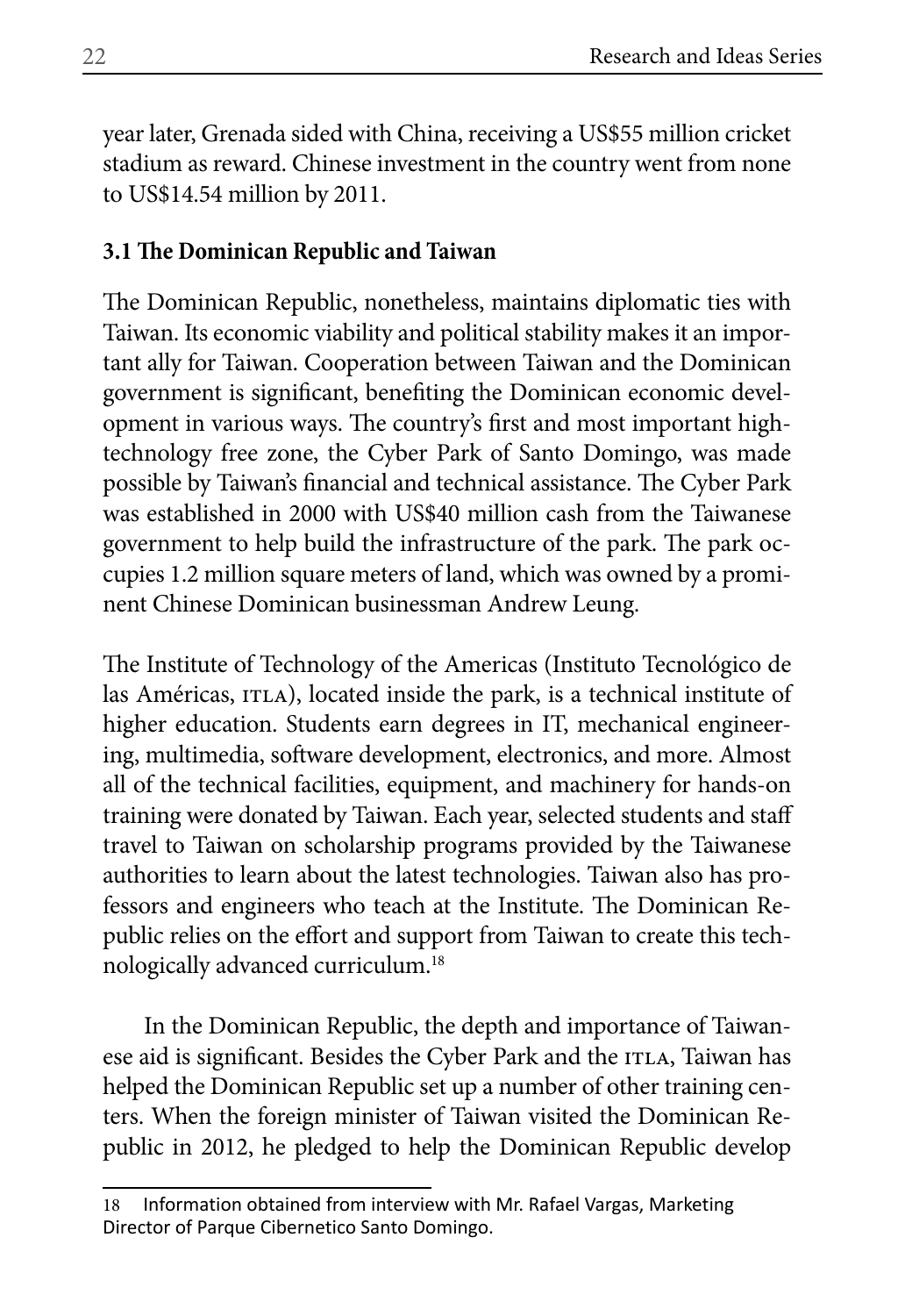vocational and technical training centers in Santo Domingo, in the western city San Juan de la Maguana, as well as in the east and the north parts of the country.19 Taiwanese financial assistance supported important projects, including a hospital, a training center for automated controls, computer-aided design training, manufacturing, digital machinery, and plastic engineering that was established in Azua in the year 2004.<sup>20</sup> In the Ministry of Foreign Affairs, there is also an academy of international studies supported by Taiwan, which provides training for diplomats in the ministry. Taiwan provides scholarships for high profile Dominican politicians and journalists to study relevant fields in Taiwan. Training in politics and defense are also offered for the Dominican government. The two sides have also explored cooperation in strengthening small and medium sized enterprises (sem). Taiwan has helped to set up a special office for sem development within the Ministry of Industry and Commerce.

Taiwanese financing and technical assistance also contributes to the rise of the political status of the Dominican Republic among its neighboring countries, and enables the Dominican Republic's engagement in regional affairs. Through agricultural research and development conducted by the Technical Mission of Taiwan, Taiwanese experts helped the Dominican Republic to successfully discover Juma rice that had adapted to the Caribbean climate and increased production by 40% in one year. The former vice-minister of agriculture, Mr. Leovigildo Bello said that, "with the new variety of rice discovered by Taiwan specialists, we transformed from an import-dependent country for rice to being able to export our rice to other countries." Juma rice also helped the Dominican Republic overcome the food crisis when most Central American countries experienced a shortage of rice.<sup>21</sup> Taiwan also offers financial support for Dominican cooperation with other Central American countries.

<sup>19</sup> Source: http://www.dominicantoday.com/dr/economy/2012/12/5/45991/ Taiwan-pledges-more-training-investment-promotion

<sup>20</sup> Source: http://www.taipeitimes.com/News/taiwan/ archives/2004/07/28/2003180750

<sup>21</sup> Source: interview with Professor Ivan Gaton. See also: http://taiwanhoy.nat. gov.tw/ct.asp?xItem=114646&CtNode=1528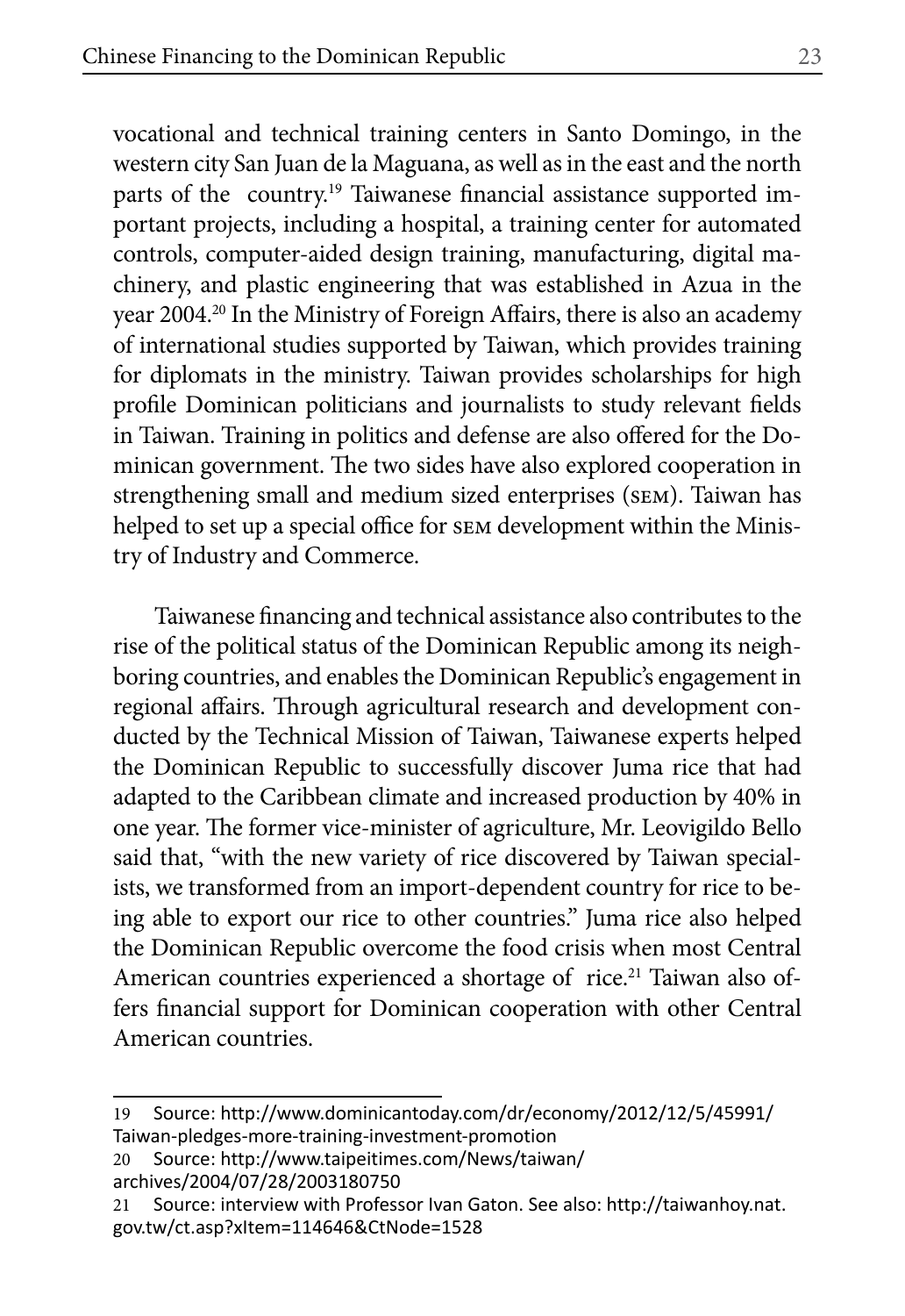There is a pattern to Taiwan's investment in, and support of the Dominican Republic's interests: Taiwan promises to allocate for every presidential term (4 years) US\$50 million in aid and grant money to facilitate development within the Dominican Republic. The Dominican government proposes projects, which are reviewed by Taiwan, and, if approved, they are awarded to Taiwan business through a bidding process. Taiwan supports other nations this way to demonstrate Taiwan's commitment to maintaining a friendly partnership with them.<sup>22</sup> Although criticized for burdening Taiwan's own economy through "dollar diplomacy," the positive impacts in local development and technology advancement justify the expense.

#### **3.2 The Dominican Republic and China**

Financial support from China to the Dominican Republic is quite limited, due to the lack of diplomatic relations. Without diplomatic relations, China will not offer official foreign aid to the Dominican Republic. Secondly, Chinese banks (mainly China Development Bank and China Exim Bank) do not provide credit or guarantees for countries without diplomatic relations. Probably the only financing activity from official channels of the Chinese government was the donation for the construction of Chinatown in Santo Domingo, which is said to be only US\$40,000.<sup>23</sup> This project also received a financial donation from the Taiwanese government. The apolitical cooperation between China and Taiwan during the building of Chinatown demonstrated the common interest in promoting and celebrating the Chinese culture and ethnic identity for China and Taiwan despite the diplomatic controversy.

Despite the difficulties in realizing official investment and financing from the Chinese government, private and commercial investment still exist and are growing day by day. Until now, both Huawei and ZTE, two of the largest Chinese telecommunication giants, have both established their operations in the Dominican Republic, providing services

<sup>22</sup> Information source: interview with Taiwanese Embassy in Dominican Republic 23 Source: Ms. Rosa Ng, Representative of the Business Development Office of Dominican Republic in Beijing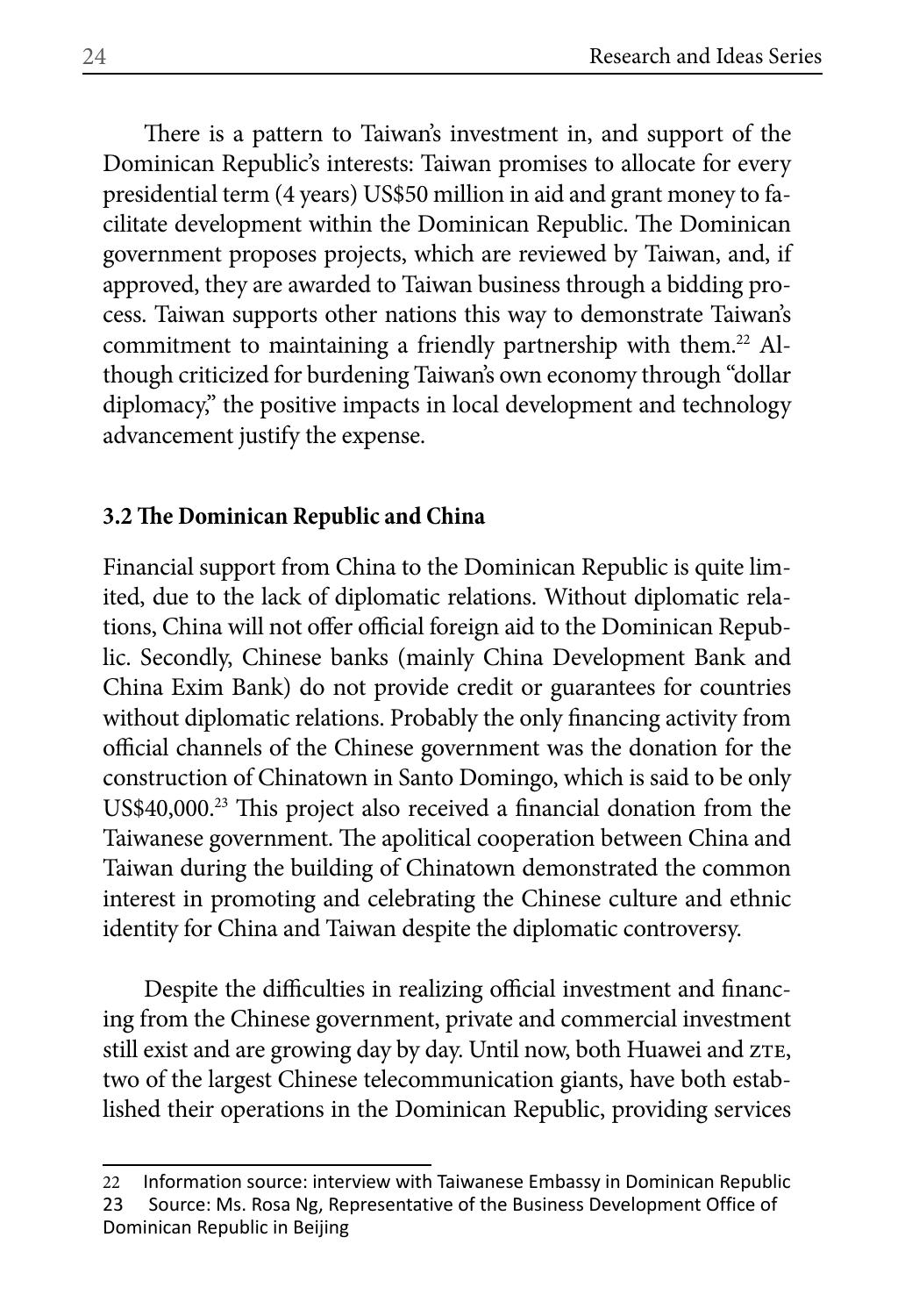for mobile carriers across the country. Both companies are doing very well and are increasing their market share in the industry. By the end of 2013, Huawei had an office in the Dominican Republic with about 100 employees, and ZTE about twenty. In 2011, Huawei made an investment of US\$6 million to the country.

There are also some smaller Chinese companies exploring the Dominican market. One interesting example is Megastar srl, a subsidiary of Beijing North Star Science and Technology Co., Ltd, a Beijing based hi-tech trading company. The company started its operations in the Caribbean in Cuba. Megastar was motivated to enter the Dominican Republic in 2012 due to Cuban restrictions that prevented the company from growing a diverse customer base. Through the introduction by the China-Dominican chamber of commerce, they decided to test the market in the Dominican Republic. As a result, their selected products have easily found niches in the Dominican market because of reduced competition, and the ease of conducting business compared to Cuba. Currently, the company specializes in electronic whiteboards (the only one in the country), LED lights, solar energy systems, and electric pumps. Now the company is looking to develop government relations to promote its sales from government procurement. This is a good example of how the Dominican market can be better presented and better utilized by small and medium size Chinese investors. Companies would also have the potential to expand to other Caribbean countries from their establishment in the Dominican Republic.

China's investment in construction and raw materials can be found in the Dominican Republic, though on a smaller scale than that in other Latin American countries. Zhongjin Lingnan Nonfemet Ltd. from Shenzhen, China, owns and operates copper, gold, and silver mines in the Maimon Sierra of the Monseñor Nouel province. The company acquired the assets in the Dominican Republic through one of its subsidiaries, Perilya in Canada. Perilya bought 100% share of Globestar, the initial owner of the Dominican mines in 2011, thereby opening access to its parent company. The deal cost US\$182 million.<sup>24</sup> This case is in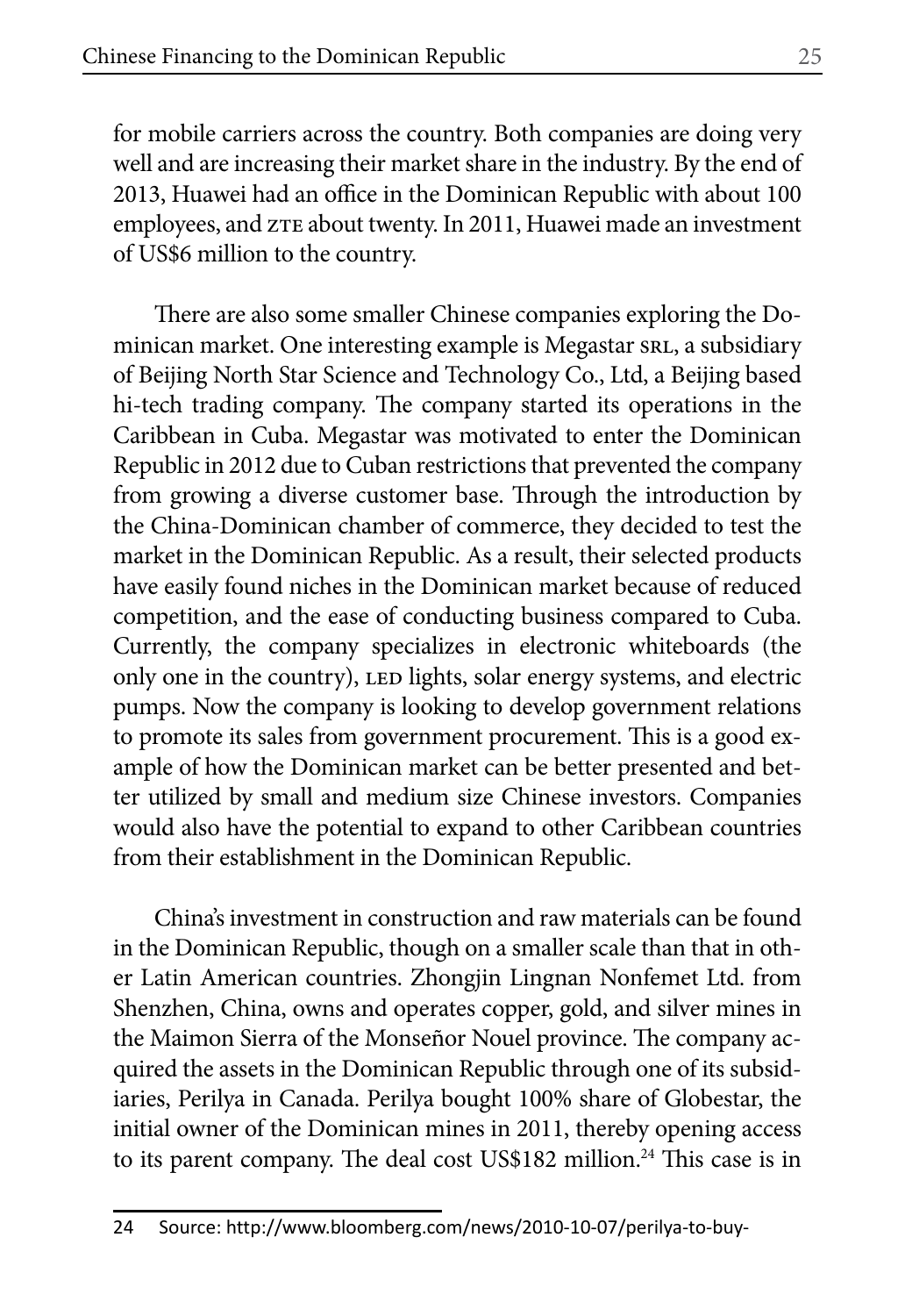fact uncommon for Chinese mining investment. There has been little criticism about this project, which is quite rare for a Chinese-owned mining operation in a developing country. Normally, Chinese companies buy shares of mines directly, not through acquisitions of the parent company. This has interesting implications for China's future global mining acquisitions. When investing in countries where companies have no previous operations, it can be helpful to utilize an existing operator or collaborate with companies that have an existing network. This practice provides a good reference for future investment arrangements in natural resources.

Chinese construction companies are also engaged with business in the Dominican Republic, although not in the traditional way of Chinese financing-backed turnkey projects. Instead, they are contracted by multinational investors outside of China. Domicem, a cement project in the Dominican Republic, is financed by Colacem of Italy and its Dominican partners. This project received funds from International Financial Corporation of the World Bank Group, which awarded a construction contract to СВМІ Construction Ltd., а Chinese turn key firm with intensive experience in the cement industry.<sup>25</sup> This implies that Chinese construction companies are already competitive in the global market, and they can engage and compete independently in international business to get contracts. Another Chinese construction company, Citic Heavy Industries Ltd., won a turnkey cement factory contract in the project Cemento Panamericano in San Pedro de Macorís. This project is Citic's first turn key project in Latin America and the Caribbean.26

While progress has been steady, there have been setbacks in the attempts of Chinese investors in the Dominican Republic. In 2011, China was prepared to make a US\$462 million investment in the resort Punta

globestar-for-182-million-gaining-copper-gold-project.html http://www.cs.com.cn/ssgs/gsxw/201401/t20140106\_4271992.html

25 Source: http://ifcext.ifc.org/ifcext/spiwebsite1.nsf/1ca07340e47a35cd85256 efb00700cee/570f563094da0cc4852576ba000e26f0?OpenDocument http://cbmi.com.cn/english.nsf/fzls?openform

26 Source: http://dom.mofcom.gov.cn/article/jmxw/201308/20130800238669. shtml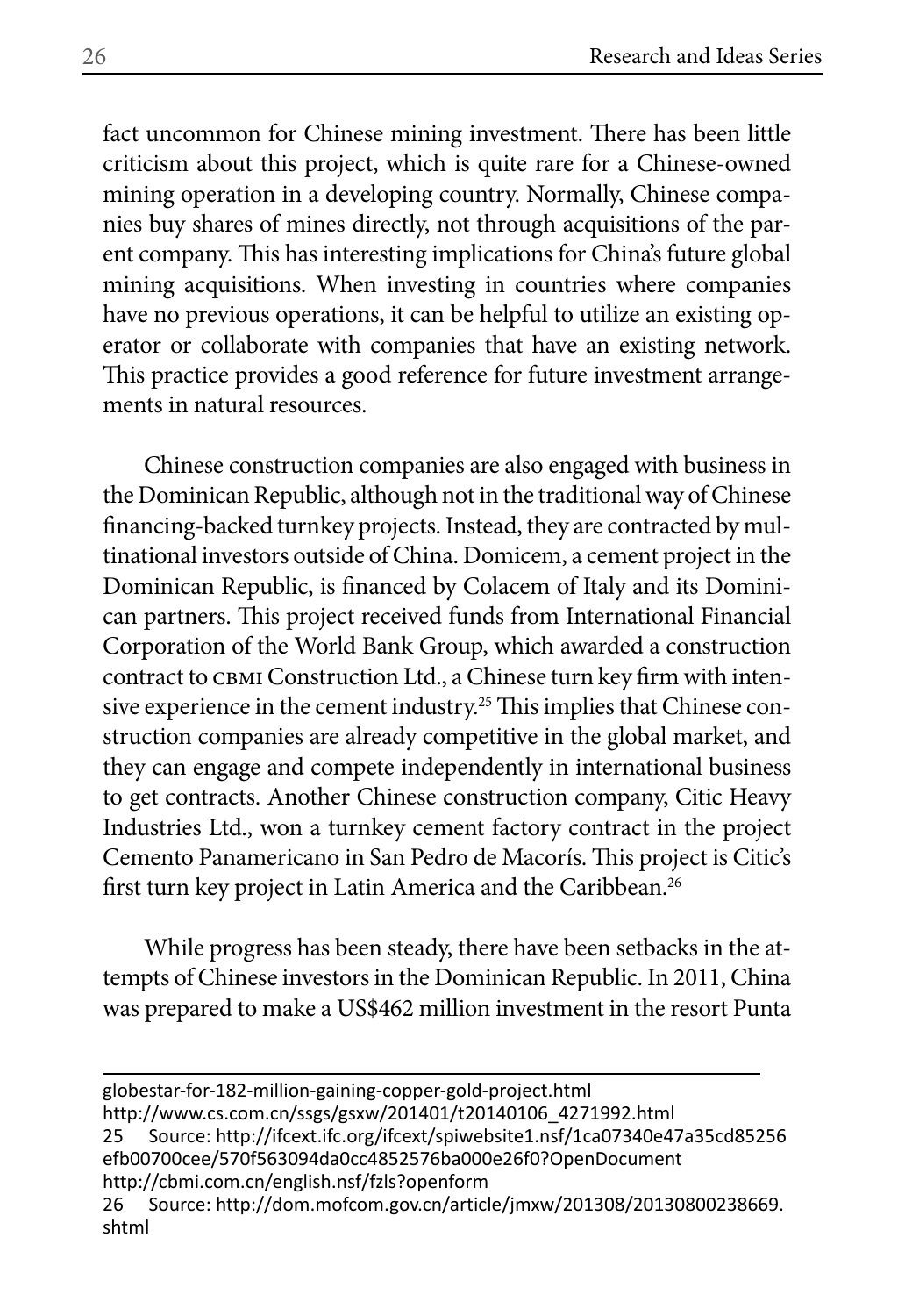Perla in Punta Cana. The intended investment was designated for the first phase of the project, but left open the possibility for China to participate in the second and third phase of the project. The Dominican Republic Tourism Ministry emphasized the importance of this investment because "in addition to ensuring the completion of a large tourist complex, it sets a precedent that will pave the way for Chinese funding of Dominican development projects."27 However, the whole project turned out to be a fraud by Spanish developer Ricardo Miranda, and Chinese investors backed off eventually.

Another case of failed investment attempt was made in the power sector. In 2013, seven Chinese state owned enterprises formed a consortium to bid for a project with 300-megawatt, coal-fueled power plants. The consortium confirmed that they would be able to get credit from Bank of China and Industrial and Commercial Bank of China should they win the contract. However, in the end the Chinese consortium was not selected and the bid went to Brazilian construction company Odebrecht.<sup>28</sup>

For large-deal investment such as big construction projects, Chinese businesses and investors report that there is strong information asymmetry between investors and the market/government in the Dominican Republic. Chinese businesses are learning step by step about local policies, regulations, market preferences, business environment, and political and economic realities, etc. China's interest in infrastructure and raw materials remains undiminished, requiring strong relationships with government officials. China is a late comer in the Caribbean. The market already has active players who have long-time partnerships with local officials and know very well the technical nuances of handling collaboration. Therefore, it is much more challenging for Chinese investors to break into markets, especially in countries without consistent policy enforcement or government transparency.

<sup>27</sup> Source: http://www.laht.com/article.asp?CategoryId=14092&Article Id=372286

<sup>28</sup> Source: http://www.dominicantoday.com/dr/economy/2013/11/15/49648/ Odebrecht-to-build-US10B-coal-fired-plants-in-Dominican-Republic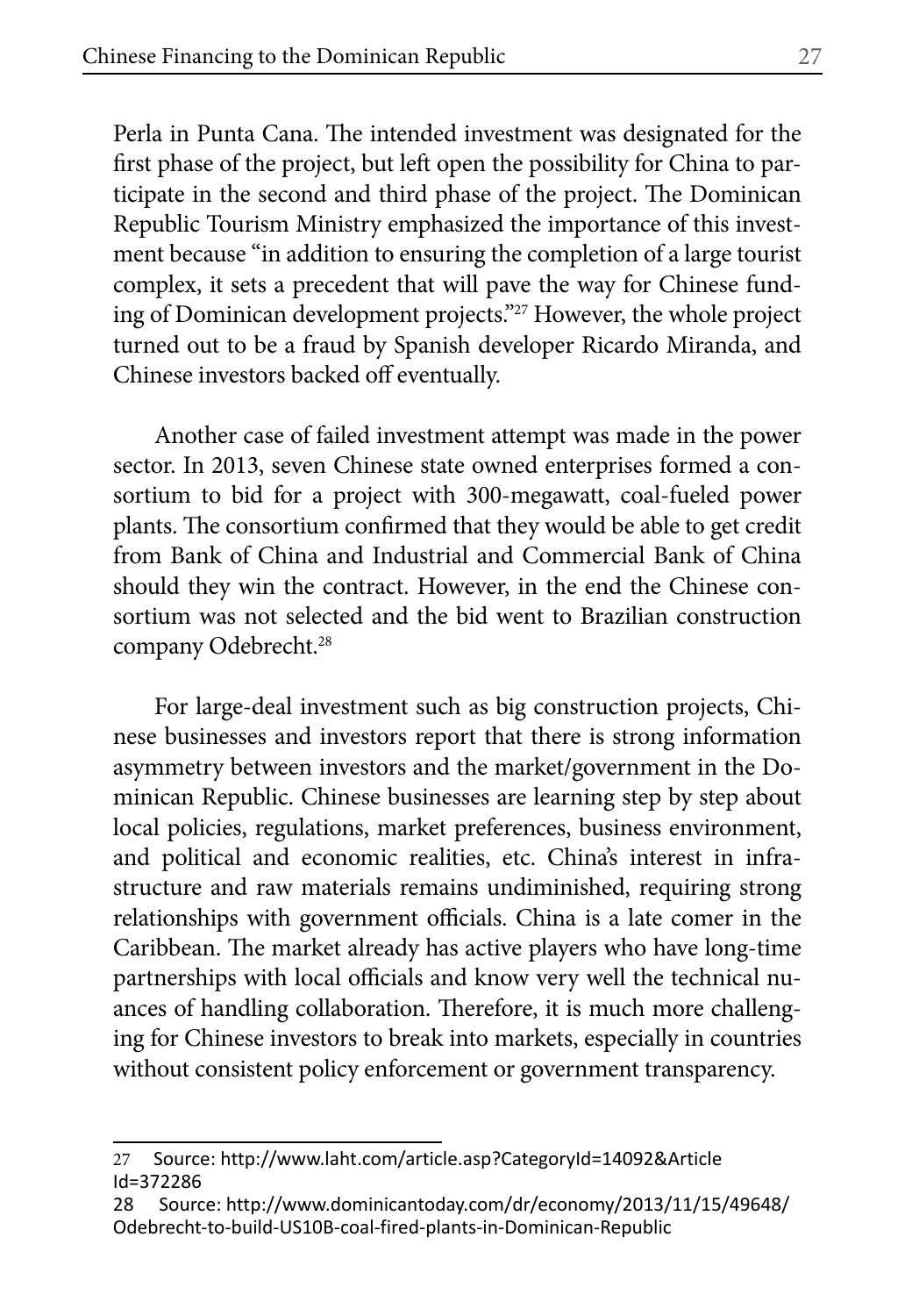What about some lighter manufacturing industries? The Dominican Republic has a favorable policy framework such as industrial free zones, free trade agreement with both the us and eu, etc. However, these policies do not go far enough. The Dominican Republic still lacks the adequate infrastructure for industrial production. The country's lack of energy and inefficient power generation causes frequent blackouts, resulting in loss of efficiency and productivity for factories. There is no strong industrial base, making it hard to form economies of scale or to take advantage of integrated supply chains. Moreover, labor cost is higher when compared to workers in Asia with similar skills. These factors together make it difficult to transfer Chinese industries and factories into the Dominican Republic. As an illustration of the falling down of light manufacturing in the Dominican Republic, Taiwan once had a very strong presence and intensive investment in the textile industry in the Dominican Republic, but had to shut down when the us eliminated textile import quotas in 2005. The whole textile industry in the Dominican Republic was seriously affected after protection was removed, because it could not compete with other suppliers.

The biggest challenge to Chinese investment is developing a better mutual understanding with a small country that has no diplomatic relations with China. China can still be viewed as a considerable source of financing for the country's development, if engaged carefully and intelligently. China itself is going through a similar developmental stage as many other developing countries, which in turn creates an opportunity for knowledge and experience transfer and spillover. If proper dialogues take place between policy makers from both sides, the resulting investment partnerships can lead to mutual benefits.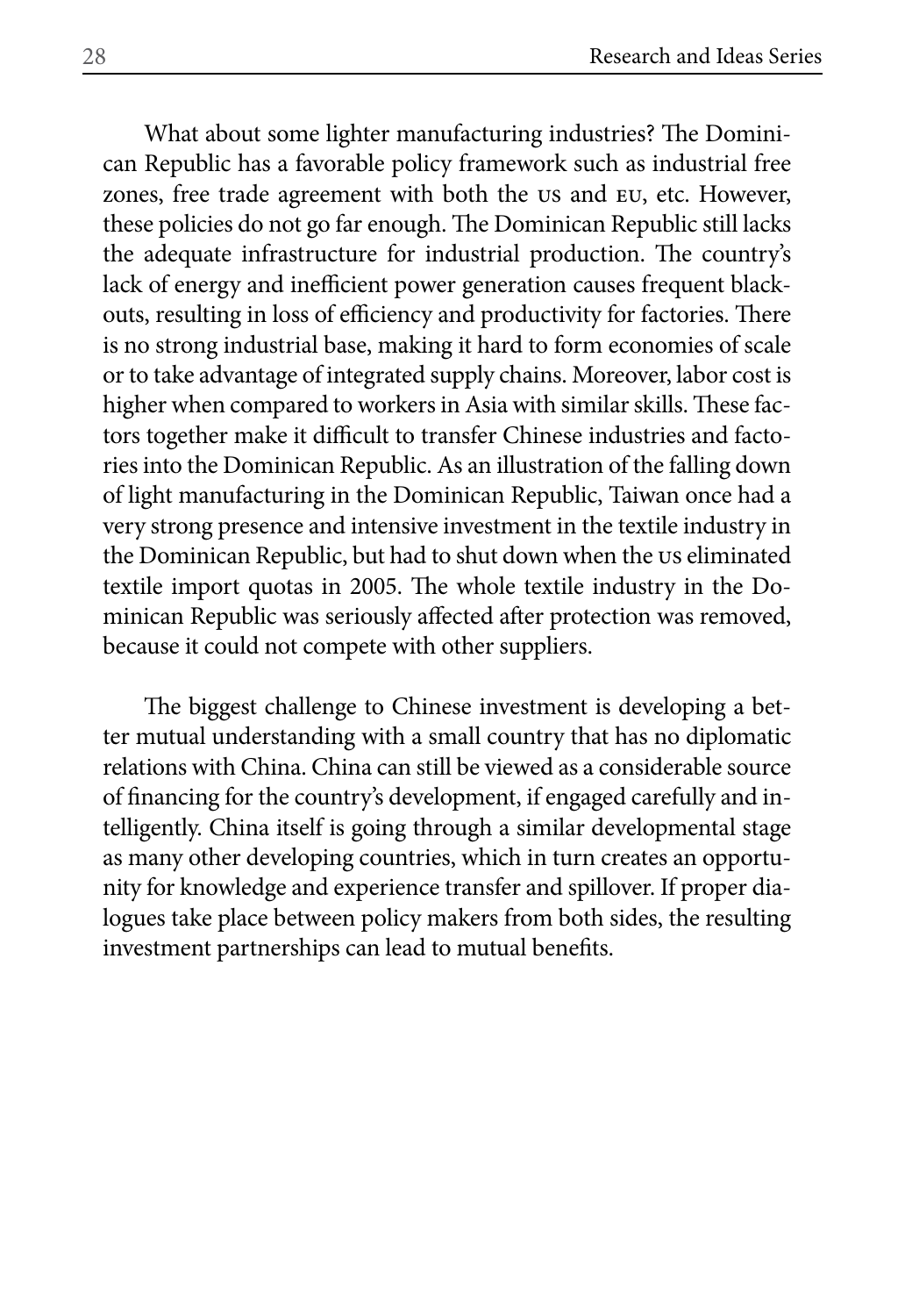## **4. Chinese in Dominican Economy: the Good, the Bad, and the Expected**

Although far from each other, the people to people interaction between China and the Dominican Republic dates back to about 150 years ago. Early evidence of Chinese immigration to the Caribbean can be traced back to the mid-19<sup>th</sup> century when there was a shortage of labor in the plantation farming industry in the region. Early waves of Chinese labor came in as indentured servants to Cuba and Peru, and then some of them traveled from there to other countries including the Dominican Republic. They were believed to have arrived in the Dominican Republic as early as 1861 in the Duarte Province.<sup>29</sup> Later, Chinese presence was seen in other parts of the country like San Francisco de Macorís, Samaná, and Puerto Plata. At that time, the majority of the Chinese people brought to the Dominican Republic were male, therefore their descendants were largely of mixed Chinese/Dominican blood. By 1920 there were in total 255 Chinese residents throughout the country, and according to the census, all were male  $30$ 

If the first group of Chinese immigrants were brought for purpose of labor (in fact they were referred to as "culí" in Spanish, which sounds exactly the same as the word in Mandarin for people who work by exploiting their unskilled labor under harsh conditions), then the large, massive immigration to the Dominican Republic starting in the mid twentieth century was more deliberate and voluntary. Constant warfare in China and the disruptive political movements during the Mao era drove many people away from their motherland.<sup>31</sup> The majority of the Chinese immigrants came from the coastal province of Guangdong in the south part of China. Many people came to

<sup>29</sup> Source: La Migracion China en el Caribe. Apuntes para su historia. Mu-Kien Adriana Sang.

<sup>30</sup> Source: http://www.skyscrapercity.com/showthread.php?t=1007677

<sup>31</sup> According to Professor Mu-Kien Sang, it was calculated that by 1988, there have been more than 30 million Chinese that immigrated to other parts of the world, and of those 2.2 million were in the Americas. La Migracion China en el Caribe. Apuntes para su Historia.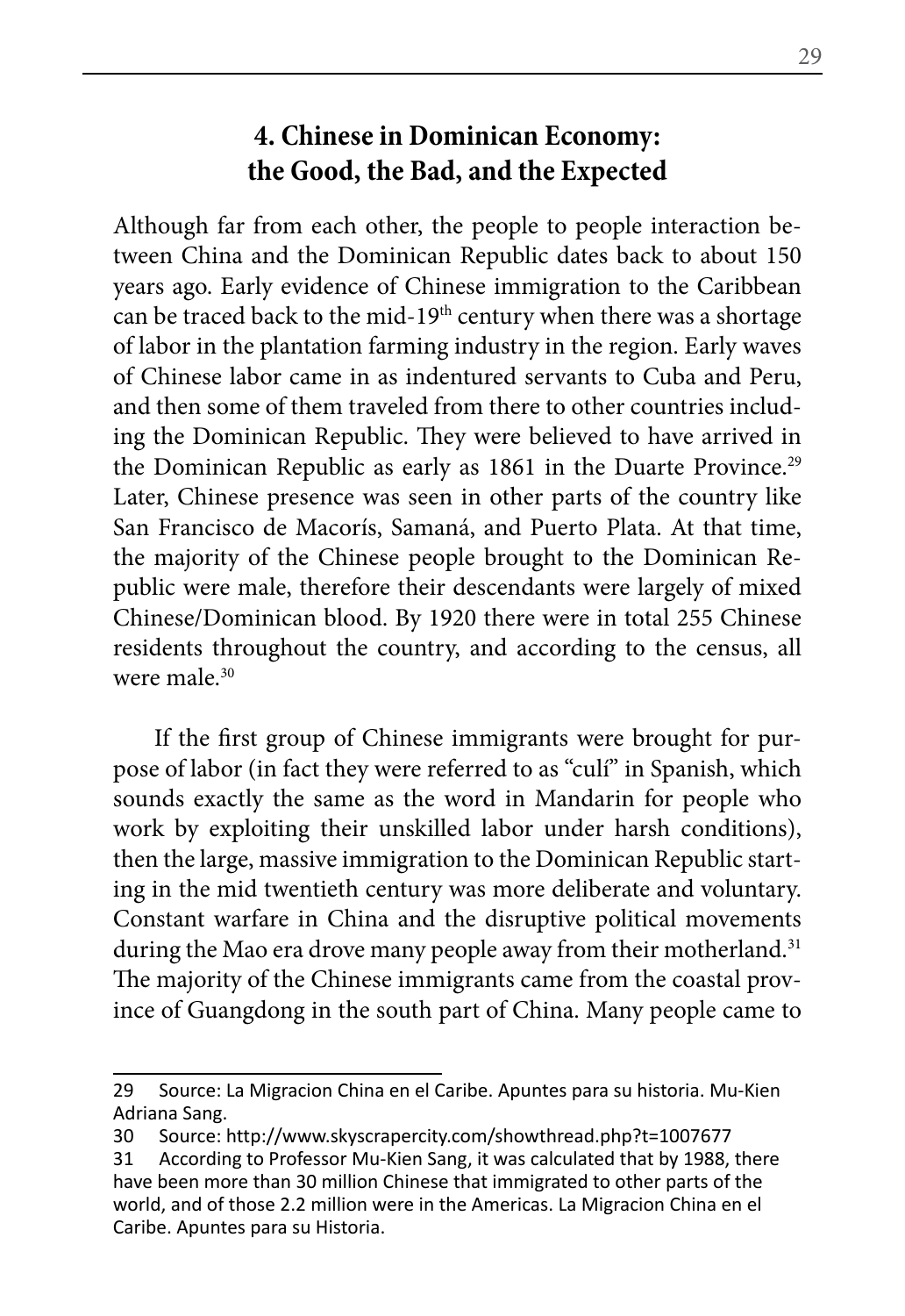the Dominican Republic with an initial purpose of establishing lives in the us or Canada. However, many of them ended up settling in the country and helped later generations of Chinese immigrants settling on the island.

After decades of living and working in the Dominican Republic, the earlier Chinese immigrants from Guangdong were able to establish social integration and recognition within the local society. Some of the descendants of this group have even taken on important political and academic roles in the Dominican Republic.<sup>32</sup> In recent years, the newcomers, mainly from a different part of China (Fujian Province), are coming in growing numbers. These people are much less integrated into the local culture or local communities, and often do not have sufficient language skills to conduct effective communications with the local people. Records have indicated that a number of Chinese immigrants who previously settled in Europe are now leaving Europe for the Americas, since the economic situation in many European countries plummeted after the financial crisis.<sup>33</sup> An estimated 50,000 Chinese immigrants live in the Dominican Republic today, which accounts for 0.1% of the total population.<sup>34</sup> Chinese have become the second largest group of immigrants in the Dominican Republic after Haitians.

Despite being a minority, and a relatively closed group in the Dominican Republic, the social and economic status of Chinese people in the country is well positioned in reality. Chinese people tend to have some form of business of their own, which can assure them a middle-class status of living, if not higher. The first generation of im-

<sup>32</sup> For instance, Rosa Ng, the second generation of the original Chinese immigration from the Enping County of Guangdong Province, is the current Dominican representative to China who actively initiated many bilateral cooperation in commerce and investment; Jose Chez Checo, also second generation of Chinese immigration whose father is Chinese and mother Dominican, is one of the most prominent historians in Dominican Republic. 33 Information obtained from an interview with Mr. Frank Eberle Ng from the Trade and Development Representative Office of Dominican Republic in China. 34 Source: Chinese diasporas in Dominican Republic: http://www.skyscrapercity. com/showthread.php?t=1007677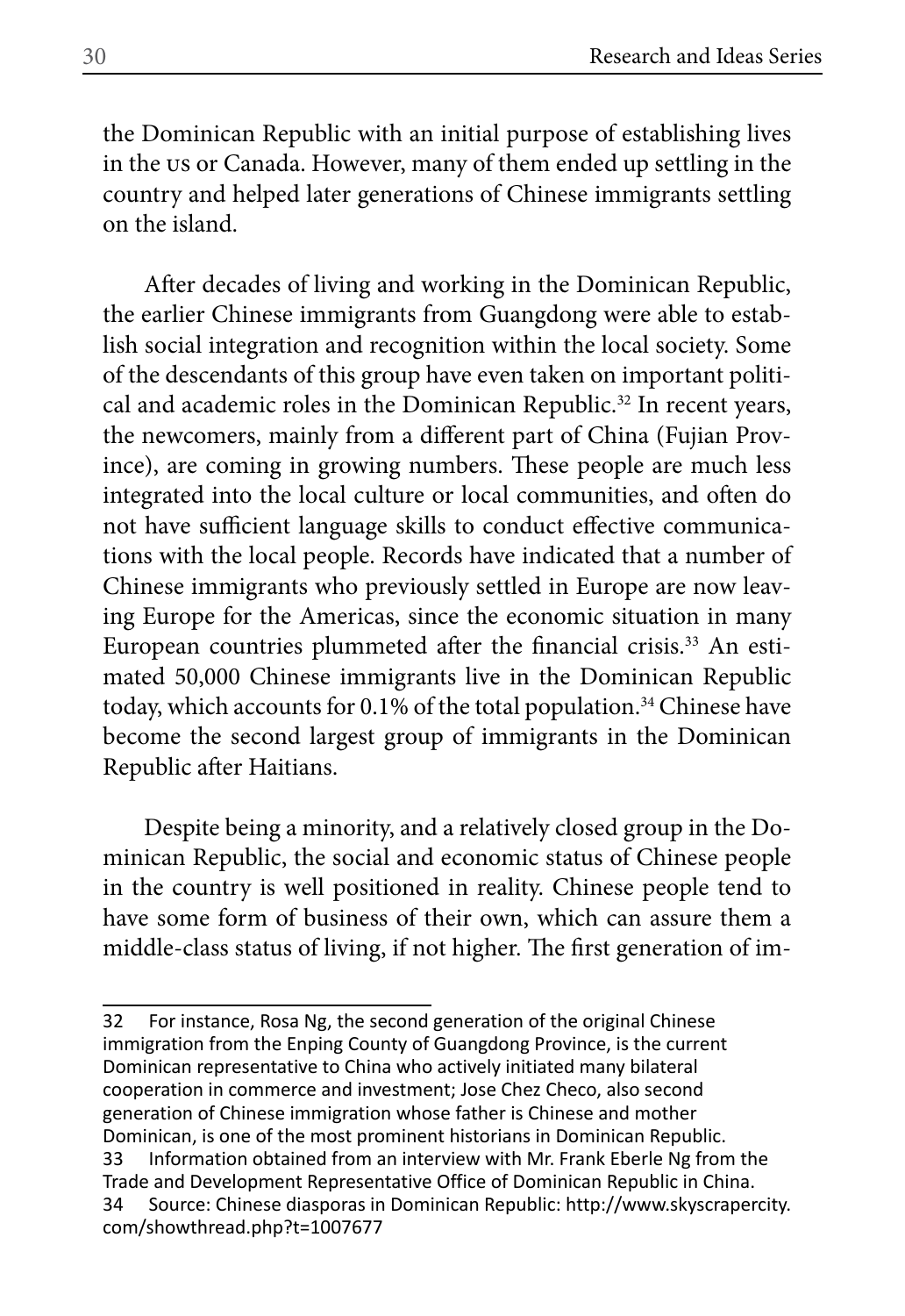migrants may not have had sophisticated educational experience, but they worked hard and accumulated savings to invest in the second generation by sending them to international high schools, to the best universities in the Dominican Republic, or even to schools in the us and other developed countries for higher education. They live in upscale apartments/houses, have new-model cars, and go to well-stocked supermarkets. These achievements that they were able to accomplish are impressive, especially when compared with the marginal status of their peer immigrants in North America in general.

Racial attitudes rooted in the perception of the Dominicans contribute to the explanation of why Chinese immigrants have successfully integrated into Dominican society. Working hard and saving harder is not the only attribute that has led to the accomplishment of Chinese Dominicans. Dominicans' appreciation for lighter skin and discrimination towards darker skin, as well as negative recognition towards the African heritage cause Chinese immigrants to be more welcomed and easily accepted in the Dominican Republic. Racial identity, with a special emphasis on skin color sets the hierarchy of people in the Dominican society. A study done by Professor Edith Wen-Chu Chen from California State University found that many Chinese Dominicans were able to recall experiences where they were kindly helped by local Dominicans when they were faced with unexpected problems, and that they had no problem being accepted in a relationship with Dominican counterparts.<sup>35</sup>

The wide acceptance of Chinese Dominicans in the country facilitates the active commercial engagement of the Chinese immigrants, giving them more opportunities to realize their entrepreneurial spirit and to become owners of their own small businesses. When Dominicans are asked the question "what do you know about the Chinese in your country?," they often mention "pica pollo." This term refers to a type of heavily spiced fried chicken that is an extremely popular food across the Dominican Republic. In the city of Santo Domingo, pica

<sup>35 &</sup>quot;You are like us, you eat plátanos": Chinese Dominicans, Race, Ethnicity, and Identity. Edith Wen-Chu Chen. California State University, Northridge. 2008.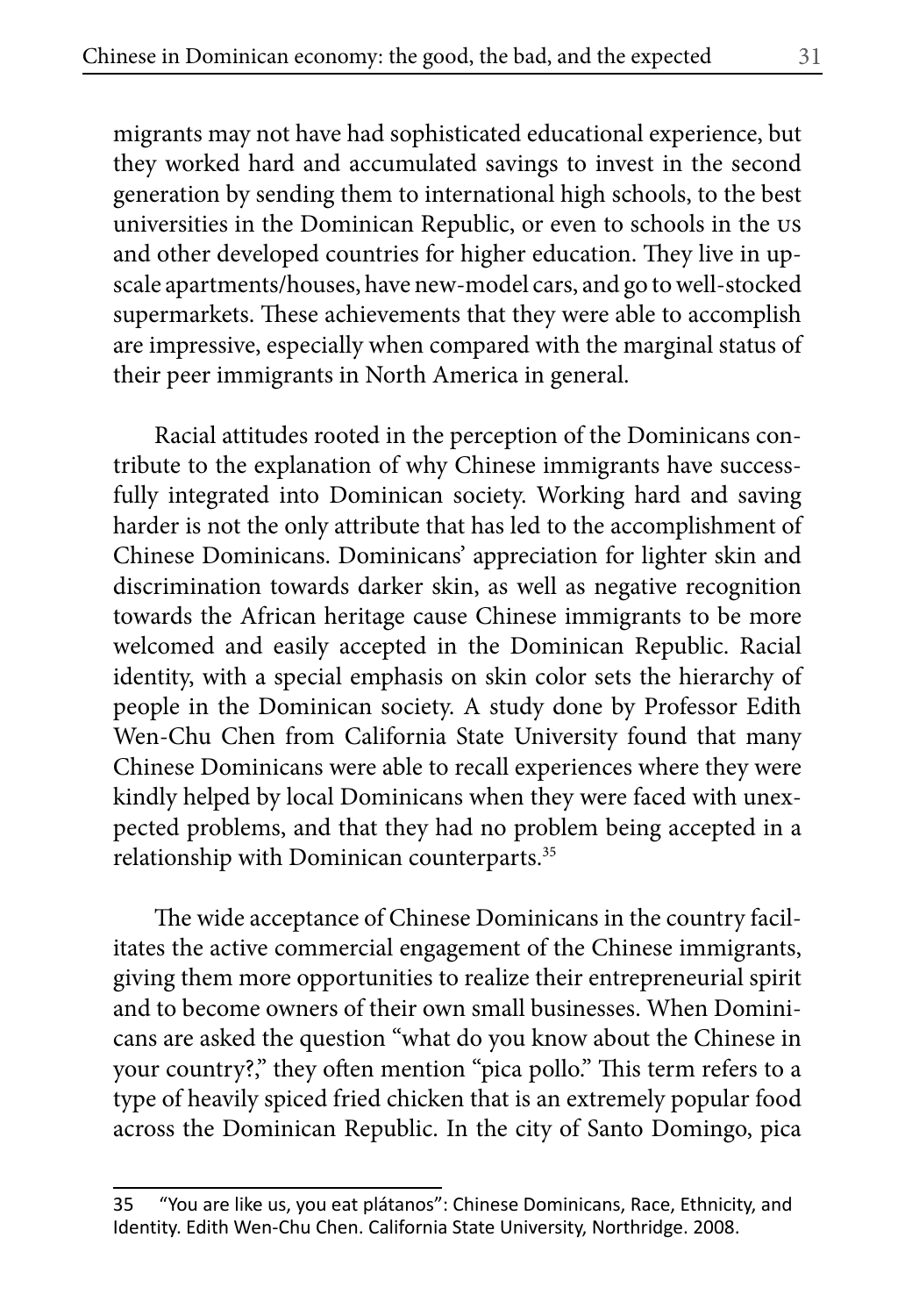pollo restaurants are seen every few blocks on the side of the streets. These restaurants serve cheap fried chicken and are mostly owned by Chinese people. They are not chain stores, nor do they have an established brand name, but individually or family owned business that serve similar chicken. These small restaurants usually hire no more than two to three Dominican workers to take orders and help with the clients; otherwise, they employ family members or other Chinese friends. The owners usually keep the restaurants open to accommodate people leaving bars late at night.

The success of the Chinese immigrants has also caused tension with the Dominican communities. In the case of *pica pollo* restaurants, the original local Dominican brands were squeezed out of the market when they could not compete with the low price of the Chinese shops. Generally, Chinese immigrants from Guangdong and Fujian are very competitive in small-scale, easily-replicative and low-investment businesses. Their habit of long working hours, high tolerance of harsh physical conditions and the willingness to sacrifice profits for larger quantity of sales, made their businesses endure even when they had just entered a completely foreign and new environment.

However, the competition among the Chinese entrepreneurs themselves can be vicious, sometimes causing an entire business model to collapse. Before the Chinese dominance of the fried chicken industry, their business was largely concentrated in nail salons. When one store succeeded, many others were aspired to follow and to copycat. All the Chinese nail salons competed so fiercely that price kept falling and eventually no one could make a profit, so they had to shut down the business.

Another interesting Chinese business development in the Dominican Republic is the *cabañas*, or motels. This is another word that was frequently mentioned when asking Dominicans about their opinions of the Chinese. The Dominicans claim that the Chinese own all *cabañas*. This business model is very particular if compared with the normal business of Chinese immigrants around the world. Chinese immigrants are normally known for running restaurants and super-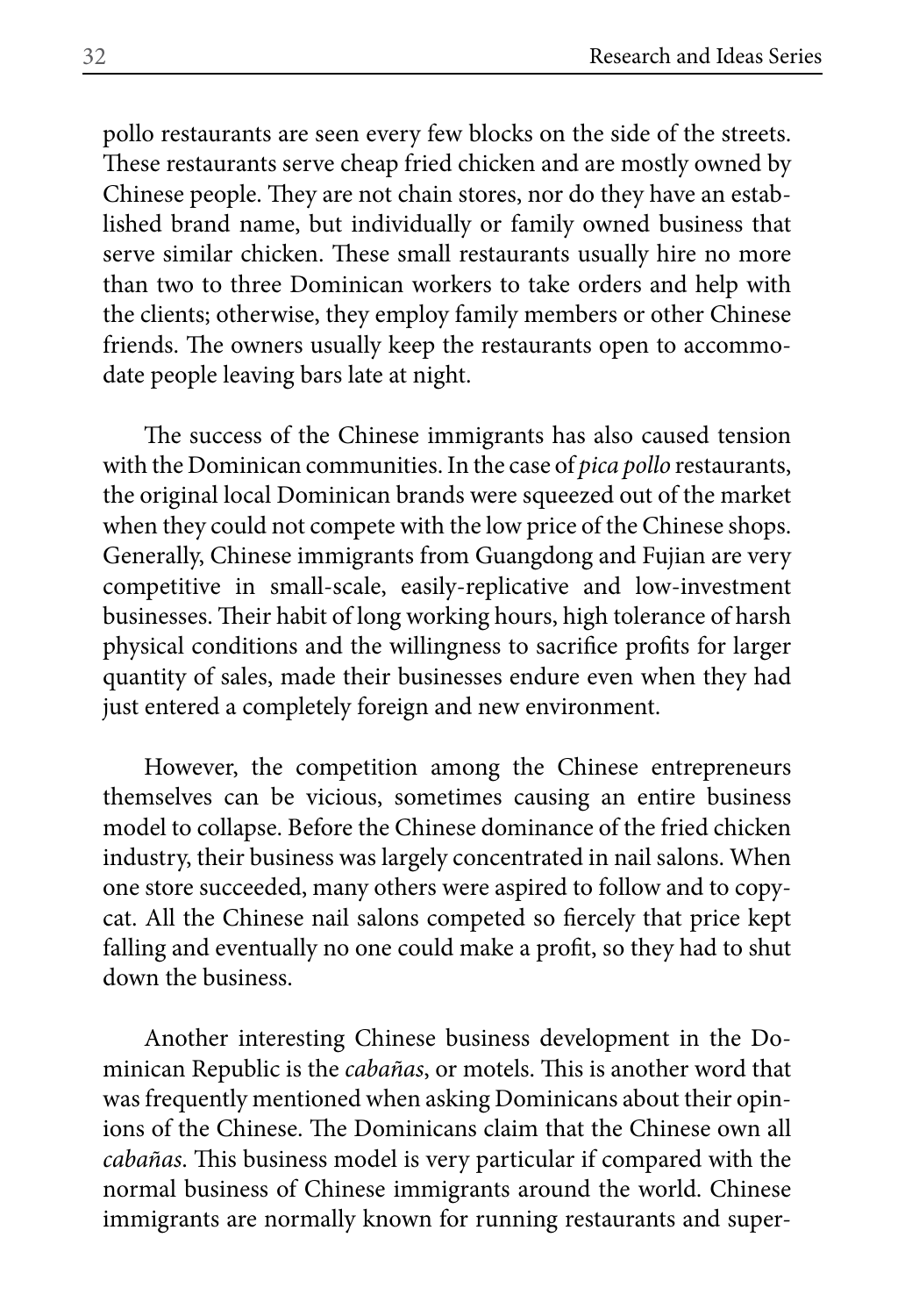markets in foreign countries, but rarely have they made their name in this kind of real estate and hotel business in other countries like they did in the Dominican Republic. Despite that the *cabañas* sound morally challenging for even the local Dominicans,<sup>36</sup> the design and the services provided in Chinese-owned *cabañas* reflect a good understanding of the machismo character of Dominican culture. Coming from a different cultural background, they become more observant and sensitive to the differences between their culture and the local culture. Creating a business model that has not existed in their native society is quite innovative, and demonstrates the flexibility and sharpness of the Chinese entrepreneurs towards the market.

At first sight, it might seem that there is not much economic value to the growth of small scale businesses that the Chinese people hold in the Dominican Republic. Given their disadvantaged background, and the fact that most Chinese immigrants came from remote and rural areas of China where education was lacking and exposure to new ideas was absent, it is hard to imagine that many had aspirations higher than an escape from poverty.

But the second generation has been much better off than their parents. Many of them are able to speak the three most widely used languages in the world fluently (Spanish, English, and Mandarin), have often gone to universities in the us, have exposure to a variety of cultures, and are able to build upon what their parents have already established in the Dominican Republic. The recognition and confidence of being a Chinese Dominican encourages them to maintain the linkage and pride with the Dominican Republic, while at the same time try to achieve more than their previous generation. I have

<sup>36</sup> In the Dominican Republic, The *cabañas* are not a common type of hotel or motel for travellers. They are mostly used for people to meet secretly with their mistress. The design of these hotel rooms is so attuned to the purpose that in the entire process of using the service, the client does not need to encounter any third person at all, not even for checking in and checking out. The transaction process relies highly on the trust between the business owner and the client, which reflects precisely how the business owner has grasped the machismo character of the society.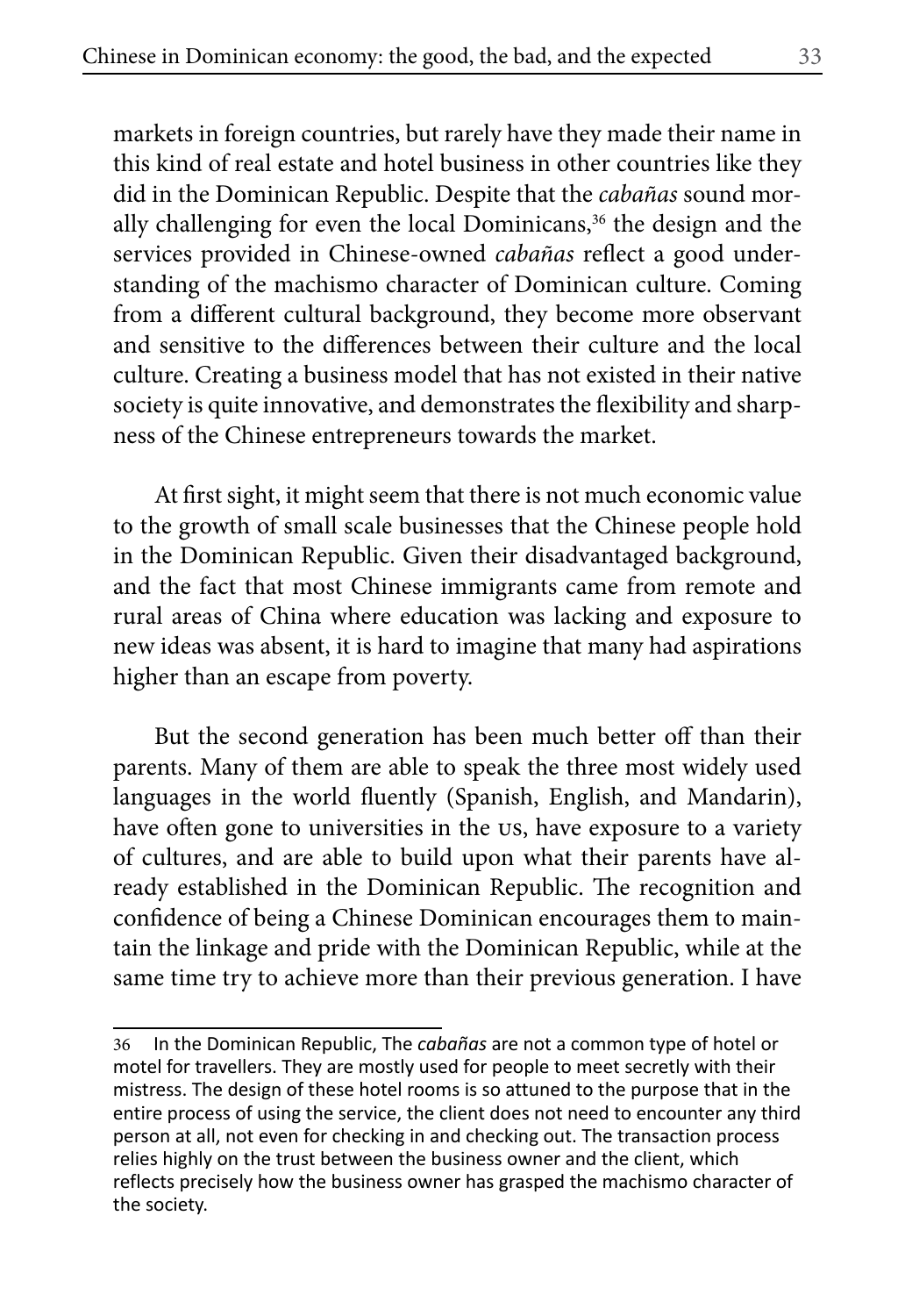seen us educated Chinese Dominicans return to the Dominican Republic, taking over their parents' small business (i.e. a restaurant, a supermarket, etc.), and ambitiously applying a more strategic vision to make the small shop more sophisticated. They want to become real entrepreneurs instead of just making a living.

In addition, the growing international influence of China strengthens their curiosity about the place of origin, and also about their Chinese identity. Many of them are now actively improving their Mandarin skills including reading and writing characters, or visiting and living in China to learn more about the economy and dynamics. This generation is in a good position to become a bridge between China and the Dominican Republic. They possess great potential for breaking the understanding barrier and generating more intensive commercial exchanges between the two.

While earlier Chinese immigrants have already had their second or third generation in the Dominican Republic, the newest group of immigrants from Fujian must go through the challenges that all the newcomers have to experience. They need to settle in their new country, establish a living, adapt to the new language and environment, and begin everything from scratch. Compared to earlier Chinese immigrants, they now have new forms of business thanks to the reality that China has become the world's factory for consumer products. Instead of restaurants and supermarkets, the Fujian immigrants are mostly traders between China and the Dominican Republic—they import shoes, clothes, and daily home supplies from China, and then sell them on the Dominican market. With such a burgeoning tradingtype business, the ties with the home country of these new Chinese immigrants are stronger than the earlier waves of immigrants. This change in the business model also reiterates the flexibility and adaptability of Chinese entrepreneurs. They are able to identify a niche where they can best leverage their abilities and networks, and make use of comparative advantages. The trading business remains a lowinvestment, low-risk, low-value added, and easily replicable venture. In fact, it is so easy to replicate that new Chinese immigrants occupy a whole section of the avenue Duarte in the city of Santo Domingo and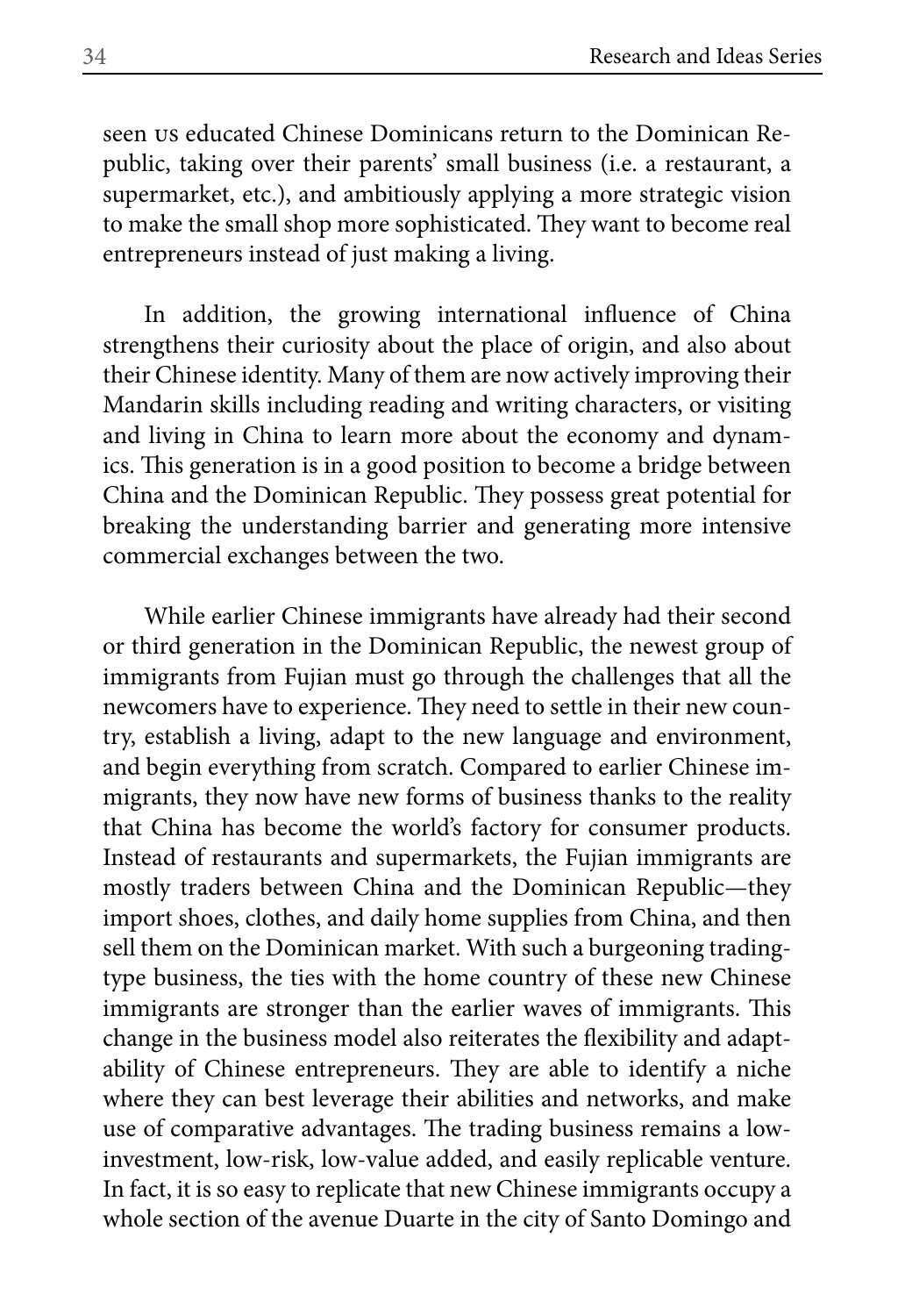sell cheap garments. Their low prices undercut the pricing of local garment sellers, and as a result, there have been protests against the "invasion" of Chinese traders in front of the National Palace. $37$ 

Although they have a large presence in the Dominican economy, the business of the Chinese immigrants in general does not have a very positive reputation. The local people do not understand why Chinese businessmen always get into similar businesses, and why they remain so "mysterious" and unwilling to open up among the local communities. Chinese restaurants for instance, often do not accept credit cards, but cash only. This custom gives the local population the impression that the Chinese take advantage of the loopholes in the legal system and do not pay taxes. When they decide to enter one industry, local businesses soon find it difficult to compete with them and often have to close down in the end. The local people recognize the fact that Chinese people are hard working, but they do not appreciate the diligence, and view it as a negative practice in which they are like machines that do not stop to enjoy life. At the same time, the Chinese immigrants have a reputation for gambling, which amuses the Dominican people. The low-value business and low return to the society have also caused some to condemn that Chinese immigrants only take benefits but do not give much back to the country.

Reflecting on these unfavorable opinions, we can attribute it to a lack of mutual understanding caused by cultural differences between the two peoples. The initial group of immigrants came with strongly intrinsic and stubborn cultural traditions. Most of the immigrants came from rural parts of China where the lack of exposure to the external world preserved their traditional and conservative ideologies. For most of the Chinese immigrants, it was their first time being far away from home when they left for foreign land. Their anxiety and conservative mindset led them to seek a comfortable zone and remained within their own circles of Chinese people. This severely prevented their integration into the local culture. Nonetheless, as men-

<sup>37</sup> Comerciantes dominicanos marchan contra la "invasion china": http://www. diariolibre.com/noticias\_det.php?id=395117&l=1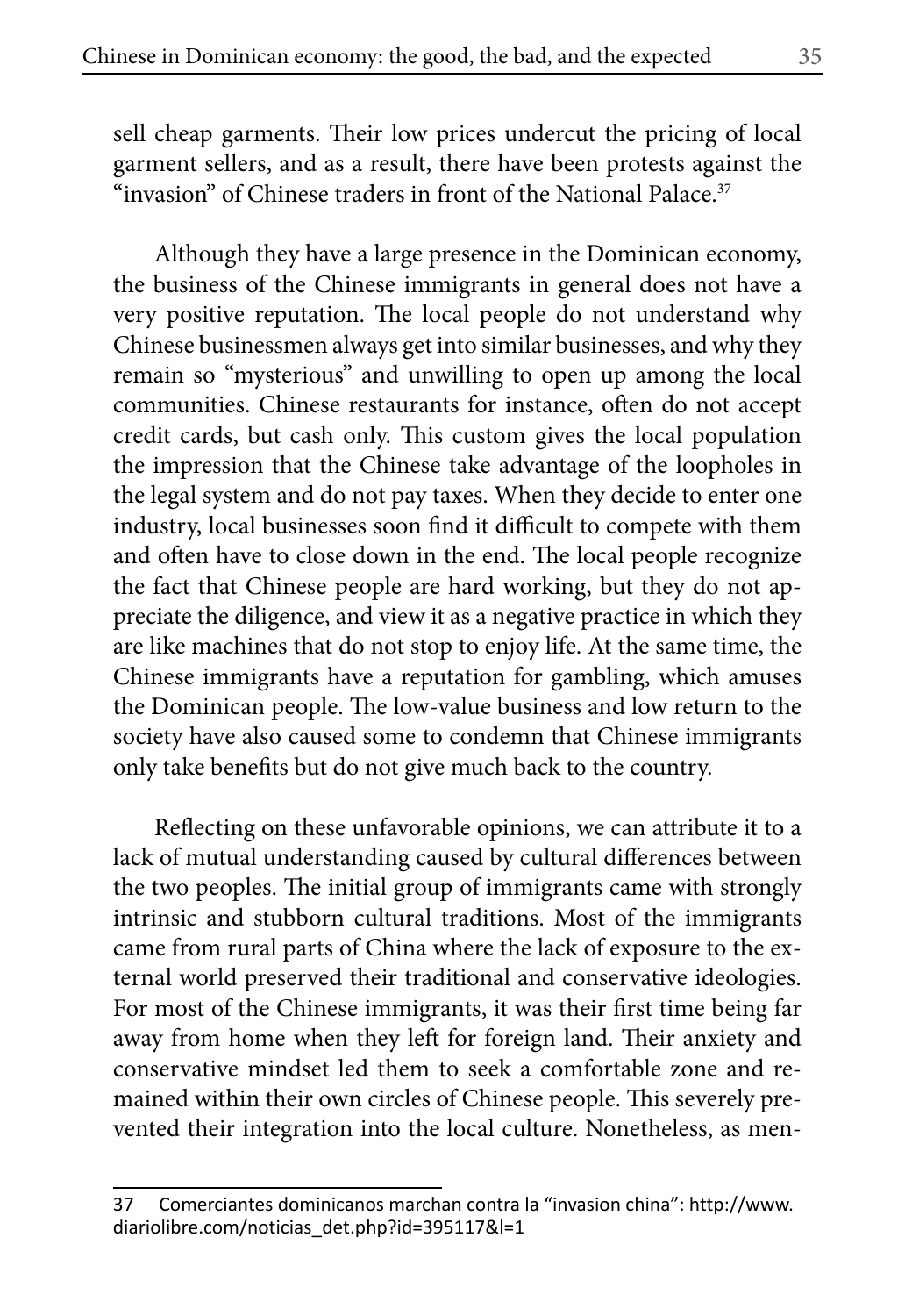tioned before, their descendants are much more open and involved the local society, and are well educated with skills and knowledge about the local culture. Thus, we should expect more diversity and better engagement of the Chinese Dominicans in the country, both economically and socially.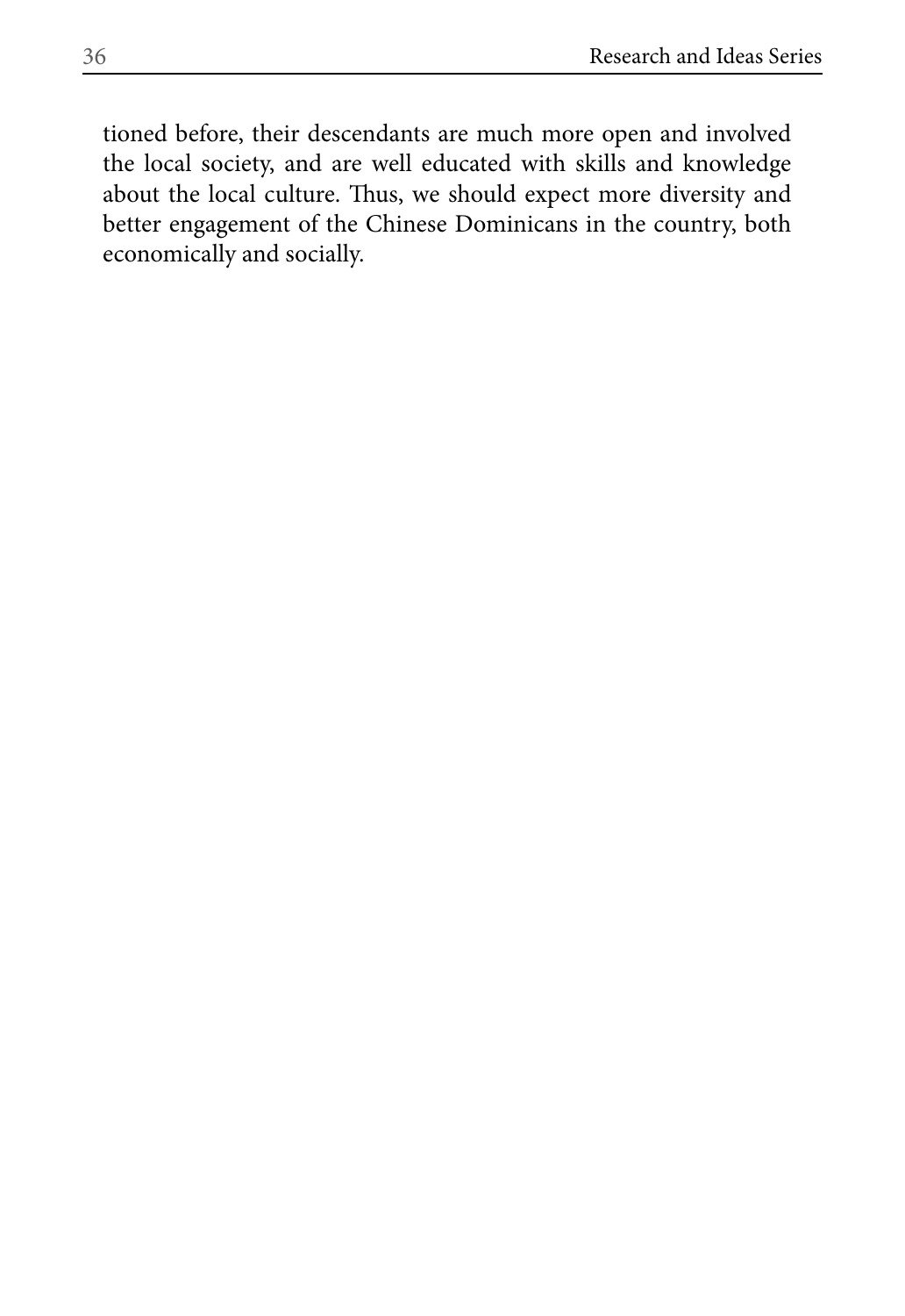#### **Conclusion**

China and the Dominican Republic are two completely different countries by any measure: the size of the first is about 200 times that of the second. Additionally, the population of China is more than 140 times that of the Dominican Republic, and the economic volume of the first is about 125 times that of the second. In addition, the two societies are also so far apart culturally, as one is still a typical Asian country whose people are often characterized as reserved, maintaining a low-profile, and appearing cautious and indirect, while the other is a typical tropical island where everyone is more laid-back, and people tend to seize the moment more than anything else. The two countries are not only geographically and culturally very far apart, but they are also the farthest that two countries can be politically: they do not have mutual diplomatic recognitions.

As difficult as collaboration between the two countries can be, many achievements have been made. There stands a well-built Chinatown in the capital city of Santo Domingo, representing the influence of the Chinese Dominicans in the country, as well as cultural cooperation between mainland China and Taiwan; Chinese businesses are dotted across the country from high-tech telecommunication to lowend street food, and Chinese products are widely used by businesses and individuals; under China's "going global" strategy, Chinese firms have shown interest in entering the local market and in providing financing and services to facilitate the investment. Most importantly, Chinese immigrants have lived and engaged in the Dominican society for more than a century. They have established their own identities and will continue to leave their legacies on the land of the Dominican Republic.

China's goal of global engagement in various continents and industries is an irreversible trend. Among the many potential destinations for China to do business with, the Dominican Republic is only a small Caribbean country that seems like many other ocean islands to China. However, it is important that the Dominican Republic considers China as a solid trade partner, and reaches out to China's large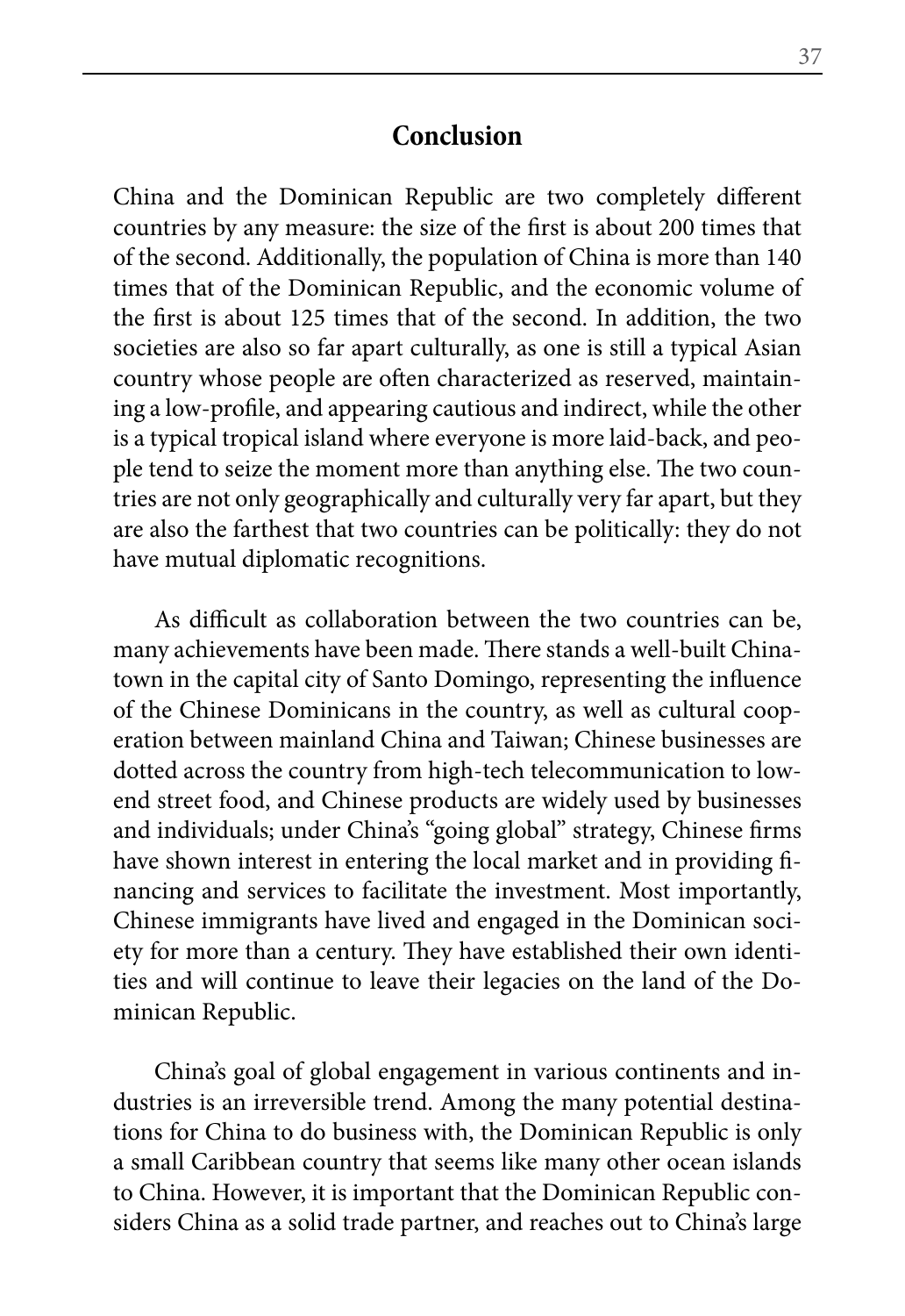market potential and adequate capital capacity. Across Latin America, as well as many other developing countries, the significance of doing business with China allows the countries to open another door to boost their economic well-being.

The political obstacles between the Dominican Republic and China may impede the ease and depth of official collaboration, but with a good foundation of private interaction, the Dominican Republic can be better prepared for future investments even if diplomatic issues take time to be resolved. At the same time, the Chinese Dominicans can contribute to strengthening and exploring of new areas of cooperation. For Dominican policy makers, working with China to develop a strategic vision for potential Chinese partners will help to promote future partnerships and to make the Dominican Republic better known for the potential for trade, as well as its wonderful natural endowments through tourism. China has now become a diversified and sophisticated society, which means there is always someone who will find that the Dominican Republic suits their aspirations- -whether it is trade, investment, tourism, or even long-term social attachment that can contribute to the better economic development of the country.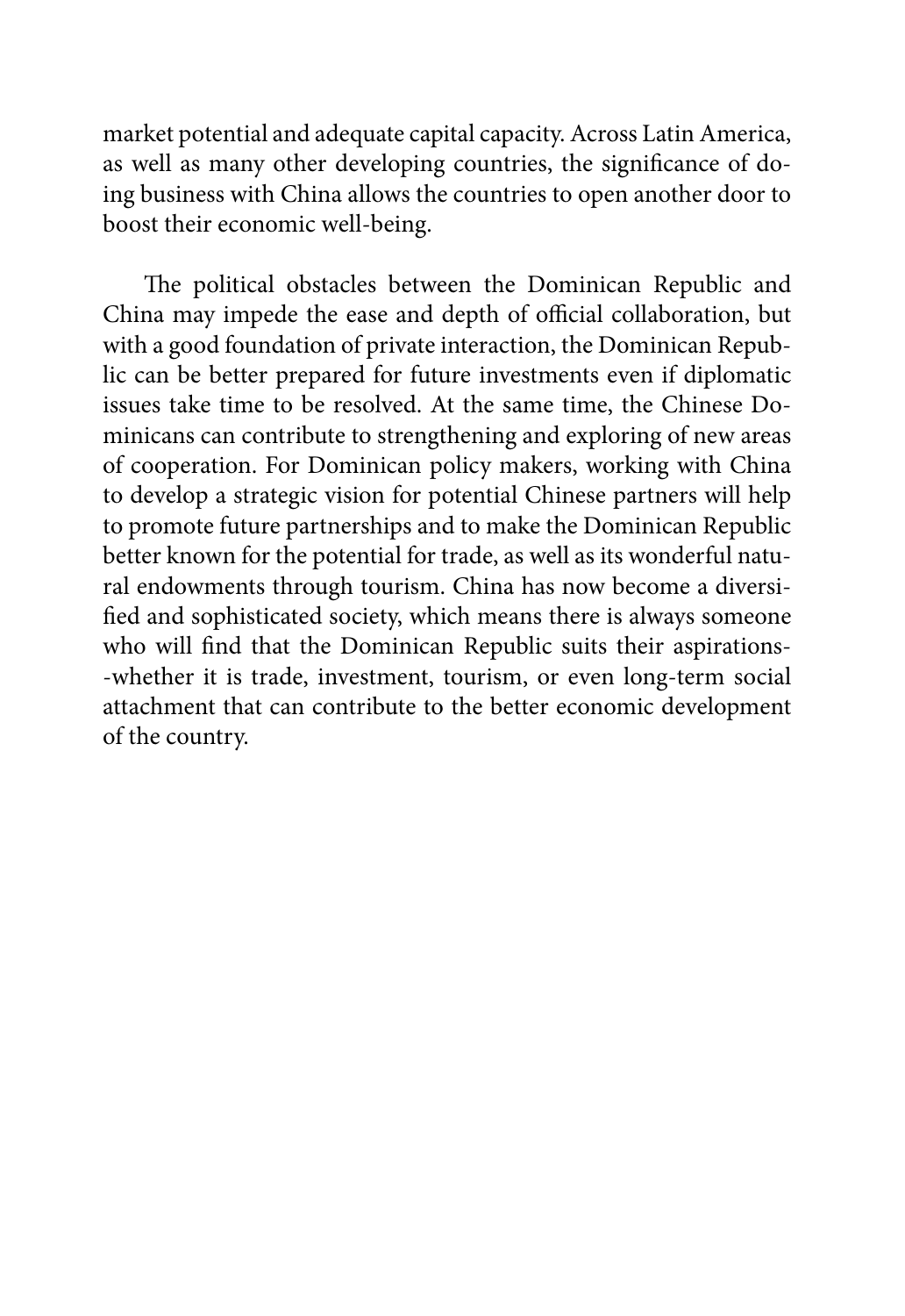## **References**

Bamrud, J. (2011). Country Report: Dominican Republic Moves Ahead. Latin Trade.

- Bernal, R. (2013). China's Rising Investment Profile in the Caribbean. Inter-American Dialogue. Economics Brief.
- Chen, E. (2008). "You are like us, you eat plátanos": Chinese Dominicans, Race, Ethnicity, and Identity. Afro-Hispanic Review, Vol. 27, No. 1, Afro-Asia (SPRING 2008), pp. 23-40.
- Chen, T., and Ludena, M. (2013). Chinese Foreign Direct Investment in Latin America and the Caribbean. Summit on the Global Agenda,World Economic Forum.
- Chinese Banks to Finance Dominican Tourism Project. Latin American Herald Tribune. http://www.laht.com/article.asp?CategoryId=14092&ArticleId=372286
- Chinese Dispora in Dominican Republic. Internet article: http://www.skyscrapercity.com/showthread.php?t=1007677
- Comerciantes dominicanos marchan contra la "invasión china". (2013). *Diario Libre*. http://www.diariolibre.com/noticias\_det.php?id=395117&l=1

Country Partnership Strategy for Dominican Republic for the Period FY10- FY13. (2009). The World Bank Group.

- Doing Business 2013: Economy Profile: Dominican Republic. (2013). The World Bank. Dominican Republic Country Assistance Evaluation. (2003). World Bank. Report No. 26483-DO.
- Donations from Taiwan help start Dominican hospital. (2004). Taipei Times. http://www.taipeitimes.com/News/taiwan/achives/2004/07/28/2003180750
- Girvan, N. (2011). Collection of Internet Articles on: China's Growing Presence in the Caribbean. http://www.normangirvan.info/wp-content/uploads/2011/05/ china-in-the-caribbean-2007-2011.pdf
- Informe Estadistico del Sector Zonas Francas 2012. (2012). Consejo Nacional de Zonas Francas de Exportación, Republica Dominicana.
- IX Censo Nacional de Población y Vivienda 2010: Características Económicas. Ministerio de Economía, Planificación y Desarrollo.
- La cooperación técnica en la República Dominicana. Taiwan Hoy. http://taiwanhoy.nat.gov.tw/ct.asp?xItem=114646&CtNode=1528
- Leiteritz, R. (2012). China and Latin America: A Marriage Made in Heaven? Colombia Internacional 75. Enero a junio de 2012: 49-81. Li, T. (2007). Challenges for Foreign Liquor in China. China Marketing and Communications. http://www.emkt.com.cn/article/336/33671.html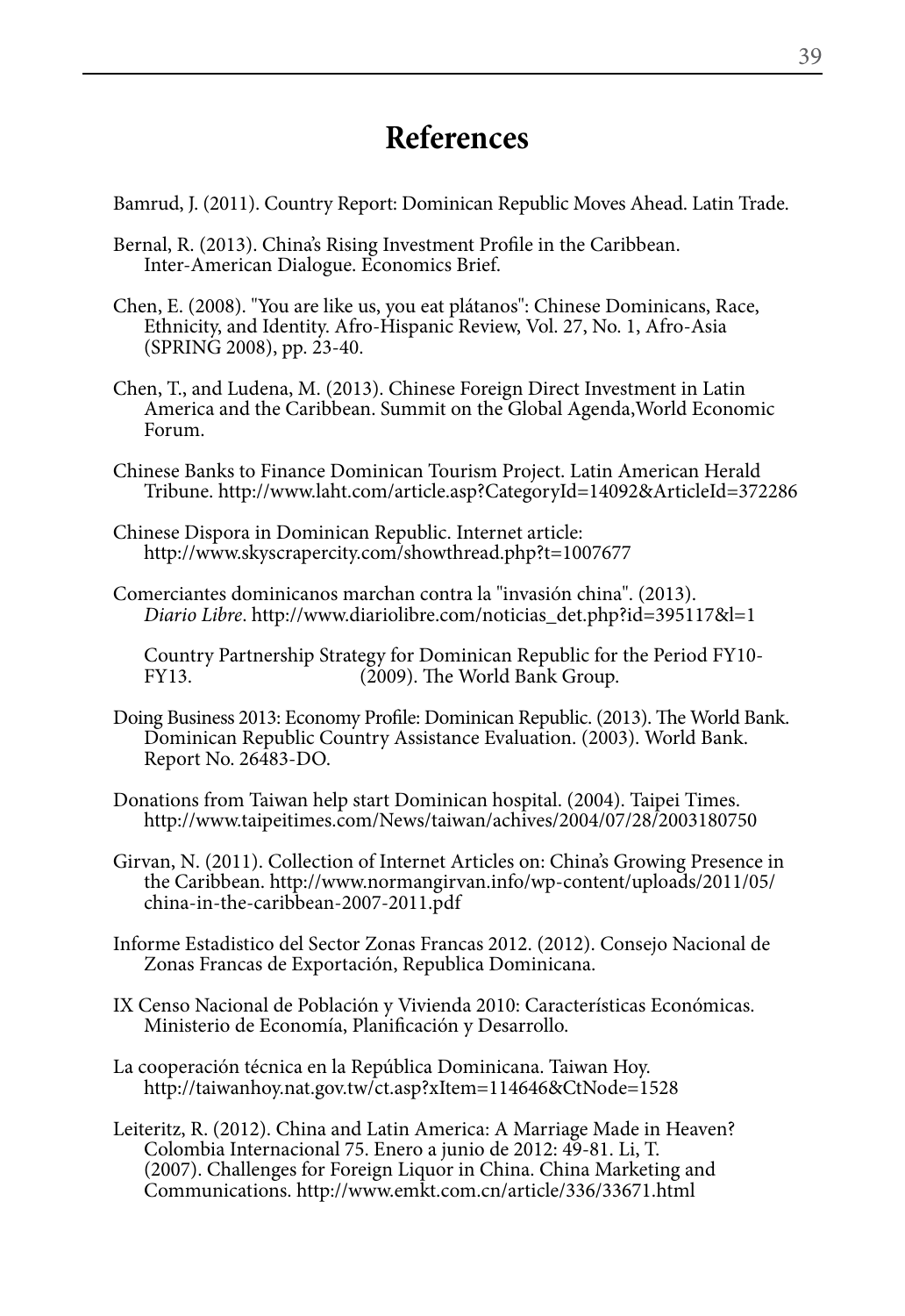- Montas, J. Relaciones entre la República Popular China y República Dominicana: Perspectivas de Cooperación en la región del Caribe.
- Nolte, D. (2013). The Dragon in the Backyard: US Visions of China's Relations toward Latin America. German Institute of Global and Area Studies.
- Odebrecht to build US\$1.0B coal-fired plants in Dominican Republic. (2013). *Dominican Today*. http://www.dominicantoday.com/dr/ economy/2013/11/15/49648/Ode brecht-to-build-US10B-coal-fired-plants-in-Dominican-Republic
- Perilya to Buy Globestar for \$182 Million, Gaining Copper, Gold Project. (2010). Bloomberg. http://www.bloomberg.com/news/2010-10-07/perilya-to-buyglobestar-for-182-million-gaining-copper-gold-project.html
- Rabe, S. (1996). The Caribbean Triangle: Betancourt, Castro, and Trujillo and the U.S. Foreign Policy, 1958-1963. Diplomatic History 20 (1): 55-78.
- Rockower, P. (2011). Projecting Taiwan: Taiwan's Public Diplomacy Outreach. Issues & Studies 47, no. 1 (March 2011): 107-152.
- Sanches, M. and Senderowitsch, R. (2012). The Political Economy of the Middle Class in the Dominican Republic: Individualization of Public Goods, Lack of Institutional Trust and Weak Collective Action. The World Bank. Policy Research Working Paper 6049.
- Sang Ben, M. La Migración China en el Caribe: Apuntes para su historia.
- Sang Ben, M. Las Relaciones Dominico-chinas en el Umbral de Siglo XXI. Presentación. Escuela de Graduados de Altos Estudios Instituto Superior para la Defensa.

Sector Textiles y Confecciones. (2012). Consejo Nacional de Zonas Francas de Exportación, Republica Dominicana.

- Seelke, C. (2012). Dominican Republic: Background and U.S. Relations. Congressional Research Service.7-5700. R41482.
- Statistical Yearbook 1995-2013. National Statistical Bureau of China.
- Taiwan pledges more training, investment promotion. (2012). *Dominican Today*. http://www.dominicantoday.com/dr/economy/2012/12/5/45991/Taiwanpledges-more-training-investment-promotion
- The CariCom/Dominican Republic Free Trade Agreement Explained. (2000.) Trade Wins. Caribbean Export Development Agency.Fan, L. (2009) (2010). Dominican Republic. Chinese Academy of Social Sciences.
- Worldwide Governance Indicators: Country Data Report for Dominican Republic, 1996-2012. (2012). World Bank Institute.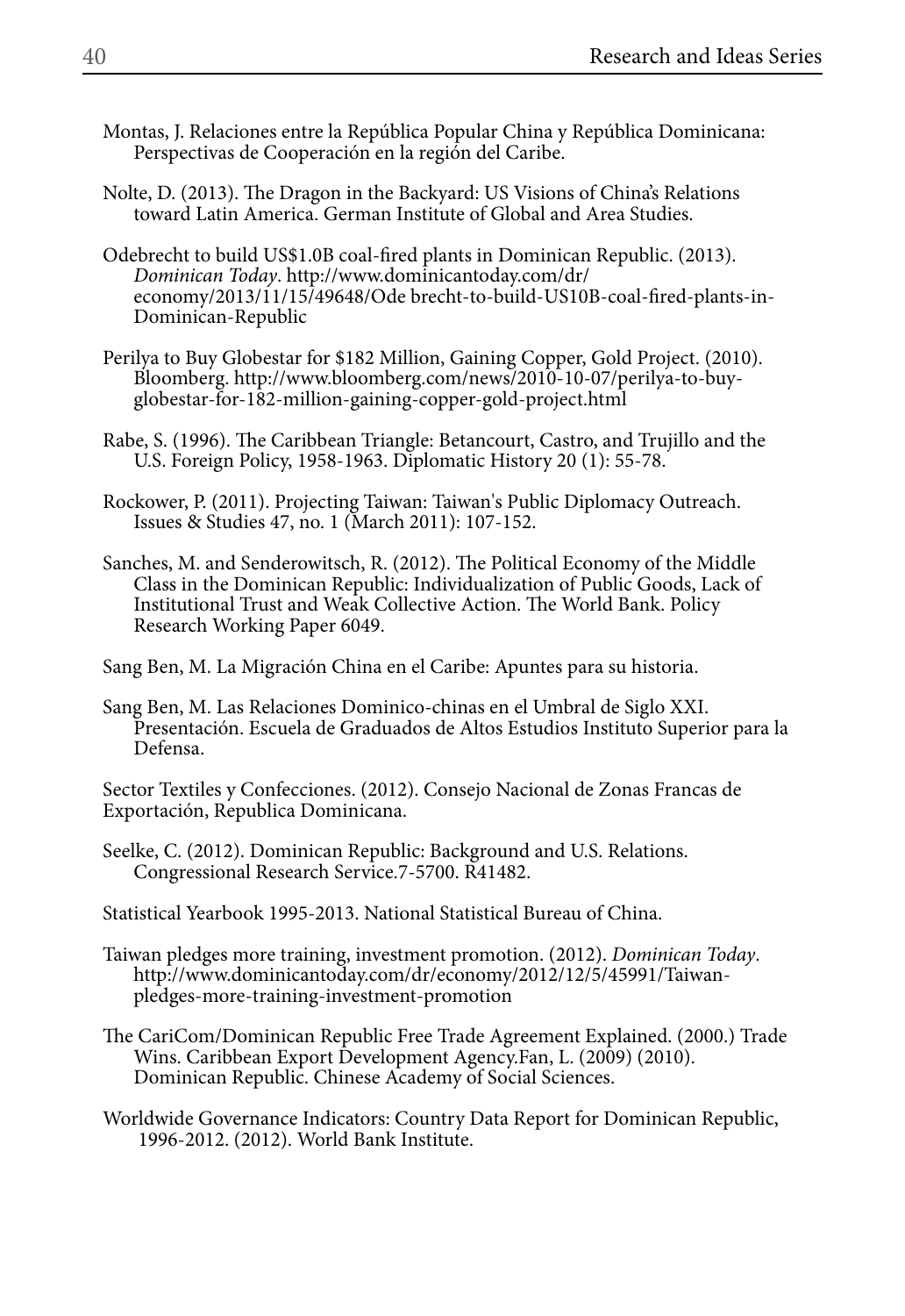

Yuan Li

Yuan Li is a young professional in international development. Her work focuses on the areas of development finance, governance, and South-South cooperation, with regional exptertise in Latin America and the Caribbean (lac), and Africa. She has conducted research projects in various countries in Africa and lac, analyzing the economic and political engagement of China in these regions. She has also worked at the Inter-American Development Bank on institutional capacity strengthening and promoting good governance in lac. She holds a Master's degree in International Development and International Economics from Johns Hopkins School of Advanced International Studies. She received her Bachelor's degree in Public Policy and Administration from Renmin University of China.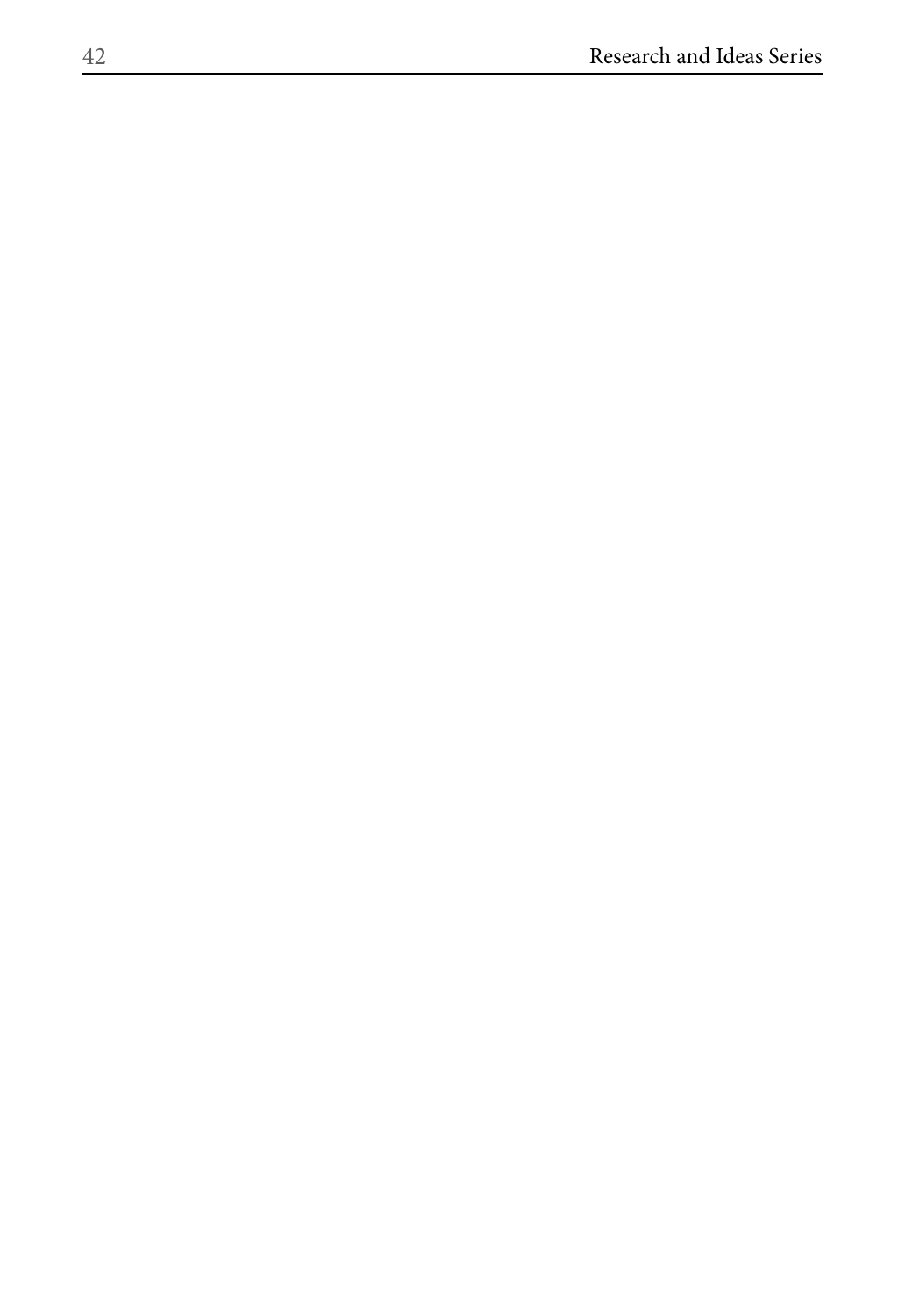#### **GFDD** www.globalfoundationdd.org

GFDD is a non-profit, non-partisan, organization dedicated to the advancement of global collaboration and exchange relevant to Dominican professionals, general audiences and institutions in the homeland and abroad by implementing projects that conduct research, enhance public understanding, design public policies, devise strategies, and offer capacity building in areas crucial to social, economic, democratic and cultural sustainable development.

gfdd promotes a better understanding and appreciation of the Dominican culture, values and heritage, as well as its richness and diversity, in the Dominican Republic, United States and worldwide.

GFDD creates, facilitates, and implements wider scope international human development projects, building on its own experience, expertise and strong national and international networks.

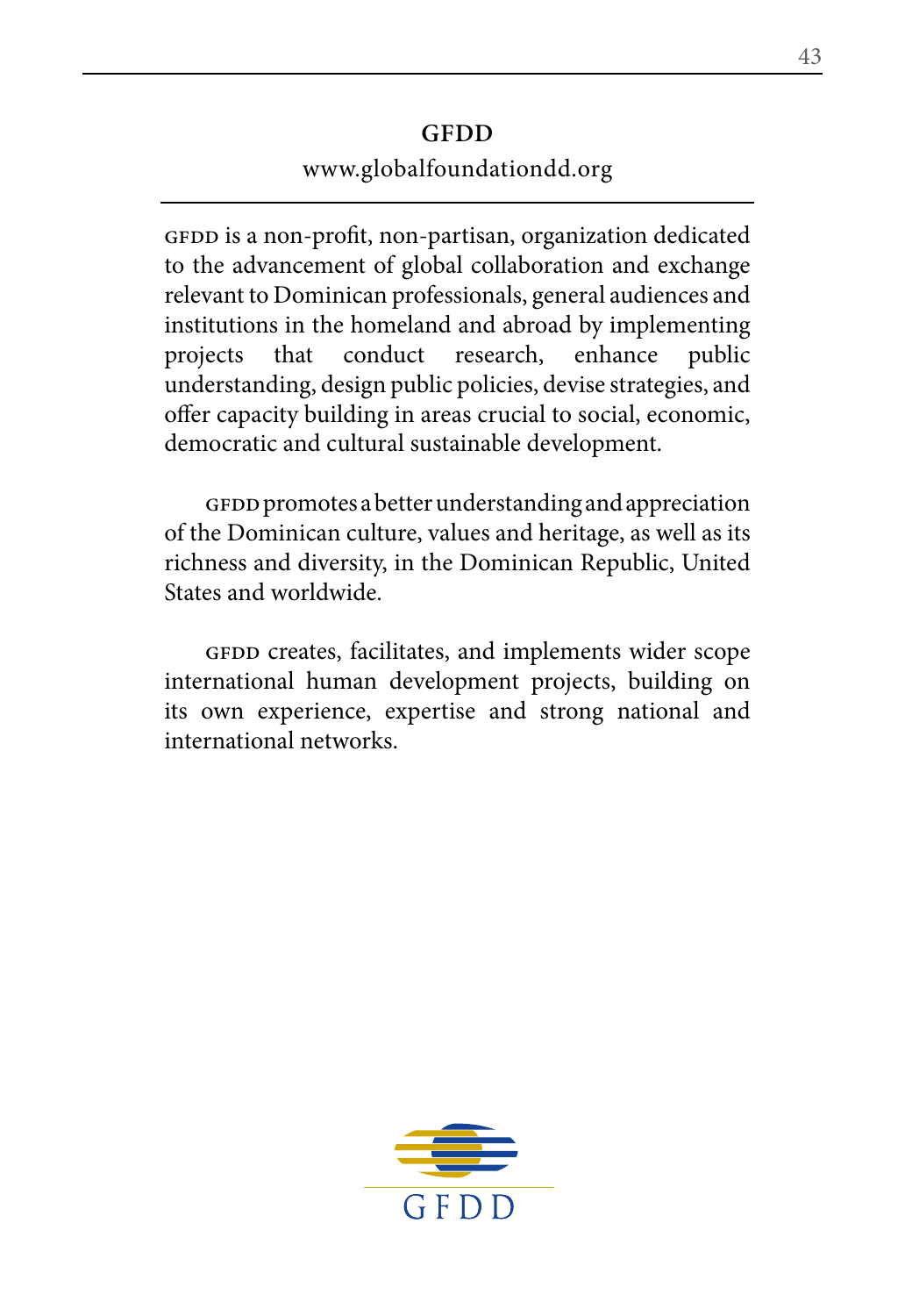# www.funglode.org **Funglode**

Fundación Global Democracia y Desarrollo (Funglode) is a private, nonprofit, and pluralistic organization devoted to conducting high-level research, and committed to academic excellence and the promotion of culture and art.

The organization formulates public policies aimed at strengthening democracy, and fostering respect for human rights, sustainable development, creativity and the modernization of the Dominican Republic. Through the design of policy proposals and strategic action plans aimed at creating interdisciplinary solutions to national problems, Funglode seeks to become a knowledge center with a large range of world-class academic programs and exchanges with internationally renowned universities and research centers.

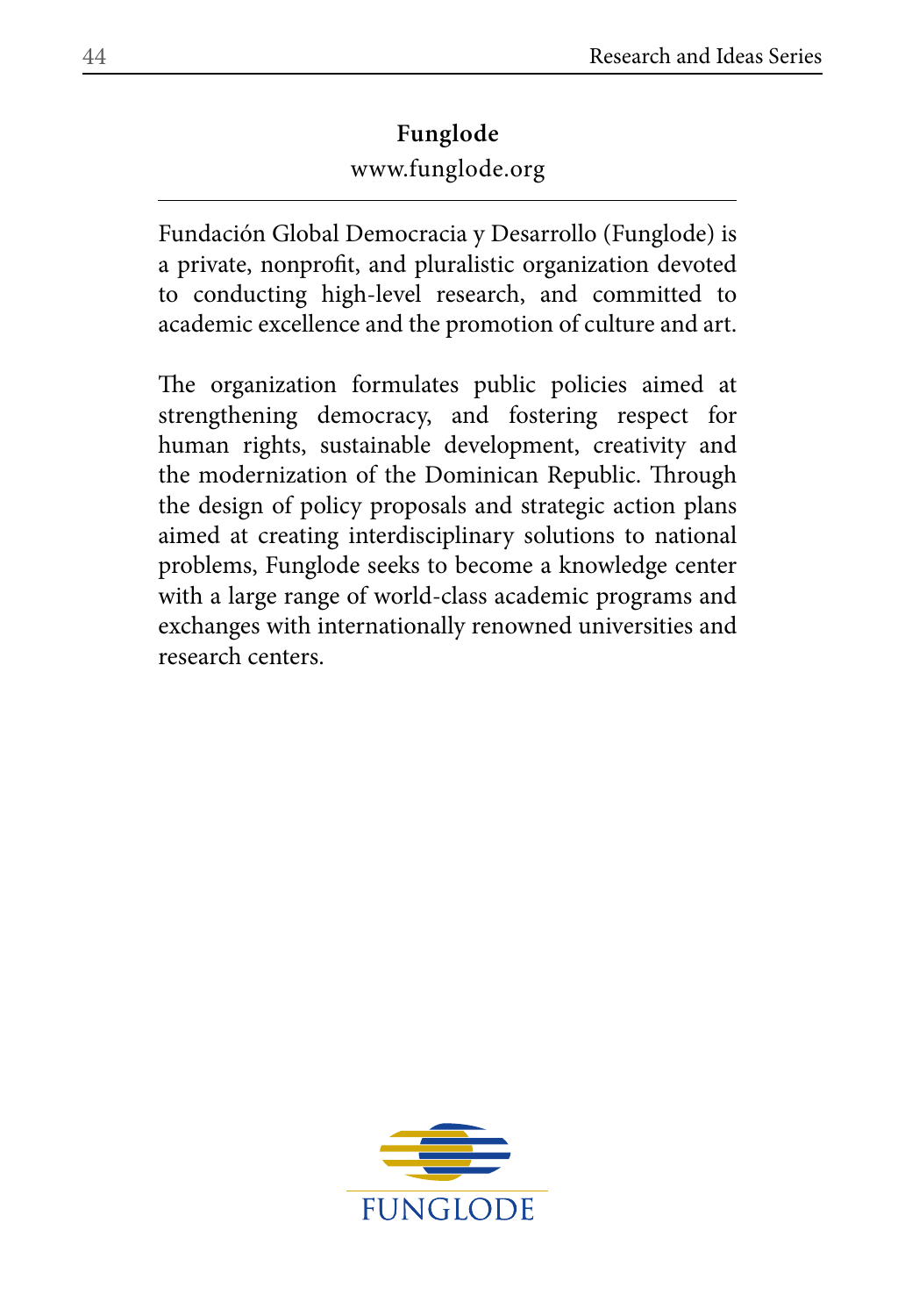## **Fellows Program** www.drfellowsprogram.org

The Fellows Program, an extension of the internship and academic exchange program InteRDom, was developed in 2009 to respond to the desire of GFDD and Funglode to develop a community of scholars that contributes to the Foundations' growing body of research on matters of international concern that directly impact the Dominican Republic. The Program complements the overall mission of GFDD and Funglode to promote academic exchange, generate scholarship, and influence the creation of public policy related to economic and social development both at the national and international levels.

Through the Fellows Program, GFDD and Funglode seek to generate scholarship on issues at the forefront of the United Nations' agenda in order to give voice to national and regional concerns and offer viable solutions to domestic and international challenges.

The Fellows Program provides opportunities for ms., MA., and PHD. candidates interested in conducting highlevel research in the Dominican Republic on issues related to sustainable development. The final output of the investigation is a comprehensive report, which includes empirical data. Fellows do their research in coordination with GFDD and Funglode staff, National Academic Advisors, and their university professors.

Fellows who produce exemplary work have the opportunity to present their findings before the United Nations community on behalf of GFDD and Funglode.